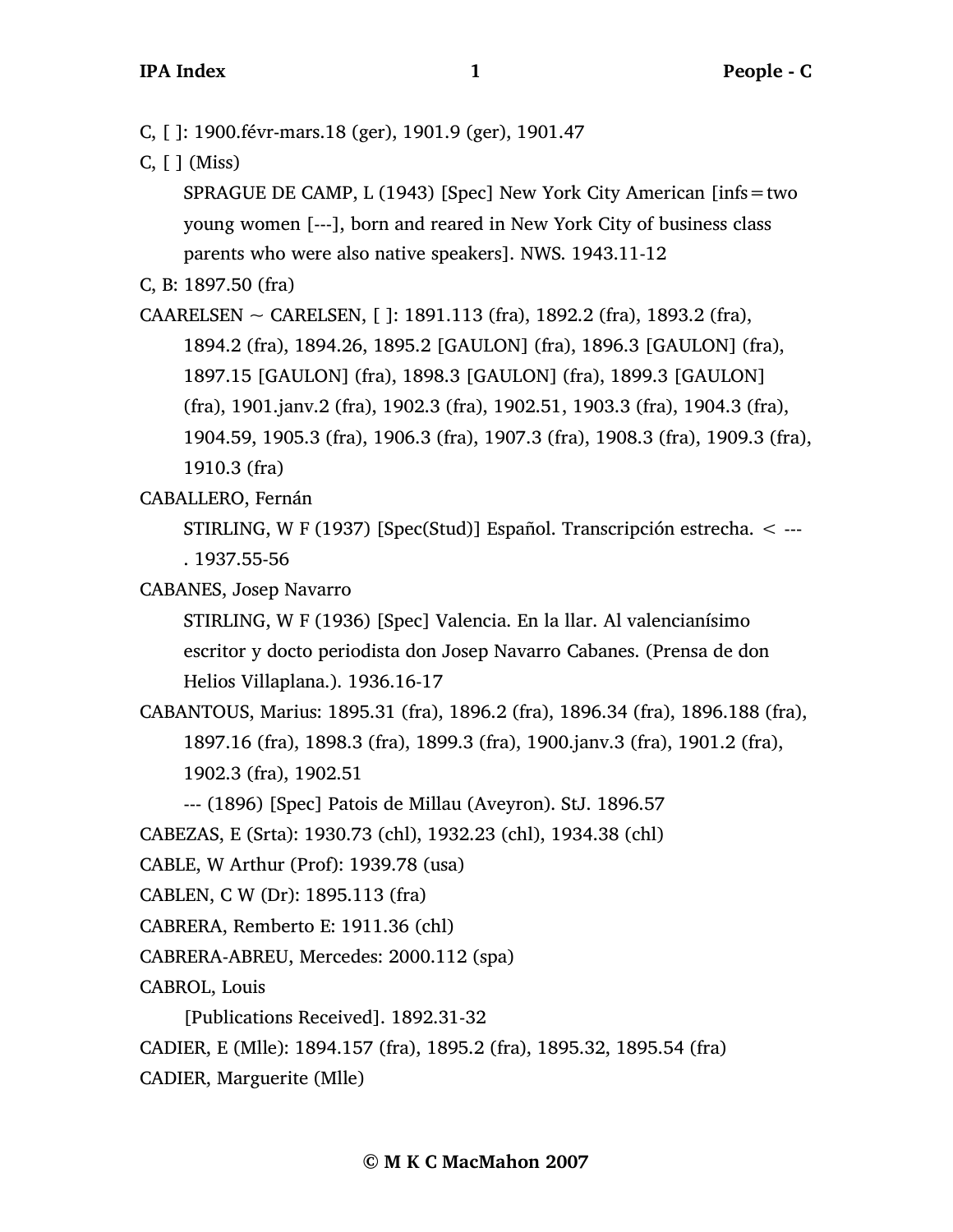marriage to Paul Reuss. 1908.117 CAESAR, (Caius) Julius FRINTA, A (1907) [Spec] Latin [la prononciation dans les collèges (gymnasium) tchèques (surtout en Bohème)]. < --- Commentarii ... . 1907.120-121 EWERT, J G (1908) [Spec] [Die Aussprache des Latein, wie ich in meinen Klassen übe und wie sie in den Amerikanischen Schulen vorschwebt]. < --- De Bello Gallico I. 1908.50 PHIPSON, E A (1908) [Spec] [the common English pronunciation]. < --- De Bello Gallico. 1908.98-99, 101 CAMILLI, A (1909) [Spec] [Italian pronunciation]  $\lt$  --- De Bello Gallico I, 1. 1909.126 PASSY, P (1910) [Spec] [la prononciation dans les écoles françaises]. < --- Commentarii ... . 1910.98 PASSY, P (1910) [Spec] Latin. < --- Commentarii ... . 1910.127 PEREIRA, J M A (1910) [Spec] [Spanish (Castilian) pronunciation] < --- Commentarii ... . 1910.153 GOODWIN, H B (1911) [Spec] [Swedish pronunciation]. < ... --- De Bello Gallico, Commentarii I, 1. 1911.139-140 CAHILL, P: 1909.70 (irl), 1910.6 (irl), 1910.124 CAHLBERG, A (Dr): 1889.3 (swe), 1890.3 (swe), 1891.4 (swe), 1891.30 CAISSE, Michelle (Dr): 1990.ii.56 (usa), 1994.47 (usa), 1998.121 (usa) CALISTRI, Paul: 1910.167 (eng), 1911.13 (eng), 1912.27 (eng), 1913.11 (eng) CALLENDAR, Hugh L: 1889.33 (eng), 1890.3 (eng), 1890.50 MAXTON, W J (1889) [Rev] --- (1889) A Manual of Cursive Shorthand. London: Clay & Sons 1889.46-48 MAXTON, W J (1889) [Rev] --- (1889) A System of Phonetic Spelling adapted to English. London: Clay & Sons [Publications Received]. 1891.46 CALLIN, [ ]: 1888.janv.25/1 (nor) CALLOT, E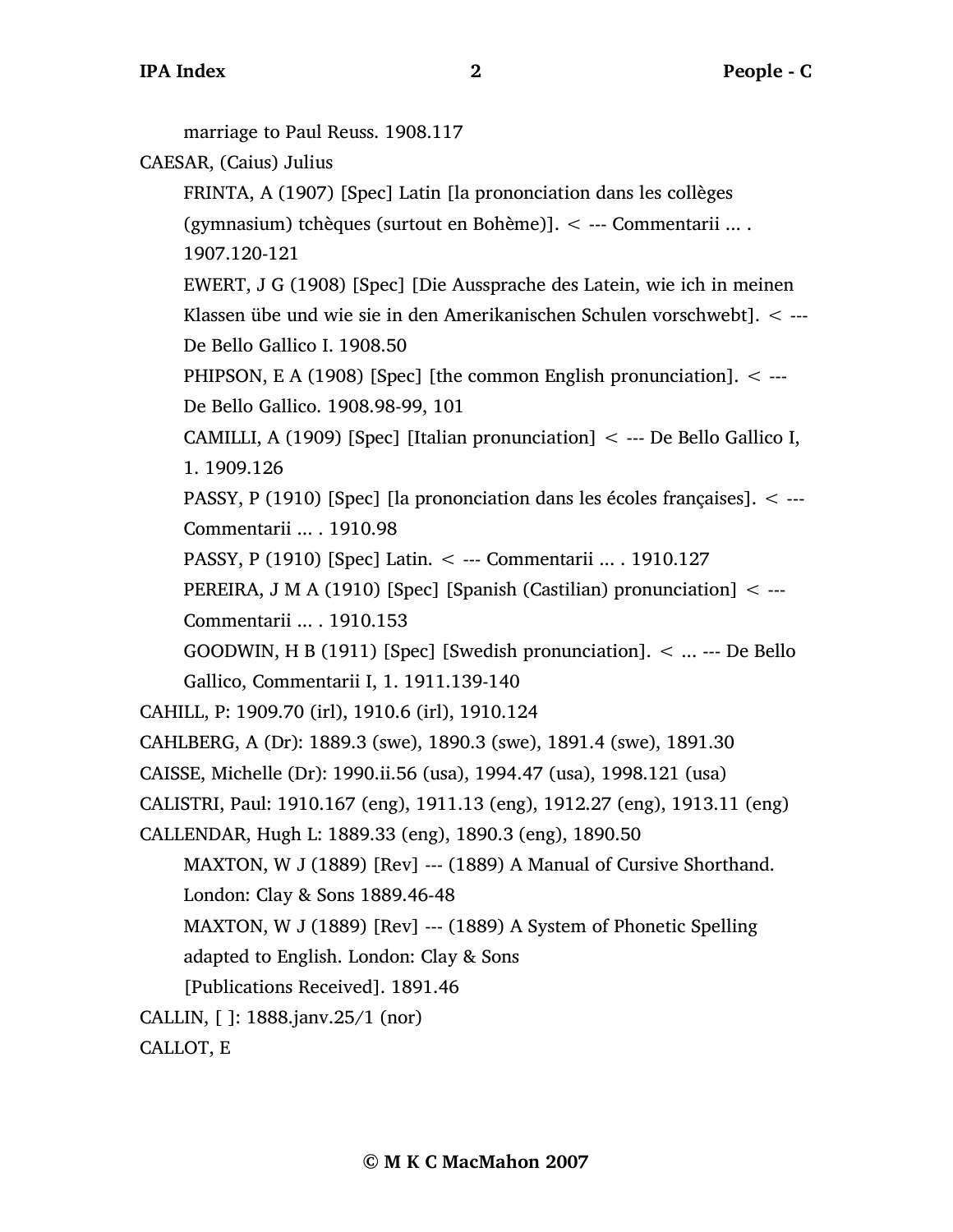[Teaching of modern languages rather than classical languages to be discussed at a meeting of L'Association française pour l'avancement des sciences (section pédagogique, Marseille, 17 September 1891]. 1891.80

CALMUND, [ ]: 1898.130 (ger), 1899.7 (ger), 1899.35, 1900.janv.9 (ger),

1901.9 (ger), 1901.47, 1901.122, 1902.9 (ger), 1902.130

CALSBEEK, Matthew

SPRAGUE DE CAMP, L (1945) [Spec] Frisian [Leeuwarden; inf= ---]. Ten Commandments. 1945.27-28

CALVE, J G: 1907.53 (auh), 1908.17 (auh), 1909.17 (auh)

CALVERT, [ ] (Miss): 1907.6 (eng), 1908.6 (eng), 1909.6 (eng), 1910.6 (eng), 1912.27 (eng)

CALVERT & HARTOG

JONES, D (1906) [Rev] SAVORY, D L (1906) Phonetic Transcription of the First Sixty Lessons of Calvert & Hartog's First Book of French Oral Teaching. London: Rivingtons. 1906.109

CALVERT, D R

BAUER, L (1981) [Rev] --- (1981) Descriptive Phonetics. New York: Brian C Decker. 1981.37-40

CALVI, M: 1963.20 (ita)

CALWAGEN, Ernst Gottfrid

PALMGREN, F (1888) [Critique of Afzelius' alphabet (see 1888.Aug-

Sept.65), with Specimens of English in Swedish Phonetic Transcriptions]. 1888.Suppl.Oct.1-4

CALZIA: see PANCONCELLI-CALZIA

CAMÉLAT, Miqueu de: 1898.66 (fra), 1899.3 (fra), 1900.janv.3 (fra), 1901.2 (fra), 1902.3 (fra), 1903.3 (fra), 1904.3 (fra), 1905.3 (fra), 1906.3 (fra), 1907.3 (fra), 1908.3 (fra), 1909.3 (fra) PASSY, J (1895) [Rev] --- (1895) Et Piu-Piu-Déra me Lagua. Cansoûs gascounas: parsâ mountagnol déra Bigorra. Tarba: Lescamela. 1895.147

--- (1897) [Spec] Patois béarnais d'Orthez (Basses-Pyrénées). StJ. 1897.154

--- (1897) [Spec] Patois bigourdan d'Arrens (Hautes-Pyrénées). StJ.

1897.154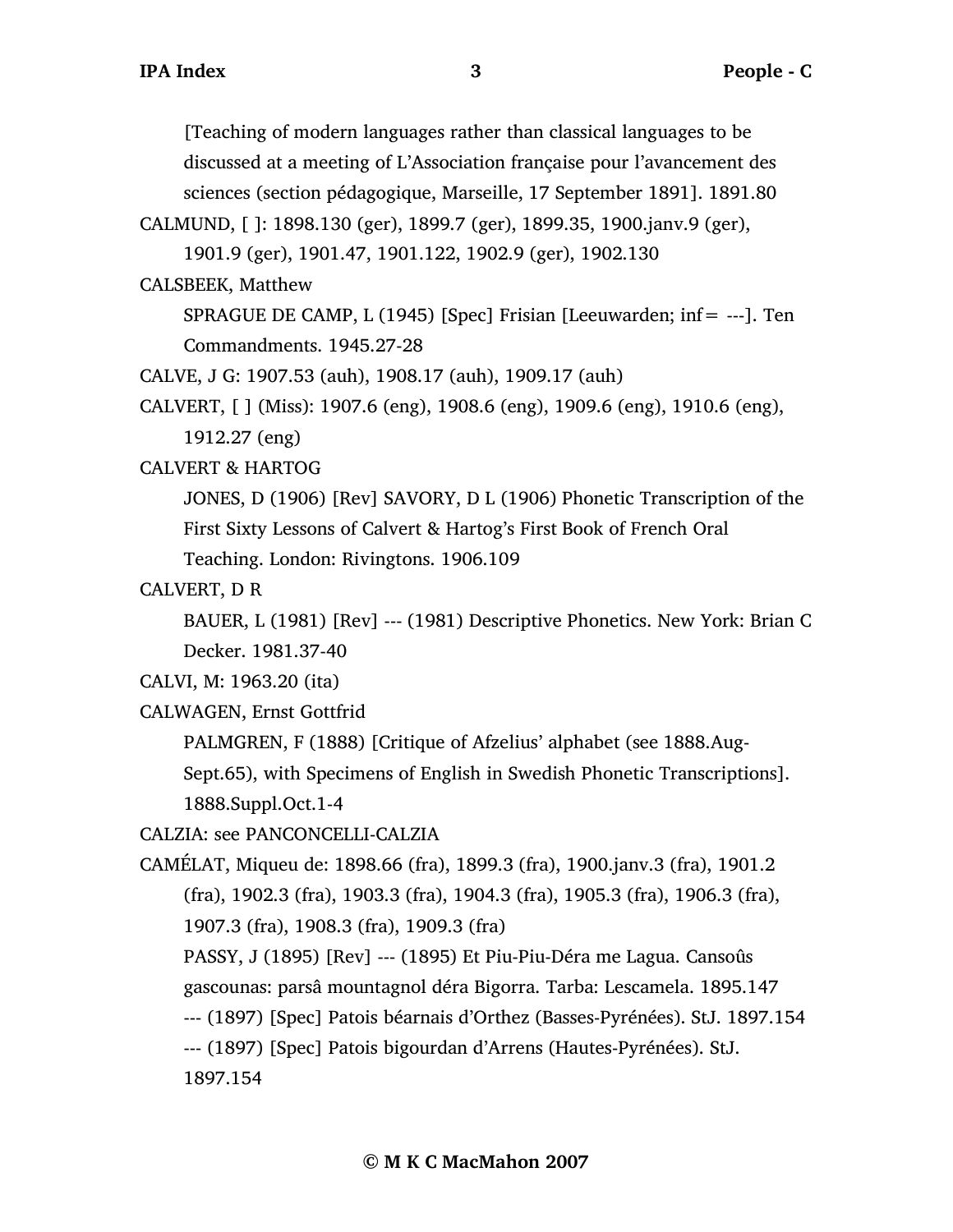PASSY, P (1899) [Rev] BELINE, [ ] Pouème gascon, par Miquèu de Camélat. Tarbe: Lescamela. 1899.158-159

CAMERLIJNCK: see CAMERLYNCK  $\sim$  CAMERLIJNCK, G H and CAMERLYNCK-GUERNIER, G J

CAMERLYNCK  $\sim$  CAMERLIJNCK, Gustave Henri 1906.3 (fra), 1907.3 (fra), 1908.3 (fra), 1909.3 (fra), 1910.3 (fra), 1910.167 (fra), 1911.10 (fra), 1911.132, 1912.22 (fra), 1913.7 (fra), 1914.Suppl.1 (fra), 1925.Suppl.3 (fra)

JONES, D (1908) [Rev] --- [n d]. The Girls' Own Book. Paris: H Didier. 1908.35

[--- and [ ] Loiseau take over editorship of La Revue de l'Enseignement des Langues Vivantes]. 1910.37

[Cours de phonétique comparée appliquée à l'enseignement des langues vivantes, --- , École des Hautes Études]. 1911.179

--- (1912) [Rev] ROUDET, L (1910) Éléments de phonétique générale.

Paris: H Welter. 1912.57-69. [Abbrev version of review in Revue de

l'Enseignement des Langues Vivantes, février 1912

[Councillors' views]. 1912.150-151

JONES, D (1912) [Rev] CAMERLYNCK-GUERNIER, G J & --- (1911) The

Girls's Own Book. Miss Rod. (Classes de 3è année). Paris: H Didier. 1912.62 [Course in comparative phonetics, Paris, --- ]. 1912.65-66

--- (1913) Pour la liberté des articles en orthographe ordinaire 1913.45-47

PASSY, P (1913) Un moyen et un but [=uses of phonetic notation]. 1913.92-93

PASSY, P (1929) G Camerlynck [=obituary]. 1929.3

CAMERLYNCK-GUERNIER, Gabrielle Jeanne

Cours de phonétique à L'École des Hautes Études: ... Exercices pratiques ...- -- on differences between coastal-dwellers and landed proprietors in area of St Malo]. 1896.85-86

JONES, D (1912) [Rev] --- & CAMERLYNCK, G H (1911) The Girls's Own

Book. Miss Rod. (Classes de 3è année). Paris: H Didier. 1912.62

CAMERON, [ ]: 1907.2 (fra), 1908.2 (fra), 1908.92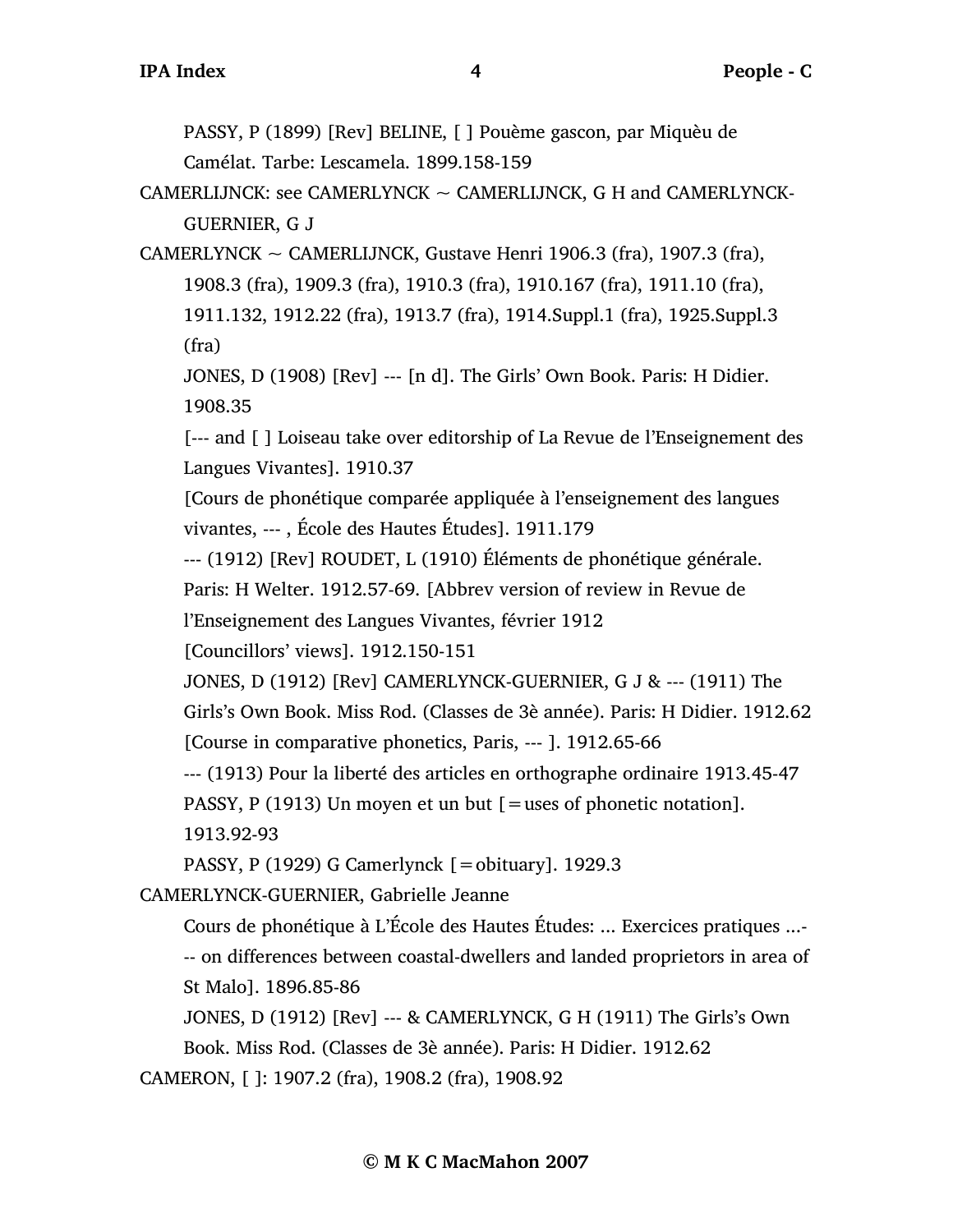CAMERON, A (Rev): 1904.62 (nzl), 1905.21 (nzl), 1906.25 (nzl), 1907.28 (nzl), 1908.29 (nzl), 1909.33 (nzl)

CAMERON, Gillies H (Dr): 1903.82 (eng), 1904.5 (eng), 1904.59

CAMERON, J Home (Prof): 1893.114 (can), 1894.14 (can), 1894.86 (can), 1895.15 (can), 1896.17 (can), 1897.34 (can), 1897.127 (can), 1898.21 (can), 1899.21 (can), 1900.janv.22 (can), 1901.22 (can), 1902.20 (can), 1903.20 (can), 1904.18 (can), 1904.63 (can), 1905.19 (can), 1906.22 (can), 1907.90 (can), 1908.26 (can), 1909.28 (can), 1909.95 (can), 1910.27 (can), 1911.35 (can), 1912.51 (can), 1912.155 (can), 1913.37 (can), 1913.151 (can), 1914.Suppl.27 (can), 1925.Suppl.3 (can), 1930.20 (can), 1932.22 (can), 1934.38 (can), 1936.42 (can), 1938.38 (can), [death] 1945.18

[--- to teach French pronunciation, using IPA script, to Canadian teachers, July 1894]. 1894.108

PASSY, P (1894) Affaire personnel [=disagreement with WELTER, H on subscriptions to the mf]. 1894.19

FORCHHAMMER, G (1896) Question  $[=$  the mimeograph]. 1896.120-121 [Results of Council election (1896): ... Council to operate over a 2-, not a 3 year period]. 1896.19

--- (1896) Phonetic teaching in Canada [=work of Prof Fraser, Toronto, in teaching Italian and Spanish using phonetics]. 1896.93

--- (1896) The mimeograph 1896.204-205

[Composition of Council (1897): ... other members listed]. 1897.36

Élections du Conseil [for 1898: ... other members listed]. 1898.23-24

Conseil [composition of Council for 1899: ... other members listed]. 1899.24

Propositions  $\mathfrak{[}=$  plans for future publicity: ... --- ]. 1899.54-55

Résultats des élections [Council elections for 1900: ... other members listed]. 1900.janv.24-25

Résultats des élections [... other members listed]. 1902.24-25

[--- : appointment, Toronto]. 1904.80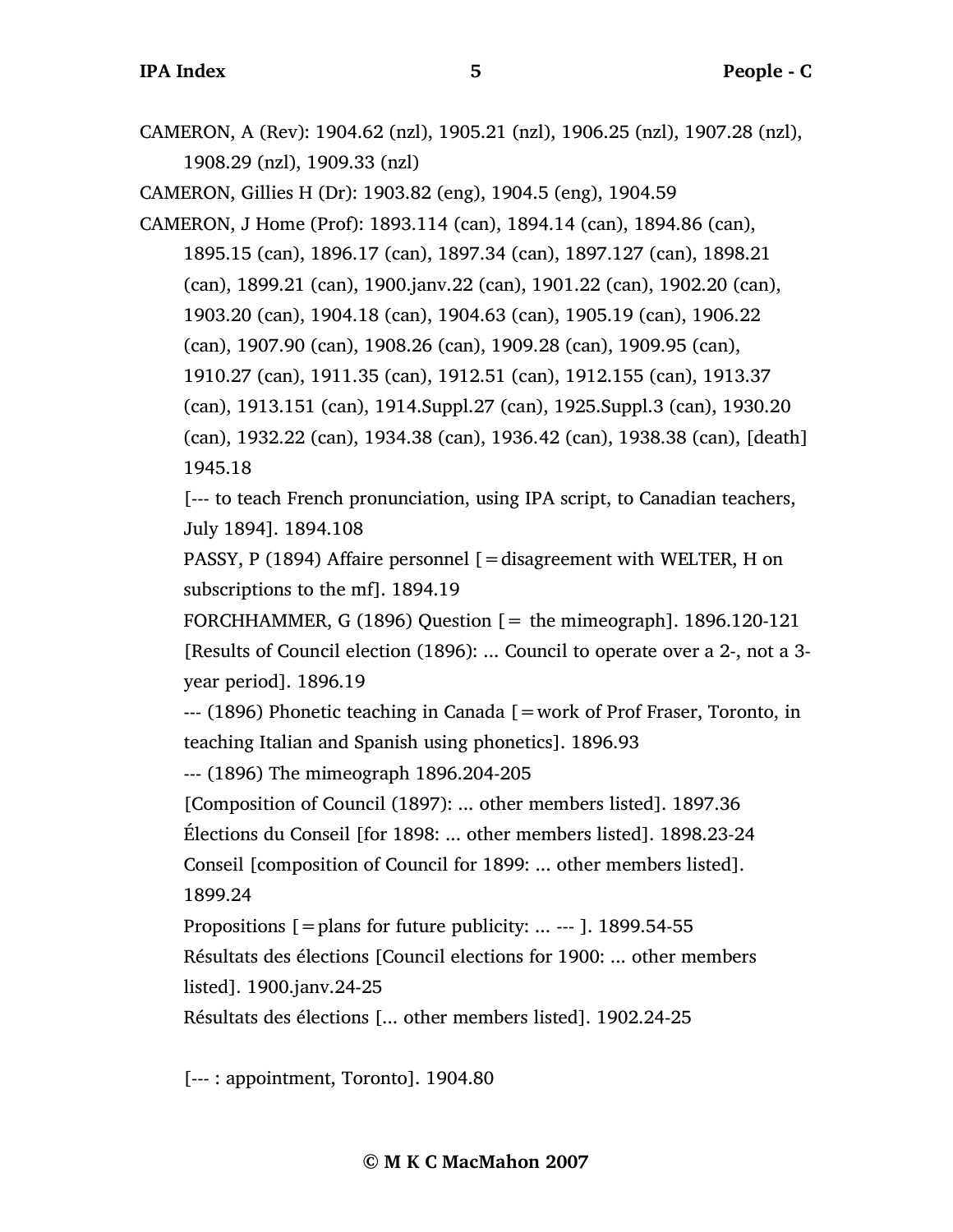Décisions officielles: [=(i) Council election results ... ]. 1906.30-31

[Membership of Council 1908]. Exposé des Principes (1908). 1908.Suppl.2- 3

[Election results]. 1908.29-30

PASSY, P (1909) Avis de nos conseillers  $[=(i)$  DJ proposed as Assistant

Secretary of the af (ii) 'scientific supplement' proposed (iii) future of Partie des élèves (iv) phonetics exams (v) advanced certificate (vi) alphabet].

1909.44-47, 74-76, 77-79, 97-101

[Election results]. 1910.32-33

PASSY, P (1912) The Principles of the International Phonetic Association.

1912.Suppl.sept-oct.4

[Election results]. 1912.18-19

[Election of Council; composition of present Council ...]. 1912.89-91

[Election results]. 1914.18-19

[--- : tour of Europe]. 1927.44

[Election results]. 1929.10-11, 1931.17-18, 1933.17-18, 1937.janv-

mars.81-82, 1939.17,37

[Council: death of J H Cameron]. 1945.11-17

[death]. 1945.17

CAMERON, Margaret (Mlle): IPA exam result. 1923.8

CAMILLI, Amerindo: 1909.71 (ita), 1909.95, 1910.21 (ita), 1911.29 (ita),

1912.44 (ita), 1913.28 (ita), 1914.Suppl.19 (ita), 1930.15 (ita), 1931.57

(ita), 1932.18 (ita), 1934.33 (ita), 1936.38 (ita), 1938.34 (ita), 1945.18

(ita), 1949.10 (ita), 1952.Suppl.i (ita), 1955.Suppl.i (ita), [death] 1960.20

--- (1909) I rafforzamenti initiali in italiano 1909.101-104

--- (1909) Enquête (suite): La pronuncia delle lingue classice in Italia [incl transcriptions of classical Greek and Latin]. 1909.125-126

--- (1909) [Spec] [Xenophon: Anabasis I, 1; la pronuncia erasmania]. 1909.125-126

--- (1909) [Spec] [Italian pronunciation] < CAESAR, C J De Bello Gallico I, 1. 1909.126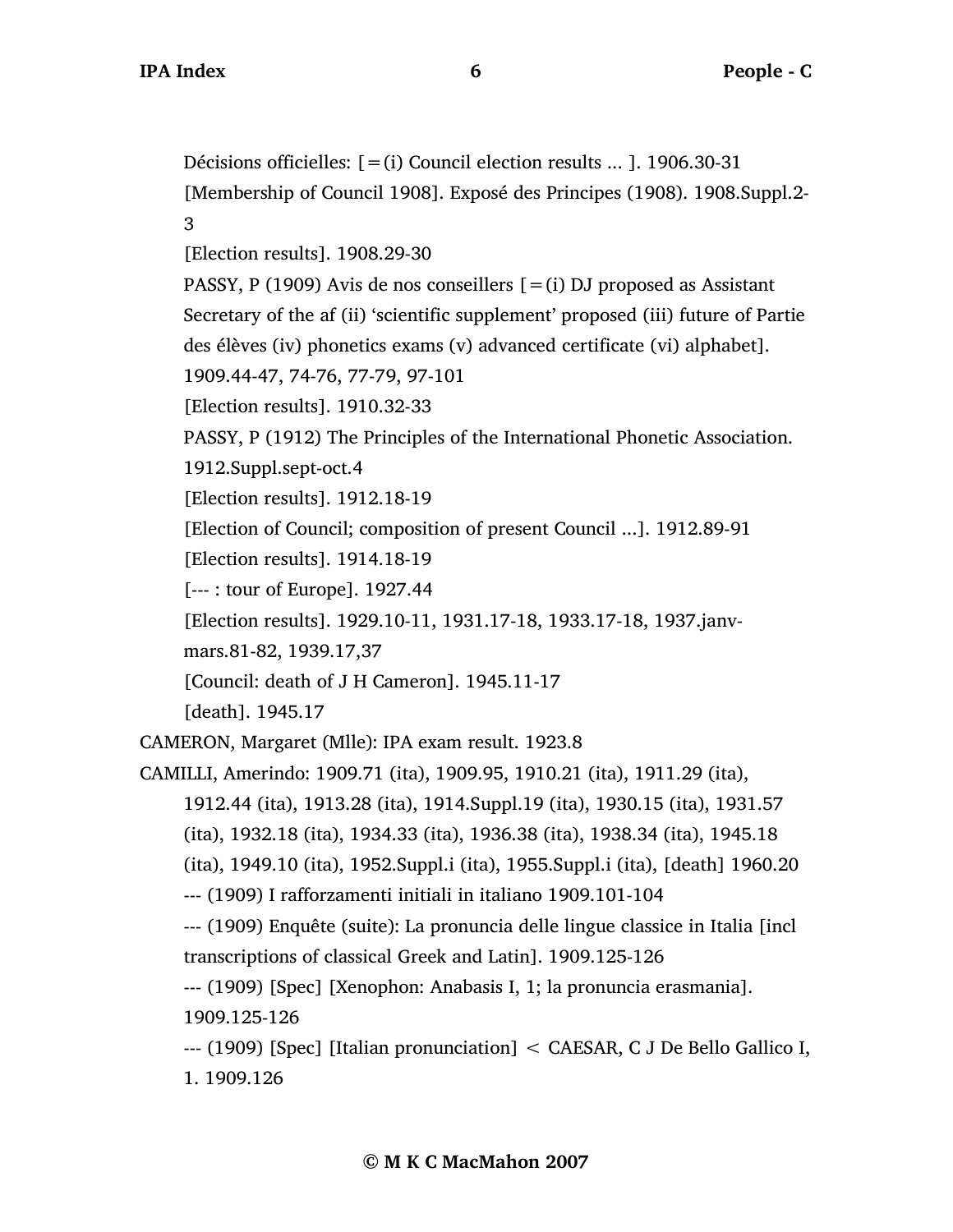--- (1909) La esse impura nella sillabatsione 1909.150-151

--- (1909) [Spec(Stud)] Italien. Il ferro di cavallo. 1909.157

--- (1909) [Spec] Dialetto di Roma. < BELLI, G Er caffettiere filosofo. 1909.159-160

--- (1910) Le syllabe nel verso italiano 1910.108-109

--- (1910) [Spec(Stud)] Italiano. L'insegua del cappellaio. 1910.117-118

--- (1910) [Spec] Dialetto di Pisa. Miseria, La mama molta < Renato FUCINI. 1910.119-121

--- (1910) [Spec] Dialetti marchigiani [San Benedetto del Tronto (Provincia di Ascoli Piceno nelle Marche)]. PIACENTINI, Bice Nel giorno de morti, 1910.136-138

 $-$ -- (1910) Alphabet [ø, œ, ͽ, ɵ, m (with central long leg),  $\mu$ , π, β; Comm: D Jones]. 1910.160

--- (1910) [Spec(Stud)] Italiano. Il topolino astuto < KAZNER, J F A Translated from VIËTOR, W Deutsches Lesebuch in Lautschrift. 1910.164 [Election results]. 1910.32-33

--- (1910) Le nasali conditionate in italiano 1910.44-45

--- (1910) [Spec(Stud)] Italiano. Rispetto toscano < Renato JUCINI. 1910.61. Corr: 1890.116

--- (1910) Scioglilingua in italiano 1910.78-79. Corr: 1910.116

--- (1910) [Spec(Stud)] Italien. Il gallo e la volpe. 1910.87-88. Corr: 1910.116

--- (1910) [Spec] Dialetto di Firenze. < BOCCACCIO, G Decameron I, 9. 1910.90-91. Corr: 1910.116

--- (1911) [Spec(Stud)] Italiano. Il sole e la tramontana. 1911.6-7

--- (1911) Dubbi di pronuncia [see NAEF, H 1910.155-56]. 1911.50-51

--- (1911) [Spec(Stud)] Italiano. La stornello < SCHMID, C von Translated from VIËTOR, W Deutsches Lesebuch in Lautschrift. 1911.61

--- (1911) Ancora dei rafforstsamenti initiali in italiano 1911.72-74

--- (1911) «j» e «ĭ» in italiano 1911.74-75

--- (1911) [Spec(Stud)] Italiano. Favoletto < TOMMASEO, N. 1911.87

--- (1911) Il nuovo Archivio glottologico italiano 1911.106-108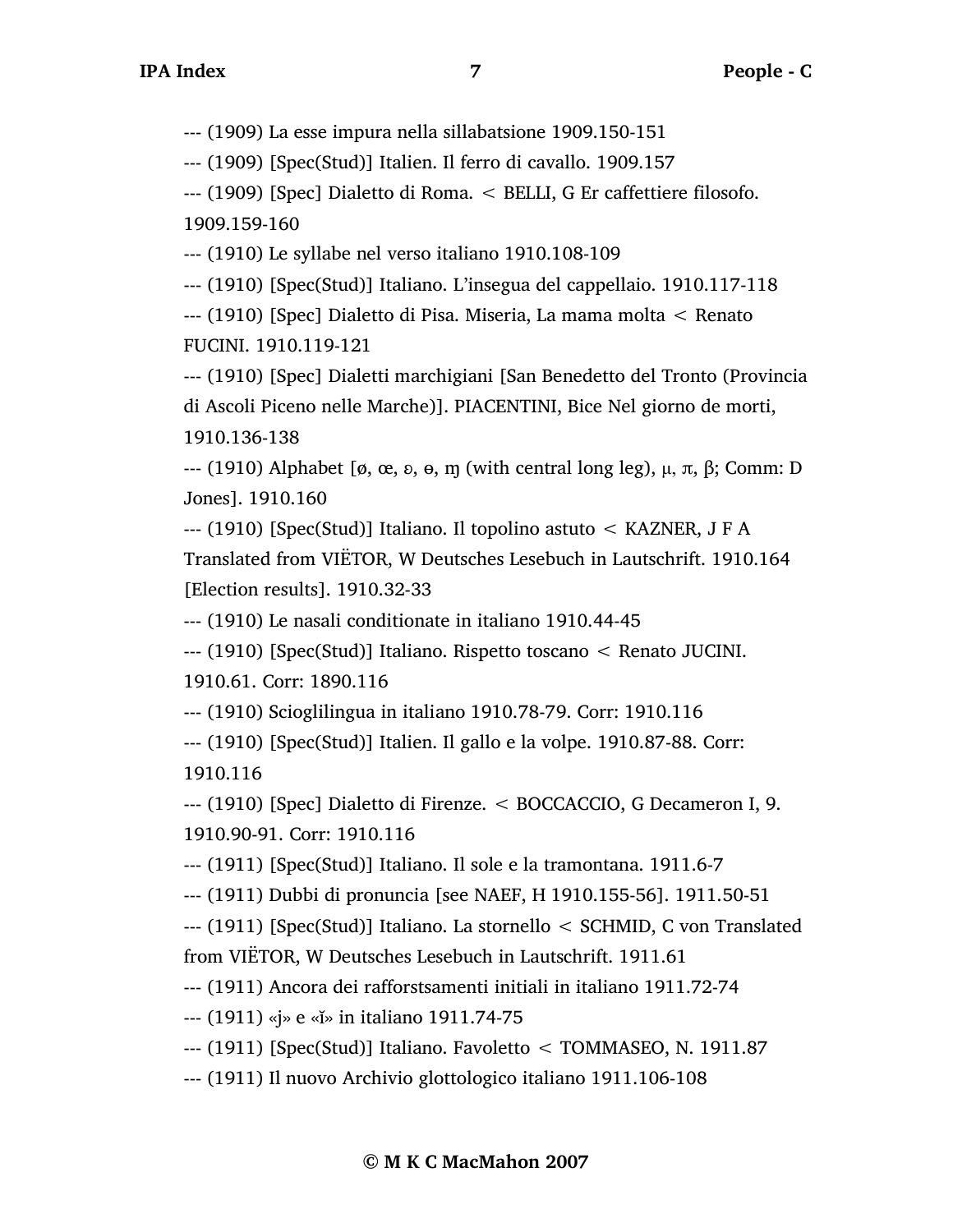--- (1911) Alcúne varieta regionali nella pronunzia dell' italiano letterario 1911.142-143. Corr: 1911.181

--- (1911) [Spec(Stud)] Italiano. Tobia e la mosca < Giuseppe GIUSTI. 1911.154-155

--- (1911) [Spec(Stud)] Italiano. Pietà di mamma < GRADI, T. 1911.187- 188

PASSY, P (1912) The Principles of the International Phonetic Association. 1912.Suppl.sept-oct.1-40

The Principles of the International Phonetic Association. 1912.Suppl.septoct.4

--- (1912) [Spec(Stud)] Italiano. L'inverno e la primaverna < Niccolò TOMMASEO. 1912.149

--- (1912) [Spec(Stud)] Italiano. Pietà di mamma < GRADI, T (seguito). 1912.17-18

[Election results]. 1912.18-19

--- (1912) [Q&A: Provençal (Q) - request for works on; pronunciation of initial consonants of CHATO, GENÈSTO, JAMAI]. 1912.4

GOIDÀNICH, P G (1912) Replica al Signor Camilli [see --- 1911.106-108] [Comm: P Passy]. 1912.6-7

--- (1912) [Spec(Stud)] Italiano. Pietà di mamma < GRADI, T (seguito). 1912.73-74

[Election of Council; composition of present Council; Proposals: Honorary membership for BREUL, K; phonetic symbols to be printed on cards (<MILLS-BAKER, F); articles in orthography in the mf; alphabet; deficit].

1912.89-91

--- (1913) Semivocali e semiconsonanti in italiano 1913.1-2

--- (1913) [Spec(Stud)] Italiano. Il fumo e la nuvola < THOUAR, P. 1913.5

--- (1913) [Spec] Dialetti marchigiani [Servigliano (Ascoli Piceno)]. NWS. 1913.57-58

--- (1913) [Spec] Dialetto plebo di Firenze. Misc. 1913.58-59

--- (1921) [Spec(Stud)] Italiano. Una gita in montagna e un ballo campestre

< GIUSTI, G. 1921 Textes pour nos élèves 1, 1921.6-14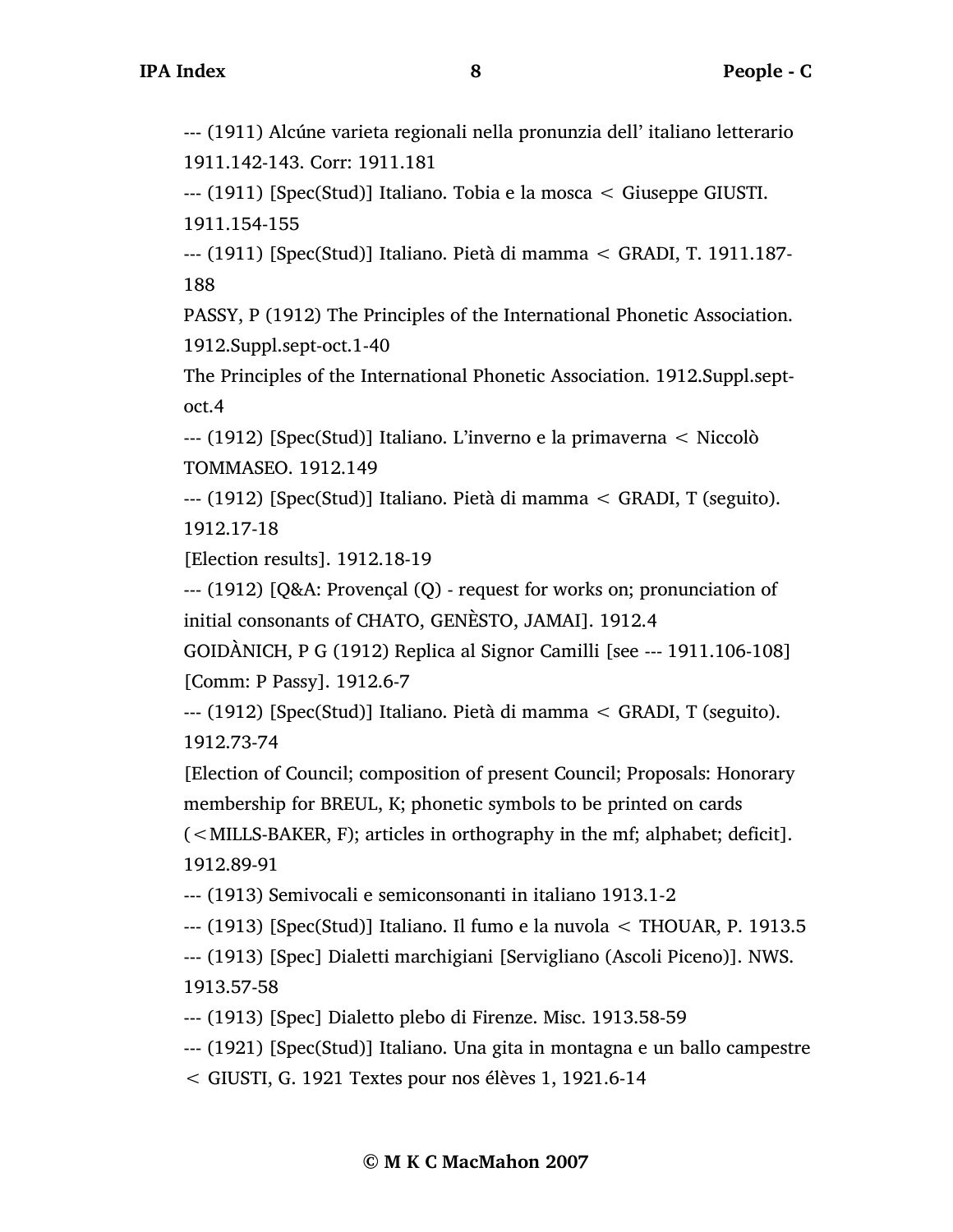--- (1923) [Spec(Stud)] Italiano. Ambasciatore non porta pena < GIUSTI,

G. 1923. Textes pour nos élèves 3. 1923.Suppl.janv-mars.iv-v

--- (1926) [Spec] Patois de Servigliano (Ascoli Piceno). NWS. 1926.40-41

--- (1926) [Spec(Stud)] Italiano. Ambasciatore non porta pena < GIUSTI,

G. 1926.43-44

--- (1927) Graphia fonetica semplificata 1927.5-6

[... --- elected to Council]. 1927.24

--- (1927) [Spec(Stud)] Italiano. Il contadino navigante. 1927.24

--- (1927) [Spec(Stud)] Italiano. Corrispondenza d'analfabeti < MANZONI,

A F T A I Promessi Sposi (capitolo ventesimo-settino). 1927.34-35

--- (1928) Le vocali e o in italiano 1928.1-2

--- (1928) [Spec(Stud)] Italiano. La principessa Erbolina < VIËTOR, W Deutsches Lesebuch in Lautschrift. 1928.11

--- (1928) [Spec(Stud)] Italiano. Berrettina-Rossa < PERRAULT, C.Favole 1928.44-46

Décisions officielles  $[=(i)$  Council for 1928 as for 1927 (ii) D Jones to be Secretary of the IPA in succession to P Passy (iii) D Jones to represent the af at the 1st International Congress of Linguists (iv) New symbols adopted (v) Honorary memberships for A Meillet and G Morgenstierne]. 1928.51-53 --- (1928) [Spec(Stud)] Italiano. < MANZONI, A F T A Il torto e la ragione. 1928.60-61

--- (1929) [Spec(Stud)] Italiano. < MANZONI, A F T A La peste di Milano. 1929.8-10

[Election results]. 1929.10-11

--- (1929) [Spec(Stud)] Italiano. < ANNUNZIO, G d' Il canto dell' usignolo. 1929.23-24

--- (1929) [Spec(Stud)] Italiano. La piccola studiosa < FARINA, S. 1929.36- 37

--- (1929) [Spec(Stud)] Italiano. Il vagabondo in pretura < YORICK [ie FERRIGNI, P F L C]. 1929.51-53

--- (1930) [Spec(Stud)] Italiano. Solitudine < PETRARCA, F. 1930.8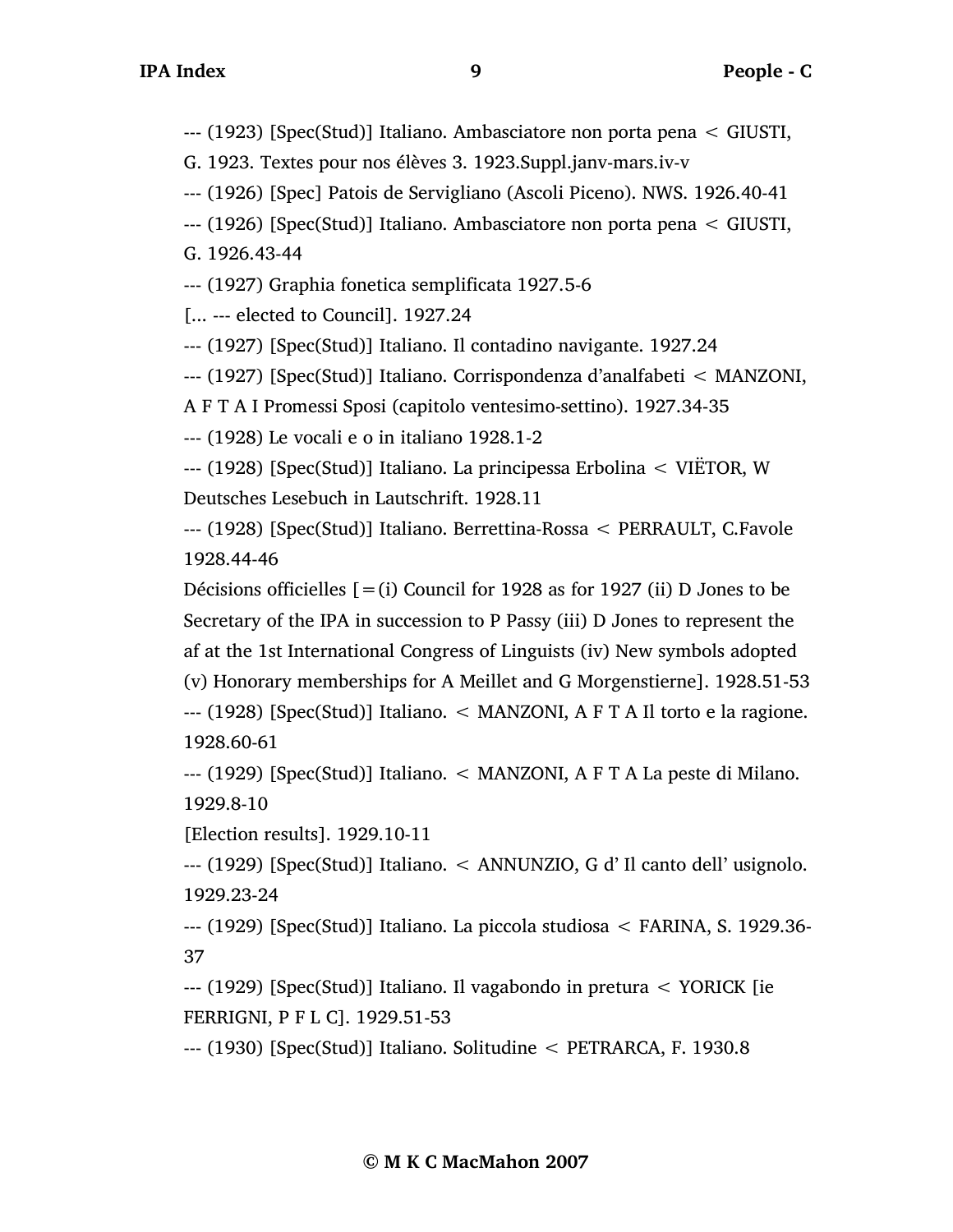--- (1930) [Spec(Stud)] Italiano. I segreti confidati < MANZONI, A F T A. 1930.44-45

--- (1930) [Spec(Stud)] Italiano. Una burla < DUPRÈ, G. 1930.56-57

--- (1930) [Spec(Stud)] Italiano. Il pranzo a buon mercato < HEBEL, J P. [See also 1928.9-10, for the German version]. 1930.69-70

--- (1931) [Spec(Stud)] Italiano. I cani di terracotta < COLLODI, C

[=pseud LORENZINI, C]. 1931.14-15

[Election results]. 1931.17-18

--- (1931) [Spec(Stud)] Italiano. Costumi napoletani < FERRIGNI, P F L C. 1931.31-33

--- (1931) [Spec(Stud)] Italiano. La nottte di San Giovanni a Roma < GREGORI, L de. 1931.55

--- (1931) [Spec(Stud)] Italiano. La festa di Piedegrotta a Napoli < COSTAGLIOLA, A. 1931.73

--- (1932) [Spec(Stud)] Italiano. Il signoreggiamento delle passioni < CROCE, B. 1932.10-11

--- (1932) [Spec(Stud)] Italiano. Un tramonto sull'Etna < BERTARELLI, L V. 1932.46

--- (1932) [Spec(Stud)] Italiano. Il passero solitario < LEOPARDI, G. 1932.66-67

--- (1932) [Spec(Stud)] Italiano. L'ugolino di Dante < CROCE, B Divina Commedia, Inferno, Canto trentatrè. 1932.86-87

--- (1933) [Spec(Stud)] Italiano. < DE GREGORI, L La Befana a Roma. 1933.15

[Election results]. 1933.17-18

DAVIS, Edwin B (1933) Notes on English and Italian [... A Camilli's

transcription of Italian 1932.53-54, 66-67]. 1933.38-40. Corr: 1933.82

--- (1933) [Spec(Stud)] Italiano. Uomini e bestie < RAIBERTI, G. 1933.42- 43

--- (1933) [Spec(Stud)] Italiano. Il gatto < RAIBERTI, G. 1933.63

--- (1933) Consonanti rafforsate in italiano 1933.71-72

---merindo (1933) Diafoni e varifoni [Comm: D Jones]. 1933.81-82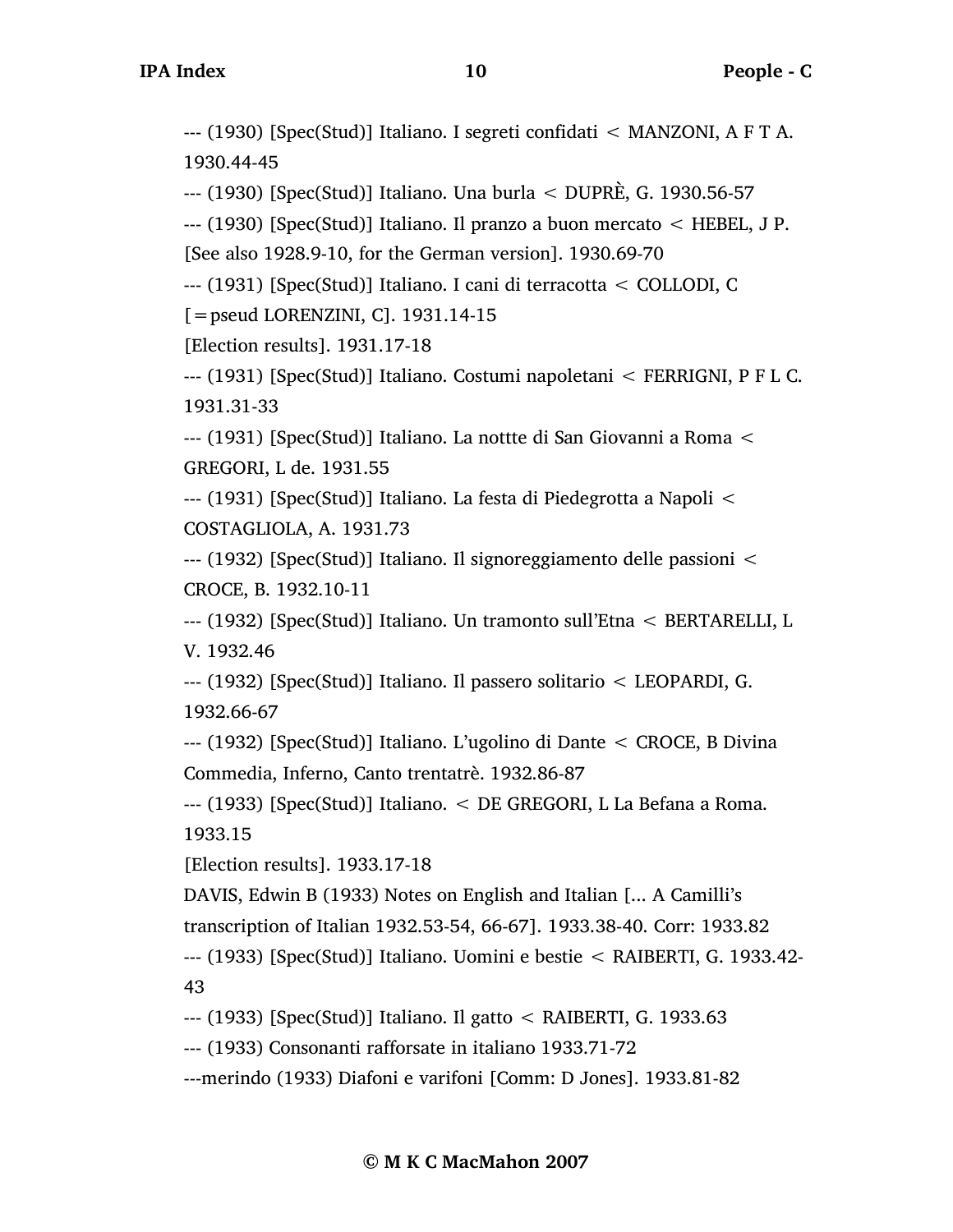--- (1933) [Spec(Stud)] Italiano. I due soldi < GIUSTI, G. 1933.84-85

JONES, D & --- (1933) Fondamenti di Grafia Phonetica. 1933.Suppl.juilsept.1-20

--- (1934) [Spec(Stud)] Italiano. Il cuculo < SAVI, Paolo. 1934.23-24 Avis de nos conseillers [=Alphabet: retroflexed central vowel; labial-velar stops]. 1934.25-27

--- (1934) [Spec(Stud)] Italiano. Di male in peggio < GABELLI, Aristide. 1934.58

--- (1934) [Spec(Stud)] Italiano. In casa di Gioacchino Rossini < MARTINI, F. 1934.110-111

--- (1935) [Spec(Stud)] Italiano. In casa di Gioacchino Rossini < MARTINI, F (seguito) 1935.17

[Election results]. 1935.19-20

--- (1935) [Spec(Stud)] Italiano. In casa di Gioacchino Rossini < MARTINI, F. 1935.34-35

--- (1935) [Spec(Stud)] Italiano. < PASCOLI, G Un ode di Orazio Flacco (Carmina I, ix). 1935.56

--- (1935) [Spec(Stud)] Italiano. La gatta < RAIBERTI, G. 1935.70

--- (1936) [Spec(Stud)] Italiano. La gatta < RAIBERTI, G (seguito). 1936.19-20

--- (1936) [Spec(Stud)] Italiano. La verita < BRUNO, G. 1936.30-31

--- (1936) [Spec(Stud)] Italiano. Benefattore malfattore < MARTINI, F. 1936.66-67

--- (1937) [Spec(Stud)] Italiano. Il piccolo modello < AZEGLIO, Massimo T d'. 1937.janv-mars 1937.80

[Election results]. 1937.janv-mars.81-82

--- (1937) [Spec(Stud)] Italiano. Di male in peggio < GABELLI, A. 1937.25- 26

Avis de nos conseillers. 1937.38-44

--- (1937) [Spec(Stud)] Italiano. Teste e orologi < GUERRAZZI, F D.

1937.54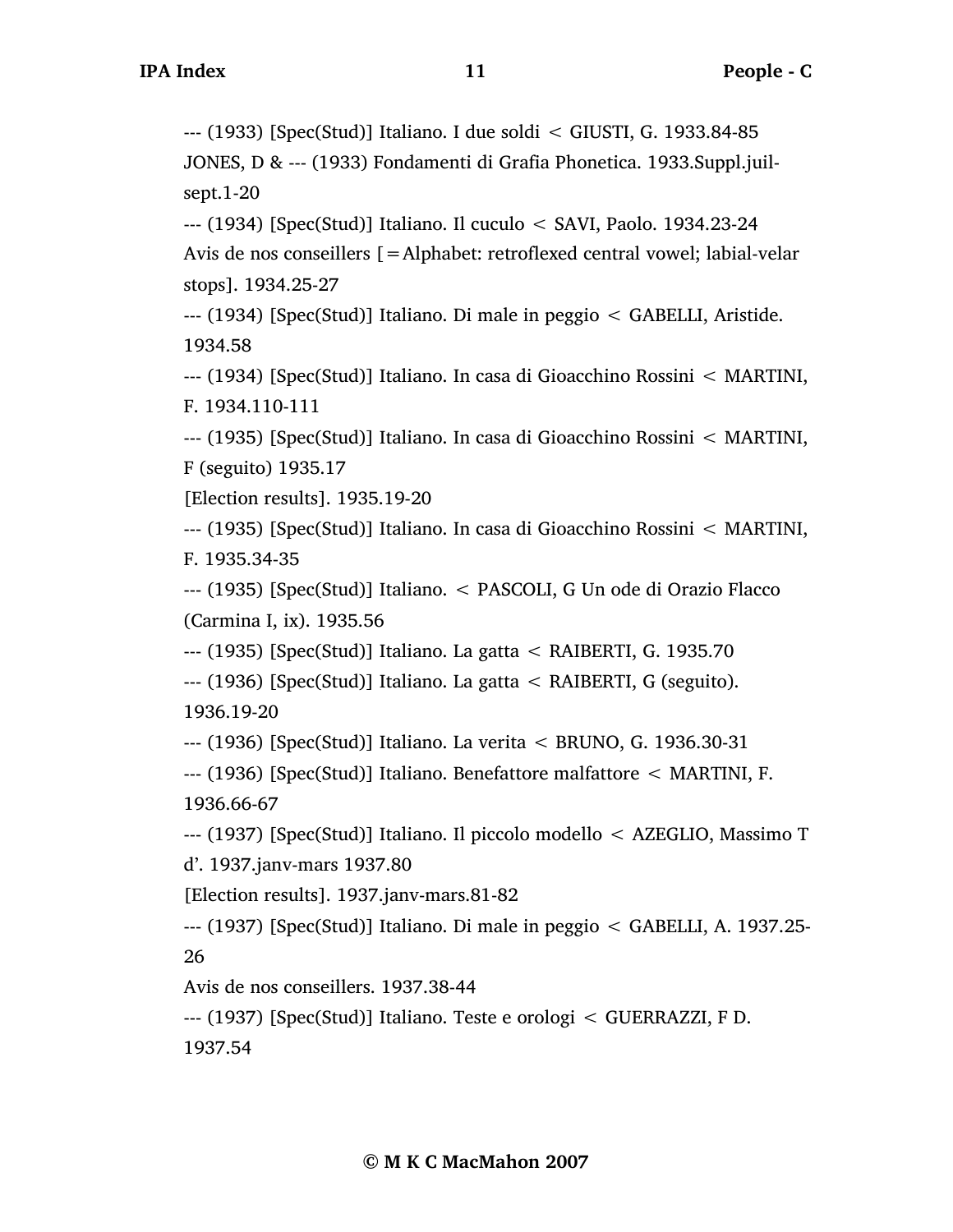--- (1937) [Spec(Stud)] Italiano. Effetti della maldicenza < MANZONI, A. 1937.76

--- (1938) [Spec(Stud)] Italiano. < ROMANO, E da Novellino (secolo decimo-terzo). 1938.12

--- (1938) [Spec(Stud)] Italiano. < GUERZONI, G < Garibaldi. 1938.28

--- (1938) [Spec(Stud)] Italiano. Mattino d'autumno < FOSCOLO, U.

1938.53-54

--- (1938) [Spec(Stud)] Italiano. Ricordi politici e civili < GUICCIARDINI, F. 1938.76

--- (1939) [Spec(Stud)] Italiano. La via Emilia < ORIANI, A. 1939.14-15 [Election results]. 1939.17,37

--- (1939) [Spec(Stud)] Italiano. Una baruffa tra montanari < GUERRINI, O. 1939.35

--- (1939) [Spec(Stud)] Italiano. Nei primi decenni dell' ottocento

<CROCE, B. 1939.55-56

--- (1939) [Spec(Stud)] Italiano. La noia < BINI, C. 1939.75-76

--- (1940) [Spec(Stud)] Italiano. Una notte sul Monte Rosa < RATTE, A

[=Papa Pio XI]. 1940.20-21

--- (1940) [Spec(Stud)] Italiano. Le cicale < CARDUCCI, G. 1940.38-39

--- (1946) [Spec(Stud)] Italiano. Amicizia < TOMMASEO, N (seguito). 1946.9-10

--- (1946) Transcrittione semplificata in italiano 1946.21

--- (1947) [Spec(Stud)] Italiano. Trascrizioni semplificate. T'ho conosciuto fico! < NIERI, I (seguito). 1947.33-34

--- (1948) [Spec(Stud)] Italiano. Passasto, presente, avvenire < GIUSI, G. 1948.13-14

--- (1949) [Spec(Stud)] Italiano. Firenze < SERAO, M. 1949.4-5

[Result of election to fill vacancies on the Council]. 1949.6-7

--- (1949) [Spec(Stud)] Italiano. Pinocchio < COLLODI, C [=pseud LORENZINI, C]. 1949.29-30

--- (1950) La pronuncia normale del latino nel primo sècolo dell impèro 1950.26-27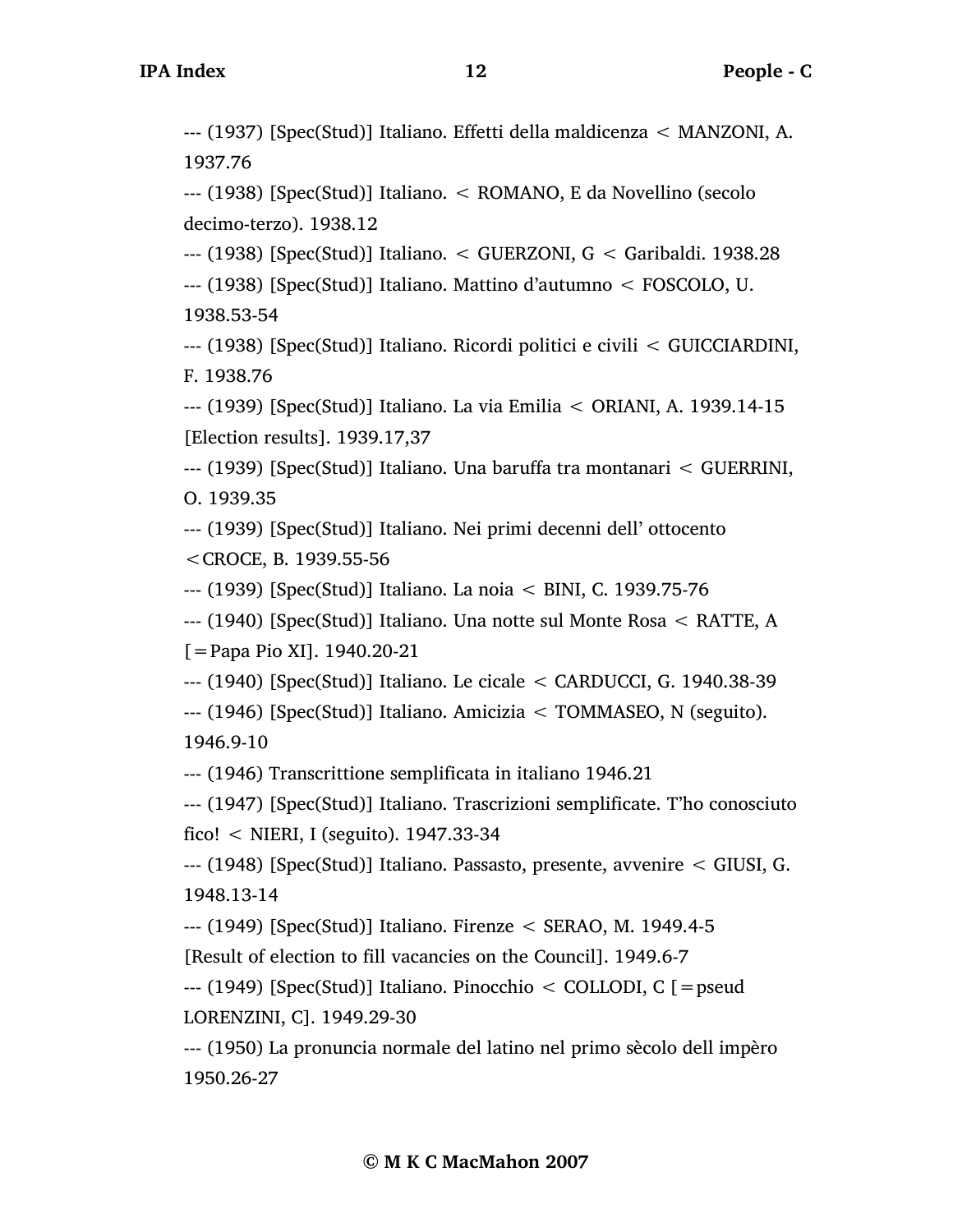--- (1950) [Spec(Stud)] Italiano. Pia de Tolomei, Dante, Purgatorio (130- 36) < MOMIGLIANO, A. 1950.38

--- (1951) [Spec(Stud)] Italiano. Roma < NENCIONI, E. 1951.24

[Council proposals and decisions:... council vacancies]. 1951.48-50

--- (1952) [Spec(Stud)] Italiano. < CHURCH, R W Dante: an essay. 1952.45-46

GIMSON, A C (1953) [Rev] --- & PELLEGRINI, G Elementi di Fonetica Inglese. Firenze: Valmartina. 1953.15-16

--- (1953) [Spec(Stud)] Italiano. < MOMIGLIANO, A Il Conte Ugolino dantesco 1953.22-23

--- (1953) [Spec(Stud)] Italiano. Il gatto di Man. 1953.43-44

--- (1954) [Spec(Stud)] Italiano. < CHURCH, R W Dante: an essay. 1954.13-14

--- (1955) [Spec(Stud)] Italiano. < DELEDDA, G Ricordi di Sardegna. 1955.20

--- (1956) [Spec(Stud)] Italiano. Sul Lago di Como < MANZONI, A I Promessi Sposi. 1956.53-54

JONES, D & CHAPALLAZ, M (1960) Amerindo Camilli [=obituary]. 1960.22

CHAPALLAZ, M (1966) [Rev] --- (1965) Pronuncia e Grafia dell' Italiana. 3 ed riv a cura di Piero Fiorelli. Firenze: Sansoni Editore. 1966.37-38

CAMINADA, D: 1898.49 (swi), 1898.130 (fra), 1899.3 (fra), 1899.66 (swi), 1900.janv.15 (swi), 1901.16 (swi), 1902.14 (swi), 1903.14 (swi), 1903.48, 1904.12 (swi), 1904.34

```
--- (1899) [Spec] Patois suisse de Chur (Churer Dialekt). StJ. 1899.63
CAMITZ, K: 1888.April.169/25 (swe), 1889.3 (swe), 1890.3 (swe), 1890.50
CAMMARTIN, [ ]: 1888.May.201/33 (fra), 1889.3 (fra), 1890.3 (fra)
```
CAMÔES, Luis Vaz de

VIANNA, A R G (1892) [Spec(Stud)] Portugais (d'après la prononciation actuelle de Lisbon). < --- Os Lusíadas. Canto III, estancias 34-41. 1892.100-101. Corr: 1892.127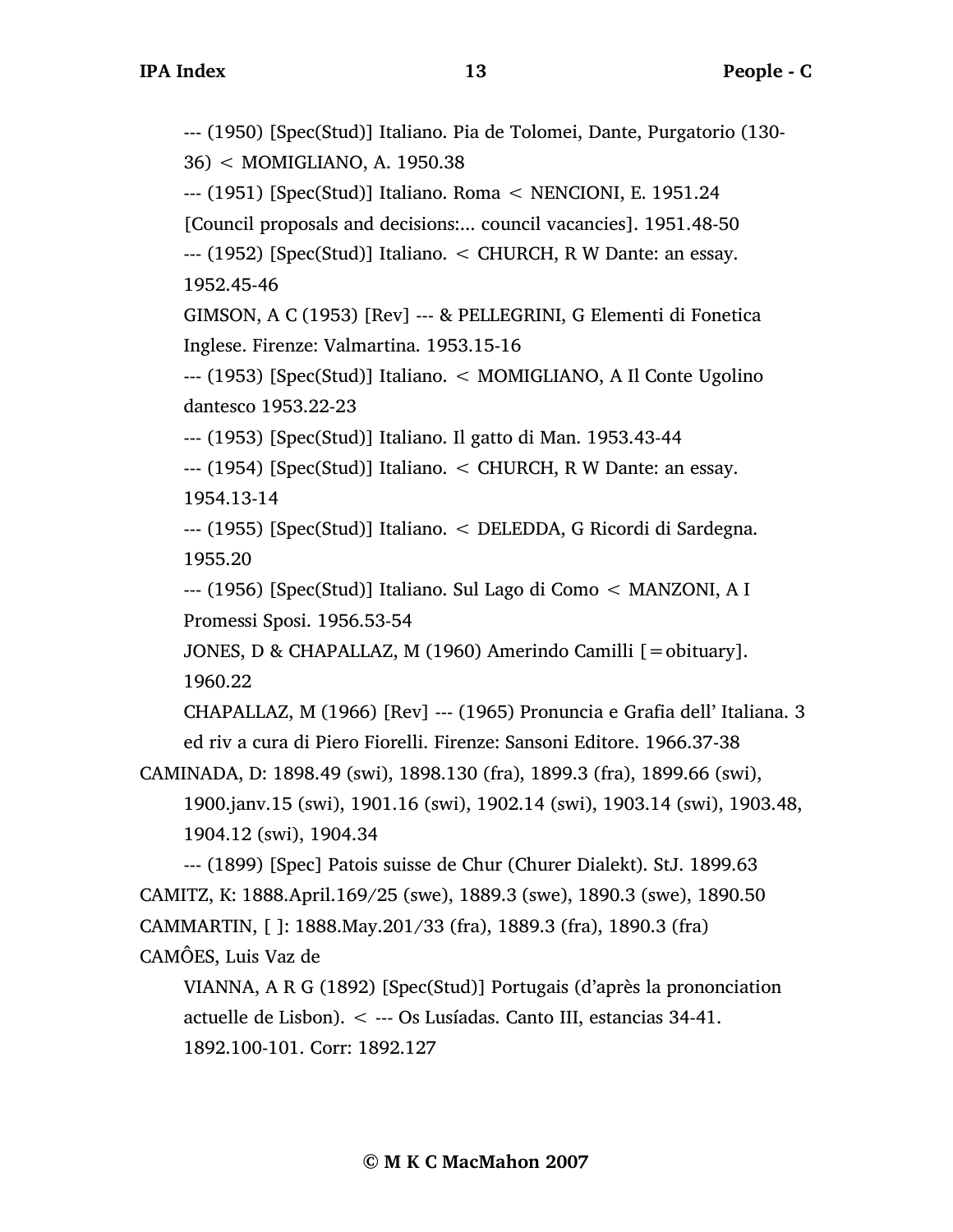VIANNA, A R G (1892) [Spec(Stud)] Portugais (d'après la prononciation actuelle de Lisbon). < --- Os Lusíadas. Canto III, estancias 102-105, 107, 110, 113, 115. 1892.113-114. Corr: sept 1892.127

[Publications Received]. 1892.124

VIANNA, A R G (1892) [Spec(Stud)] Portugais (d'après la prononciation actuelle de Lisbon). < --- Os Lusíadas. Canto III, estancias 120-127. 1892.125-126

VIANNA, A R G (1892) [Spec(Stud)] Portugais (d'après la prononciation actuelle de Lisbon). < --- Os Lusíadas. Canto V, estancias 37-43. 1892.137-

138. Corr: 1892.156

VIANNA, A R G (1892) [Spec(Stud)] Portugais (d'après la prononciation actuelle de Lisbon). < --- Os Lusíadas. Canto III, estancias 128-135. 1892.153-154

VIANNA, A R G (1892) [Spec(Stud)] Portugais (d'après le dialecte actuel de Lisbon). < --- Os Lusiadas. Excertos: Canto I, estancias 1-5. 1892.21-22. Corr: 1892.39

VIANNA, A R G (1892) [Spec(Stud)] Portugais (d'après le dialecte actuel de Lisbon). < ---. Os Lusíadas. Canto I, estancias 6-11. 1892.37-38. Corr: 1892.55

VIANNA, A R G (1892) [Spec(Stud)] Portugais (d'après la prononciation actuelle de Lisbon). < --- Os Lusíadas. Canto I, estancias 19, 43-47. 1892.53-54

VIANNA, A R G (1892) [Spec(Stud)] Portugais (d'après le dialecte actuel de Lisbon). < --- Os Lusíadas. Canto I, estancias 87-89, 103, 105-106. 1892.69-70

VIANNA, A R G (1892) [Spec(Stud)] Portugais (d'après la prononciation actuelle de Lisbon). < --- Os Lusíadas. Canto II, estancias 92-98, 100. 1892.85-86. Corr: 1892.99

VIANNA, A R G (1893) [Spec(Stud)] Portugais (d'après la prononciation actuelle de Lisbon). < --- Os Lusíadas. Canto V, estancias 45-52. 1893.20- 21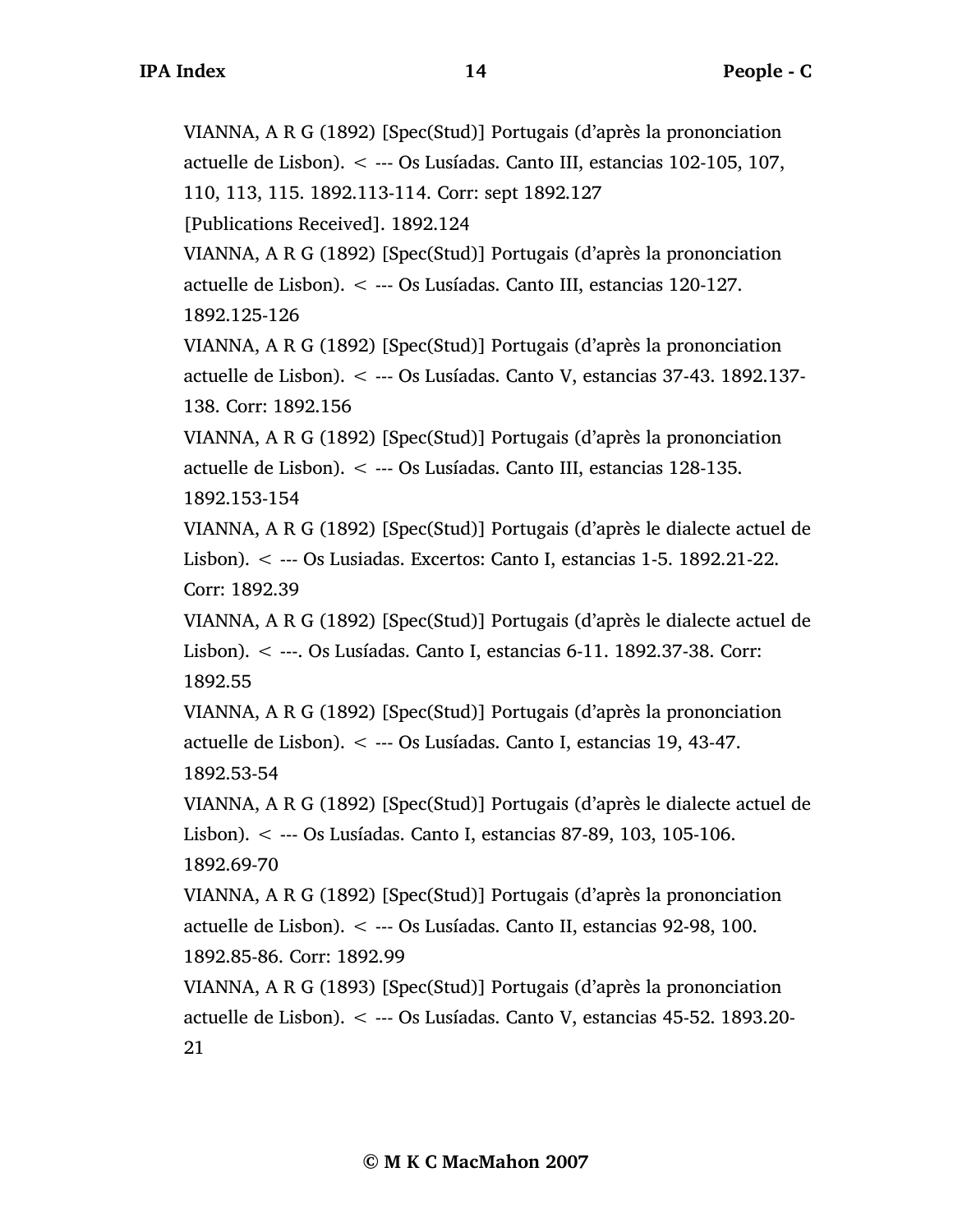VIANNA, A R G (1893) [Spec(Stud)] Portugais (d'après la prononciation actuelle de Lisbon). < --- Os Lusíadas. Canto V, estancias 53-60. 1893.37- 38

VIANNA, A R G (1893) [Spec(Stud)] Portugais (d'après la prononciation actuelle de Lisbon). < --- Os Lusíadas. Canto X, estancias 144-47, 152, 154- 156. 1893.52-53

MACHADO, A (1912) [Spec] Portuguese. A Sonnet of Camões. 1912.69 CAMP, [ ]: see DUCAMP, [ ]

CAMPAGNE, A (Mlle): 1909.137 (cis), 1910.6 (cis), 1911.13 (cis), 1912.27 (cis) CAMPBELL, [ ] (Mlle): 1900.janv.3 (fra), 1901.2 (fra)

CAMPBELL, Fraser

--- (1893) [French taught phonetically via an adaptation of Pitman's

shorthand in the South Eastern School of Shorthand, London]. 1893.16-17

CAMPBELL, Henry J (Dr): 1951.50 (eng), 1952.Suppl.ii (eng), 1964.15 (eng), 1990.ii.56

CAMPBELL, Karin J: 2006 [IPA-Rec]

CAMPBELL, Killis: 1895.31 (usa), 1896.17 (usa), 1896.35

CAMPBELL, M B (Miss): 1935.20 (sco), 1936.35 (sco), 1938.31 (sco), 1942.11

CAMPBELL, Martha B (Miss): IPA exam result (French). 1935.38

CAMPBELL, M M T (Miss): 1936.57 (sco), 1938.31 (sco) [continued as CAMPBELL-VICKERMAN]

CAMPBELL, W Nicholas: 1990.ii.56 (jap), 1994.47 (jap), 1998.121 (jap), 2005.126 (jap)

CAMPBELL GORDON, [ ]: 1912.118 (eng), 1913.11 (eng), 1914.Suppl.6 (eng)

CAMPBELL-VICKERMAN, M M T (Mrs) [continued from CAMPBELL, M M T

(Miss)]: 1942.27 (eng), 1943.16 (eng), 1949.8 (eng)

CAMPICHE, Alice (Mlle): 1913.26 (swi), 1914.Suppl.17 (swi)

IPA exam result (French). 1913.84

--- (1913) Cours de vacances de l'Université de Londres. 1913.131

CAMPINAS, Universidade Católica, Biblioteca (brz): 1979.46, 1981.Suppl.3

CAMPINAS, Universidade Estadual de, [Biblioteca Central] (usa/brz): 1979.46, 1981.Suppl.22, 1990.ii.69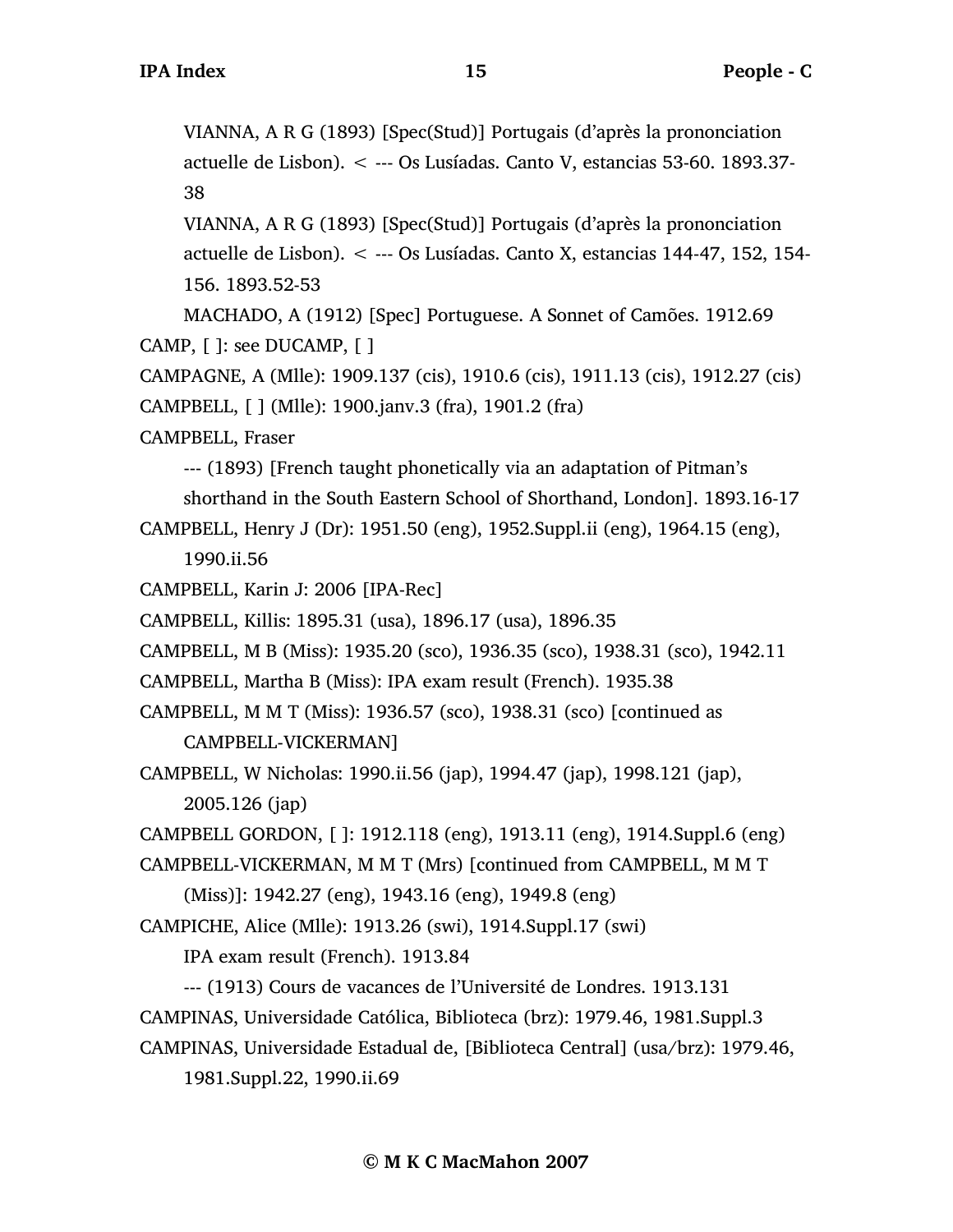CAMPION, N E: 1960.39 (eng), 1961.Suppl.iii (eng) CAMPOS: see ROJAS CAMPOS CAMPOS BLAITT, E R: 1911.36 (chl), 1912.53 (chl), 1913.39 (chl) CAMPOS CERVERA, H (Sr) DAHL, I (1953) [Spec] Guaraní [Asunción; inf=H CAMPOS CERVERA]. Misc. 1953.7-8 CAMPOS FROTA: see FROTA CAMUS, Albert CHAPALLAZ, M (1952) [Spec(Stud)] Français. < --- Noces. 1952.42-43 CAMUS, J (Prof): 1897.93 (ita), 1898.15 (ita), 1898.36 --- [Advertisements]. 1987.[between 69-72] CANAL, Paul: 1951.26 (fra), 1952.Suppl.ii (fra) CANCELLIERI DIAZ, Fanny Y: 1979.46 (arg), 1981.Suppl.2 (arg) CANDELARIA RAM, Sylvia (Ms): 1976.96 (usa), 1978.Suppl.20 (usa) CANDENDO, S: 1928.64 (spa), 1930.15 (spa), 1932.17 (spa) CANDOLIN, K W: 1893.11 (fin), 1893.74 (fin), 1894.12 (fin), 1894.27 CANDY, F J: 1902.34 (eng), 1903.6 (eng), 1904.5 (eng), 1904.59 TUTTLE, E H (1904) [Rev] --- (1903) The First Book in Phonetic Reading; The Second Book in Phonetic Reading. Bath & London: Pitman. 1904.23- 24. Corr: 1904.154. Comm: P Passy [death]. 1904.80 CANE, T W: 1930.22 (nzl), 1932.25 (nzl), [death] 1933.46 CANEPARI, Luciano (Prof): 1965.34 (ita), 1972.Suppl.6 (ita), 1975.Suppl.9 (ita), 1978.Suppl.10 (ita), 1904.59,10 (ita), 1990.ii.56 (ita), 1994.47 (ita), 1998.121 (ita), 2000.113 (ita), 2005.126 (ita)  $-$ --- (1970) Italian pronunciation  $\lceil =$ length of consonants]. 1970.6-8 --- (1976) The dialect of Venice [incl NWS]. 1976.67-76 VINCENT, Nigel (1982) [Rev] --- Italiano standard e pronunce regionali. Padua: Cleup. 1982.50-53 --- (1987) The revision of the IPA. 1987.121-123 WATSON, Ian M C (1987) [Rev] --- (1983) Phonetic Notation - La Notazione Fonetica. Venezia: Libreria Editrice Cafoscarina. 1987.142-148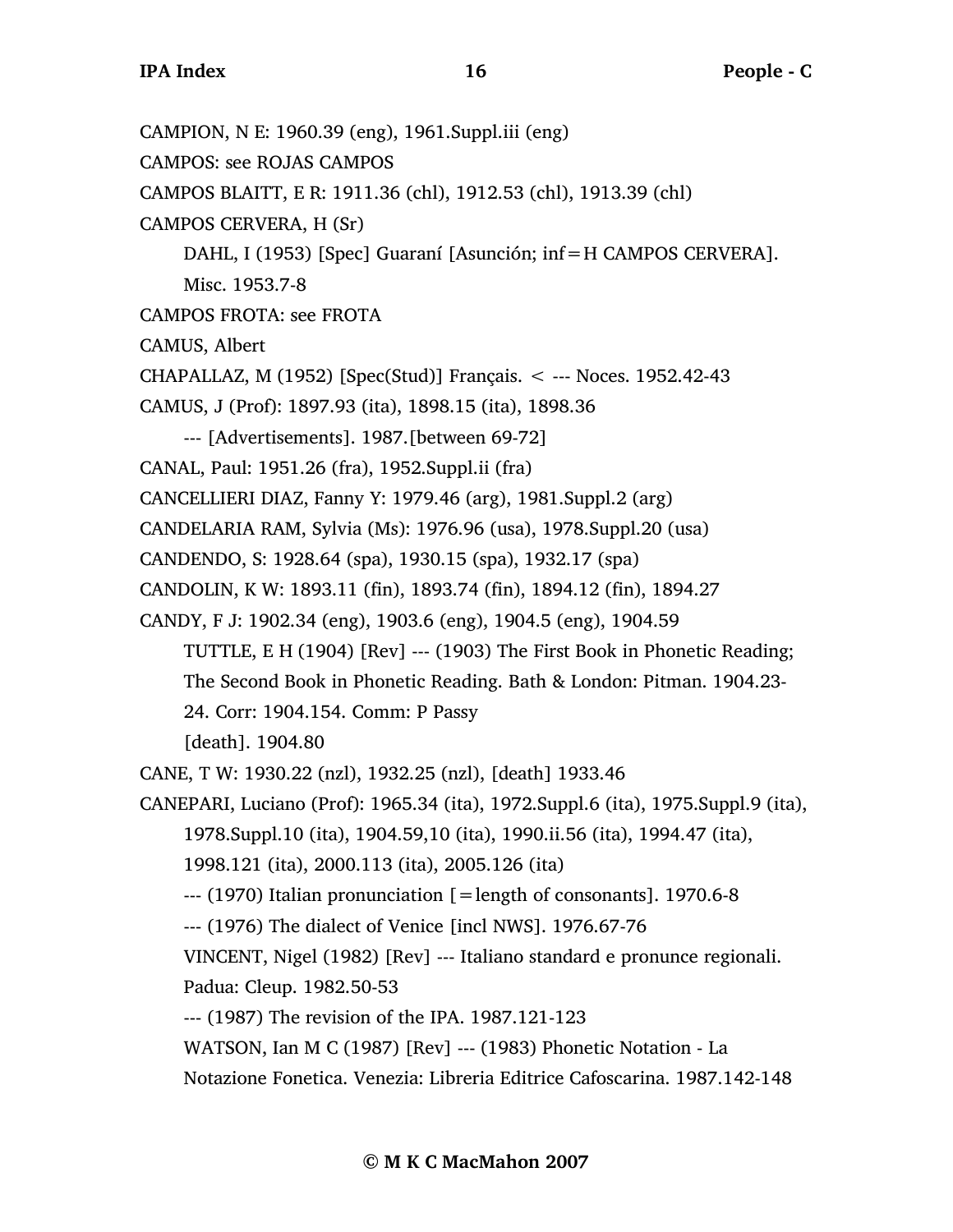--- (1987) [Letter to the Editor: contents of JIPA. Comm: BLADON,

Anthony]. 1987.151

--- (2003) [Rev] COVENEY, Aidan (2001). The Sounds of Contemporary French: articulation and diversity. Exeter: Elm Bank Publications. 2003.96- 97

CANET, J

PASSY, P (1910) [Spec] Patois limousin de St Léonard (Haute Vienne, arrondissement de Limoges). StJ & La Parabole de l'enfant prodigue [inf= - --]. 1910.89-90

CANFIELD, Dorothée (Mlle): 1899.146 (fra), 1900.janv.3 (fra)

CANNEGIETER  $\sim$  CANNEGIETER TZ, H (Dr): 1898.129 (net), 1899.24 (net), 1900.janv.16 (net), 1901.17 (net), 1902.15 (net), 1903.14 (net), 1903.30 (net), 1904.13 (net), 1905.8 (ger), 1905.106 (net), 1906.10 (ger), 1906.16 (net), 1907.12 (ger), 1907.18 (net), 1907.55, 1907.78, 1908.19 (net)

CANNEGIETER TZ: see CANNEGIETER  $\sim$  CANNEGIETER TZ

CANNET, M: 1904.86 (net), 1905.13 (net), 1906.16 (net), 1907.18 (net),

1908.19 (net), 1908.92

CANNOBBIO, Augustin: 1899.22 (chl), 1899.99, 1899.130 (chl), 1900.janv.22 (chl), 1901.23 (chl), 1902.21 (chl)

CANO, A J: 1907.90 (usa), 1908.25 (usa), 1909.27 (usa)

CANTADOR: see JAREÁO Y CANTADOR

CANTINEAU, J

[Rev] --- (1949). See TRUBETZKOY, N S (1949).

COUSTENOBLE, H N (1951) [Rev] TROUBETZKOY, N S (1949) Principes de phonologie, traduits de l'allemand par J Cantineau. Paris: C Klincksieck. 1951.44

CANTO, Adelino del: 1912.53 (chl), 1913.39 (chl), 1914.Suppl.28 (chl)

CANTO, J del: 1909.29 (chl), 1910.28 (chl), 1911.36 (chl)

CANTO, Teresa del: 1914.Suppl.28 (chl)

CANTÙ, Cesare

```
--- (1890) [Spec(Stud)] Italiano. Tonnino. 1890.68-69, 1890.77-78, 
1890.110-111
```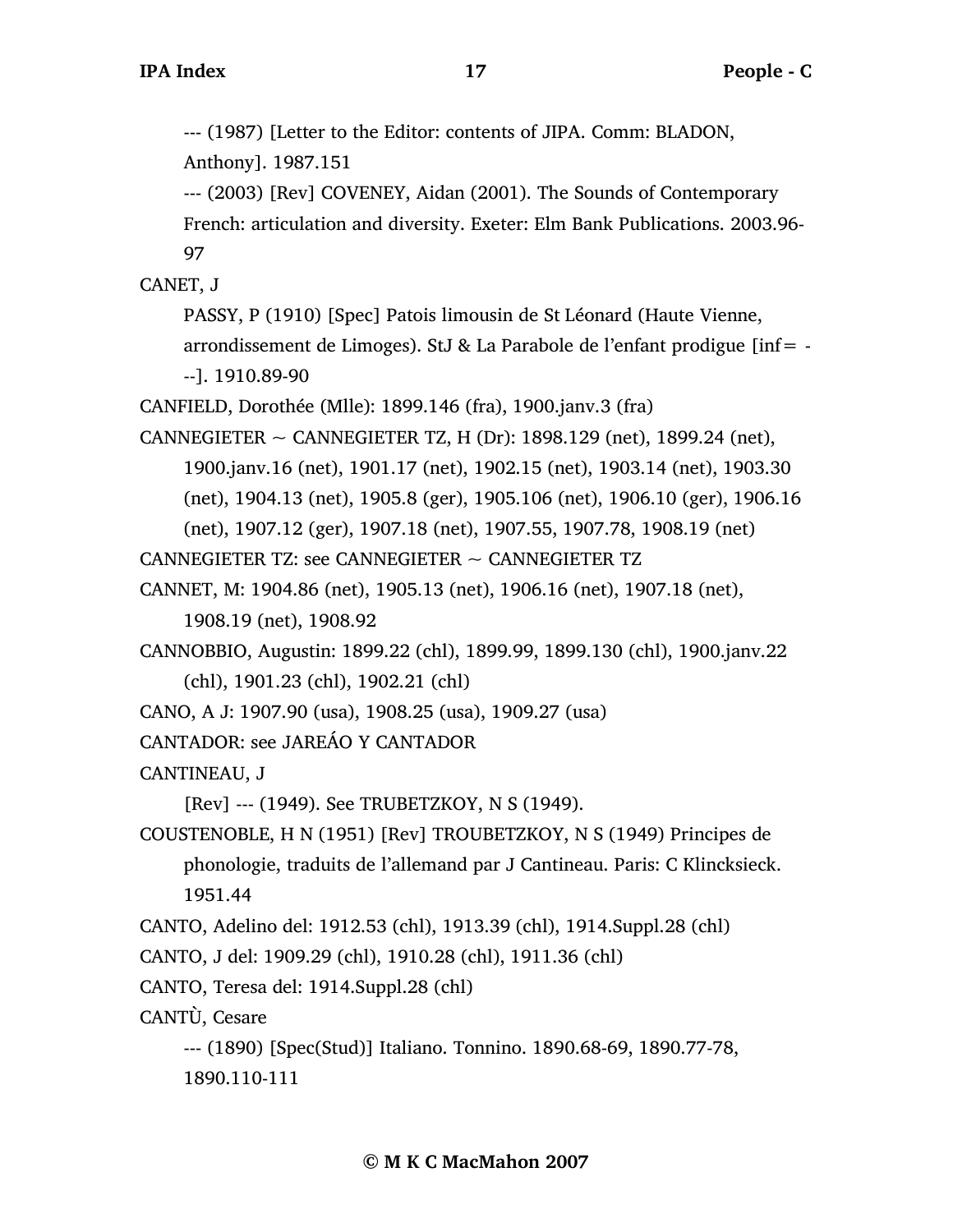CAPELL, C E: 1977.89 (eng), 1978.Suppl.16 (eng), 1981.Suppl.6 (brd)

--- (1979) Transcription, vowel and consonant systems of Upper Bavarian dialect [inf=male, aged 20-25; incl NWS]. 1979.7-14

--- (1979) [Spec] Upper Bavarian dialect [inf=male, aged 20-25]. NWS.

1979.7-8

PASCOE, R G (1981) The phonology of Upper Bavarian - some observations [see --- 1979.7-14]. 1981.75-77

CAR(R), Elizabeth (Miss)

FORREST, R A D (1947) [Spec] [Chekiang (Wu dialect); inf= ---] Chinese, dialect of Ningpo. NWS. 1947.12-13

CAR, Nevenka (Mrs): 1961.23 (yug), 1961.Suppl.vii (yug)

CARBÓ: see CASES-CARBÓ

CARBONELL, Joan F

--- & LLISTERRI, Joaquim (1992) Catalan [inf=male, aged 26, from

Barcelona; incl NWS]. 1992.53-56

CARDANUS, L: 1902.98 (ger), 1903.9 (ger), 1903.48

CARDILLO, Mary E (Miss): 1958.24 (usa), 1960.39

CARDONE, Auremio: 1967.43 (usa)

CARDUCCI, Giosuè

CAMILLI, A (1940) [Spec(Stud)] Italiano. Le cicale < --- . 1940.38-39

CARELSEN: see CAARELSEN ~ CARELSEN

CAREY, D: 1980.82 (sco), 1981.Suppl.16 (sco)

CAREY, Francisco: 1895.137 (chl), 1896.18 (chl), 1896.116 (chl), 1897.34 (chl), 1898.22 (chl), 1899.22 (chl), 1900.janv.22 (chl), 1901.23 (chl), 1902.21 (chl)

CARHART, P W: 1904.62 (usa), 1905.18 (usa), 1905.86, 1905.106

CARHART, Paul W: IPA exam result (German). 1909.77

CARIĆ, Jakov

TRAGER, G L (1940) [Spec] Serbo-Croat [Svirće on Island of Hvar; inf= --- ]. NWS. 1940.13-15

CARL, M (Frl): 1912.35 (ger), 1913.19 (ger), 1913.127 (ger), 1914.Suppl.13 (ger)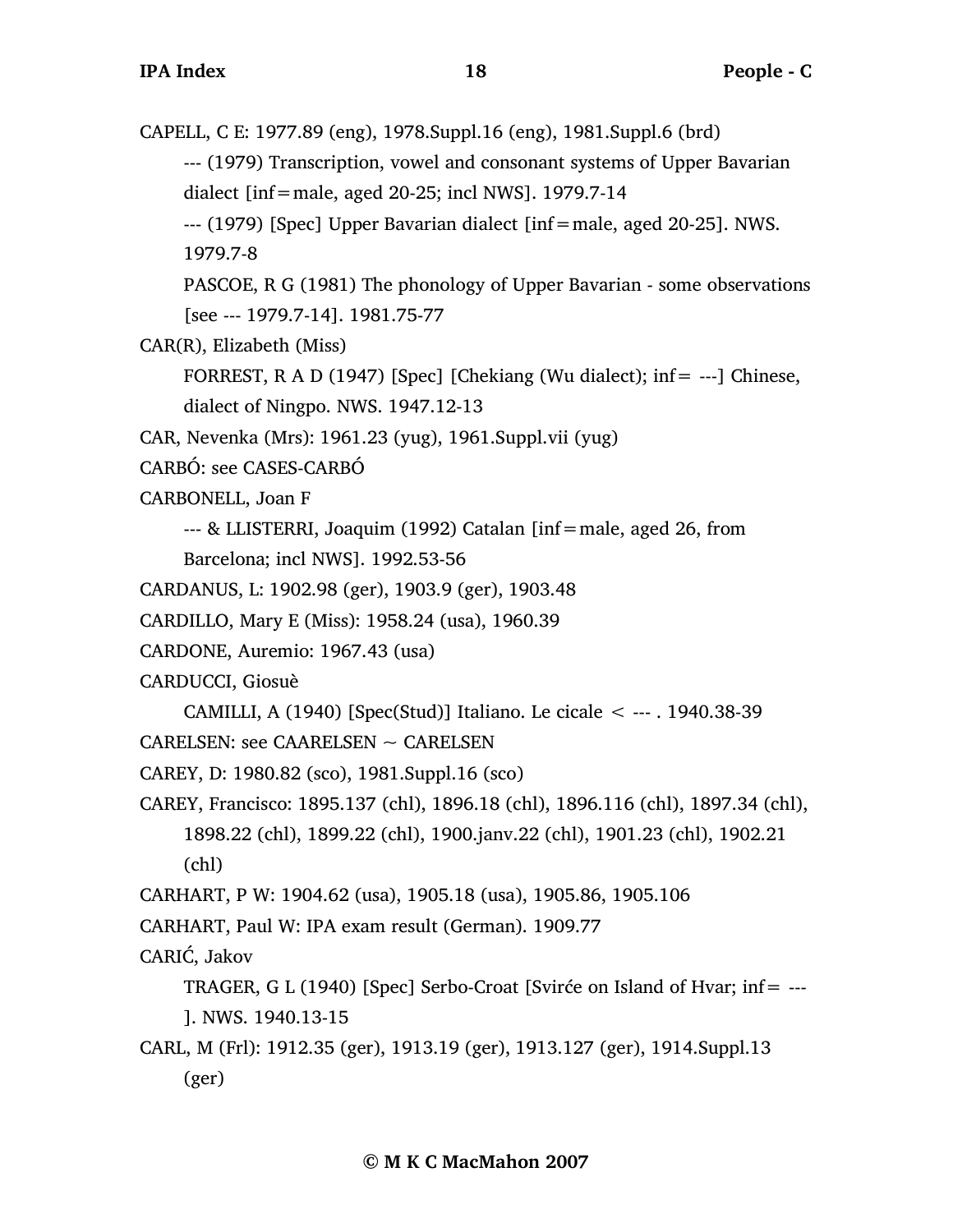CARLEBACH, C (Miss  $\sim$  Mrs): 1956.55 (isr), 1961.Suppl.viii (isr)

CARLIER, J: 1898.3 (fra), 1899.3 (fra), 1900.janv.3 (fra)

CARLMANN, R: 1888.Feb.73/9 (swe), 1889.3 (swe), 1890.3 (swe), 1890.50

CARLO: see SCOTTO DI CARLO

CARLSON, Barry F

--- & ESLING, John H (2000) Spokane [infs=Alex Sherwood, Margaret Sherwood, Pauline Flett] 'Huckleberrying'. 2000.97-102. Corr: 2001.[298] ---, ESLING, John H & FRASER, Katie (2001) Nuuchahnulth [inf=Katie Fraser] 2001.275-279

--- & ESLING, John H (2003) Phonetics and physiology of the historical shift of uvulars to pharyngeals in Nuuchahnulth (Nootka). 2003.183-193

CARLSON, Ray C: 1953.45 (usa), 1955.Suppl.viii (usa)

CARLSTEDT, H: 1894.49 (swe), 1895.11 (swe)

CARMICHAEL, E W: 1930.11 (eng), 1932.14 (eng), 1934.29 (eng)

CARMO PEREIRA, Paulo D (Mr): 2006 [IPA-Rec]

CARNEGIE, Andrew

[--- to finance campaign for spelling reform]. 1903.43

CARNEY, Edward

--- (1972) [Rev] WELLS, J C & COLSON, G (1971) Practical Phonetics.

London: Pitman Publishing. 1972.84-85

CARNOCHAN, J (Prof): 1966.38 (eng), 1972.Suppl.11 (eng), 1975.Suppl.15

(eng), 1978.Suppl.16 (eng), 1981.Suppl.16 (eng)

--- (1961) J R Firth [=obituary]. 1961.2-3

--- (1965) [Rev] SCHACHTER, P M (1962) Teaching English Pronunciation to the Twi-speaking student. Ghana & London: Oxford University Press. 1965.10-11

--- (1965) [Rev] (1964) Journal of West African Languages,, Vol 1, No 1. Cambridge: Cambridge University Press, in association with the Institute of African Studies, University of Ibadan. 1965.9-10

JAGGAR, Philip J (2005) Professor Jack Carnochan. [Condensed from obituary by Philip J Jaggar, The Guardian, Monday 13 September 2004.] 2005.130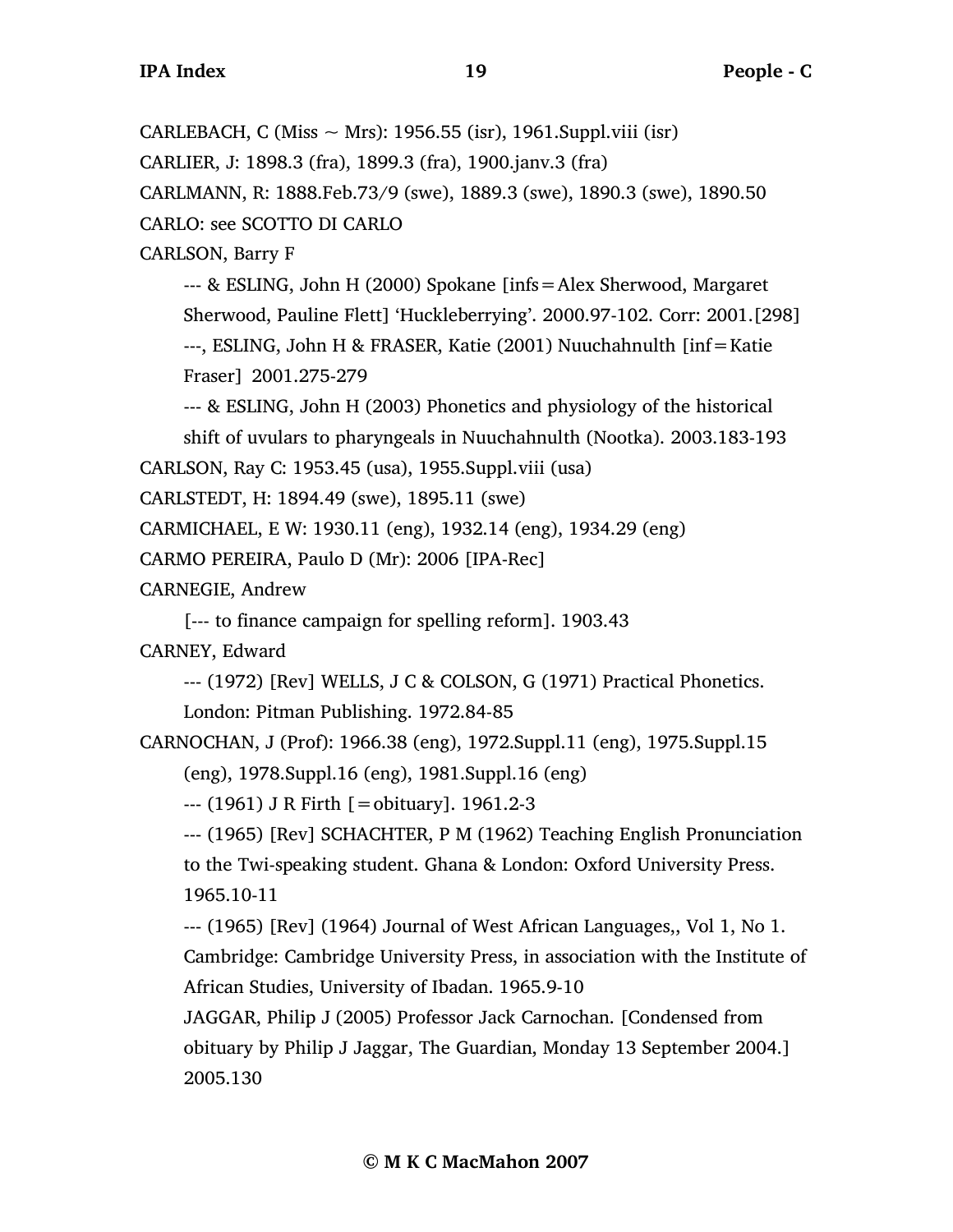```
CARNOY, [ ]
```
[Spec(Stud)] Français. Le lièvre de Gascon. < --- , KÜHNS Lesebuch 1888.Oct.430/78

```
CARPENTER, Caroline (Frl): 1913.151 (usa), 1914.Suppl.24 (usa)
```
CARPENTER, Caroline (Miss): IPA exam result (German). 1913.124-125

CARPENTER, L A (Miss): 1925.Suppl.3 (usa)

CARR, A M (Miss): 1930.18 (usa), 1932.21 (usa)

CARR, D: 1925.Suppl.3 (jap)

CARR, Denzel

```
--- (1937) American English [=idiolect, born Kentucky, reared Oklahoma:
```
(i) vowels of FIRST, HURT, WAR, HORSE (ii) use of  $\lceil \varepsilon \rceil$  and  $\lceil \varepsilon \rceil$  as symbols

(iii) elision of  $\lambda$  in  $\lambda$ -ld,-lt $\lambda$ ]. 1937.60-61 [See also BLOOMFIELD, L

1927.40-42]

- CARR, Elizabeth (Mrs): 1957.43 (haw)
- CARR, J W: 1952.48 (eng)
- CARR, Philip

WATT, Dominic (2003) [Rev] --- (1999). English Phonetics and Phonology:

An introduction. Malden, MA & Oxford: Blackwell. 2003.244-246

CARR, William (Mrs): 1935.38 (usa), 1936.40 (usa), 1938.36 (usa), 1939.37

```
CARRANCO, Lynwood F: 1948.31 (usa), 1949.12 (usa)
```
CARRASCO: see JAQUE CARRASCO

```
CARRÉ, René: 2005.125 (fra)
```

```
CARRERA-SABATÉ, Josefina
```
MARTÍNEZ-CELDRÁN, Eugenio, FERNÁNDEZ-PLANAS, Ana M<sup>a</sup> & --- (2003) Castilian Spanish. NWS [infs= educated, middle-aged, from Castile]. 2003.255-259

CARRICK, E: 1908.62 (eng), 1909.6 (eng)

CARRIE, [ ] (Miss): 1911.163 (sco), 1912.27 (sco), 1913.11 (sco), 1914.Suppl.6 (sco), 1914.40

CARRILLO BADILLA, Juan: 1905.106 (chl), 1906.23 (chl), 1907.26 (chl), 1908.27 (chl), 1909.29 (chl)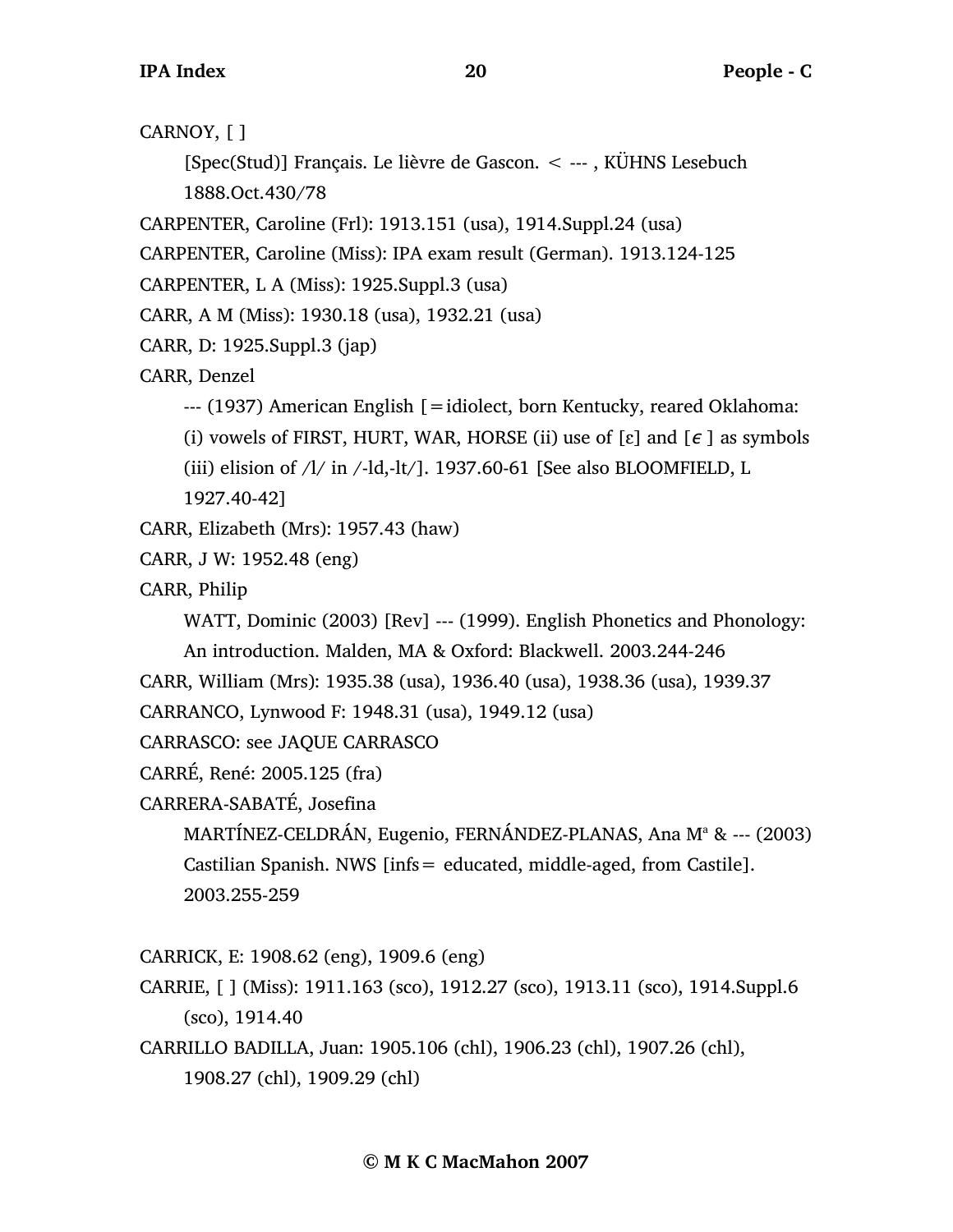| CARRILLO-RUEDAS, Armando: 1910.28 (chl), 1911.36 (chl), 1912.53 (chl),         |
|--------------------------------------------------------------------------------|
| 1913.39, 1914.Suppl.28 (chl)                                                   |
| CARRIÓ: see VEGARA CARRIO                                                      |
| CARRIOT, [ ]                                                                   |
| PASSY, P (1886) [Editorial: (i) views of Messrs Lenient, Coutant and           |
| Carriot on the use of the phonetic method in Paris schools; (ii) proposal for  |
| an IPA: views of W J Maxton, J Lecky and German and Scandinavian               |
| colleagues; possible federal structure and aims]. 1886.Aug.[1]                 |
| PASSY, P (1887) [Editorial: phonetic method to be tested in three schools      |
| in Paris]. 1887. Nov. 373                                                      |
| [Elections to the Conseil Supérieur de l'Instruction Publique de France. See   |
| 1888. May. 208/40]. 1888. June. 255/47                                         |
| CARSON, Elspeth (Miss): IPA exam result (French). 1914.36-37                   |
| CARSTAIRS, Andrew: 1964.36 (eng)                                               |
| CARSTENS, []: 1900.54 (ger), 1901.9 (ger), 1901.47                             |
| CARSTENS, [ ] (Dr): 1888.Oct.425/73 (ger), 1889.3 (ger), 1890.3 (ger), 1890.50 |
| CARSTENS, K: 1897.178 (ger), 1898.7 (ger), 1899.7 (ger), 1899.35               |
| CARSTENSEN, A W: 1895.78 (den), 1896.11 (den), 1897.28 (den), 1897.52          |
| CARSTENSEN, Catr (Frk): 1895.186 (den), 1896.11 (den), 1898.15 (den),          |
| 1899.16 (den), 1900.janv.17 (den), 1900.févr-mars.19, 1901.18 (den),           |
| 1901.48                                                                        |
| CARTER, []: 1902.74 (fra), 1903.3 (fra), 1903.48                               |
| CARTER, B F: 1896.2 (fra)                                                      |
| CARTER, H G: 1914.60 (ind)                                                     |
| CARTER, Hazel (Dr): 1978.94 (eng), 1978.Suppl.16 (eng), 1981.Suppl.16 (eng),   |
| 1990.ii.56 (usa), 1994.47 (usa), 1998.121 (usa)                                |
| CARTER, Paul Graham (Dr): 1998.121 (eng), 2000.113 (eng), 2005.128 (eng)       |
| CARTER, Roland: 1953.24 (fin), 1954.43 (eng)                                   |
| ENKVIST, N (1955) [Rev] ERÄMETSÄ, E & --- (1953) A Course in Spoken            |
| English. Näin puhutaan englantia. Helsinki: Otava. 1955.42                     |
|                                                                                |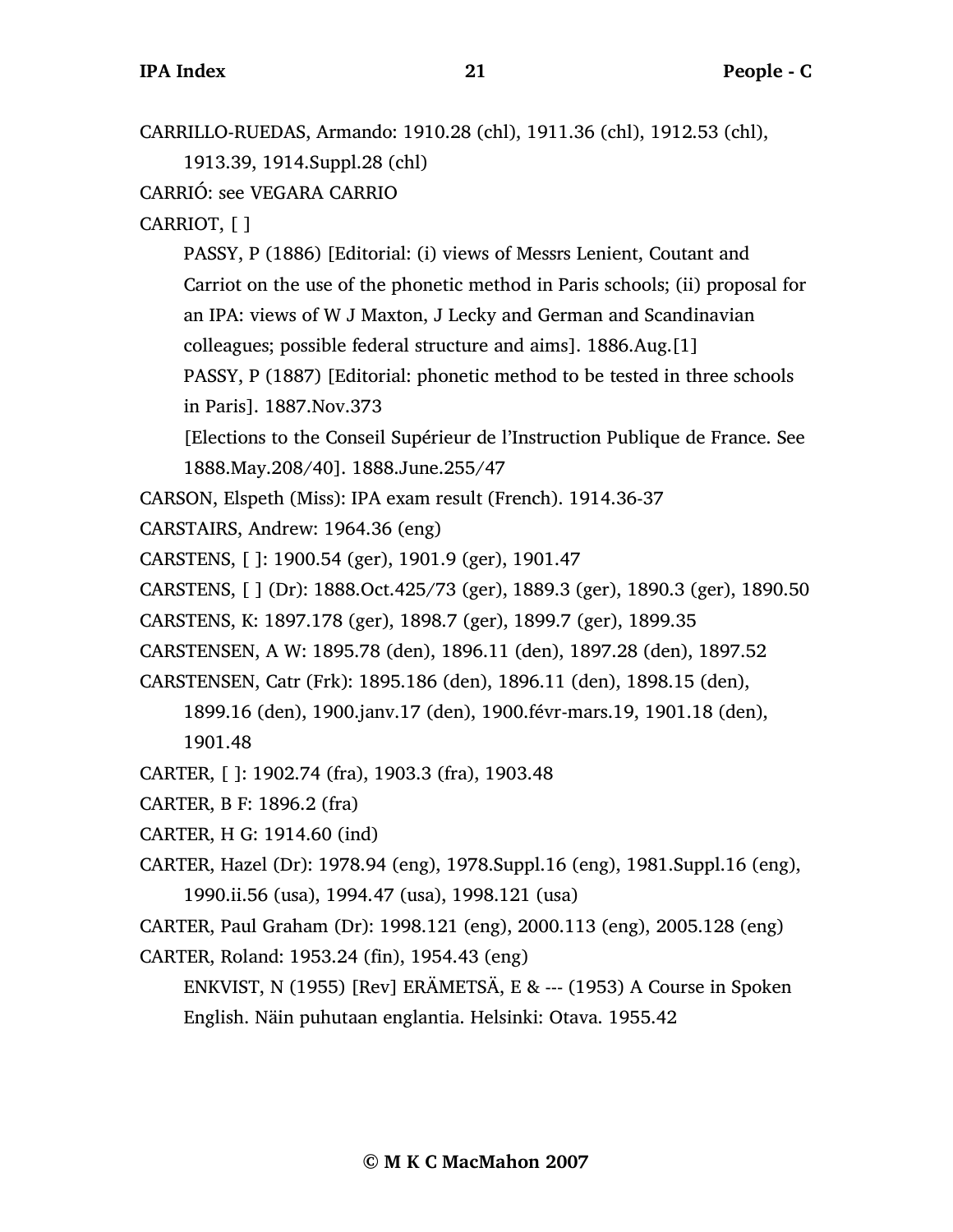CARTIER, Francis A (Dr): 1970.52 (usa), 1972.Suppl.15 (usa), 1975.Suppl.20 (usa), 1978.Suppl.20 (usa), 1981.Suppl.21 (usa), 1990.ii.56 (usa), 1994.47 (usa), 1998.121 (usa), 2000.113 (usa)

CARTIER, Léon

marriage to Blanche Vilpelle. 1906.85

CARTON, [ ]

PASSY, P (1898) [Spec] Patois de Nyons (Drôme). StJ [inf= ---]. 1898.30 CARTON, F J Maurice: 1904.20 (aus), 1905.21 (aus)

CARTWRIGHT, T: 1901.30 (eng), 1902.6 (eng), 1903.6 (eng), 1904.5 (eng),

1905.5 (eng), 1906.6 (eng), 1907.6 (eng), 1908.6 (eng), 1909.6 (eng)

CARVAJAL, Enrique: 1913.39 (chl), 1914.Suppl.28 (chl)

CARVALHO, H A Dias

[Rev] DIAS de CARVALHO, H A. See CARVALHO, H A D.

PASSY, J (1889) [Rev] CARVALHO, H A D (1888) Expedição portuguza ao Muatiànvua, Fasciculo 1. Methodo Pratico para fallar a lingua da Lunda.

Lisboa: Imprensa nacional. 1889.56-58. Corr: 1889.72

CARVALHO MONTEIRO, A A de (Dr): 1897.109 (por), 1898.14 (por), 1899.15 (por), 1899.35

CARVALHO NETO: see DE CARVALHO NETO

CARY, Esther Celia (Miss): IPA exam results: German, 1910.64; French,

1910.121

CARY, J

[Spec(Stud)] English (Southern British). Broad transcription. < --- The Horse's Mouth. 1950.19

[Spec(Stud)] English (Southern British).  $\lt$  --- The Horse's Mouth. 1953.21 CASADO: see MEDINA-CASADO

CASANELLAS I BASSOLS, Pere (Mr): 1994.47 (spa), 1998.121 (spa), 2000.113 (spa), 2005.127 (spa)

CASANOVA, Arsenio: 1895.125 (chl), 1895.137 (chl), 1896.18 (chl), 1897.34 (chl)

CASAS: see MONROY CASAS

CASAZZA, J B: 1933.87 (usa), 1934.34 (usa), 1936.39 (usa), 1938.35 (usa)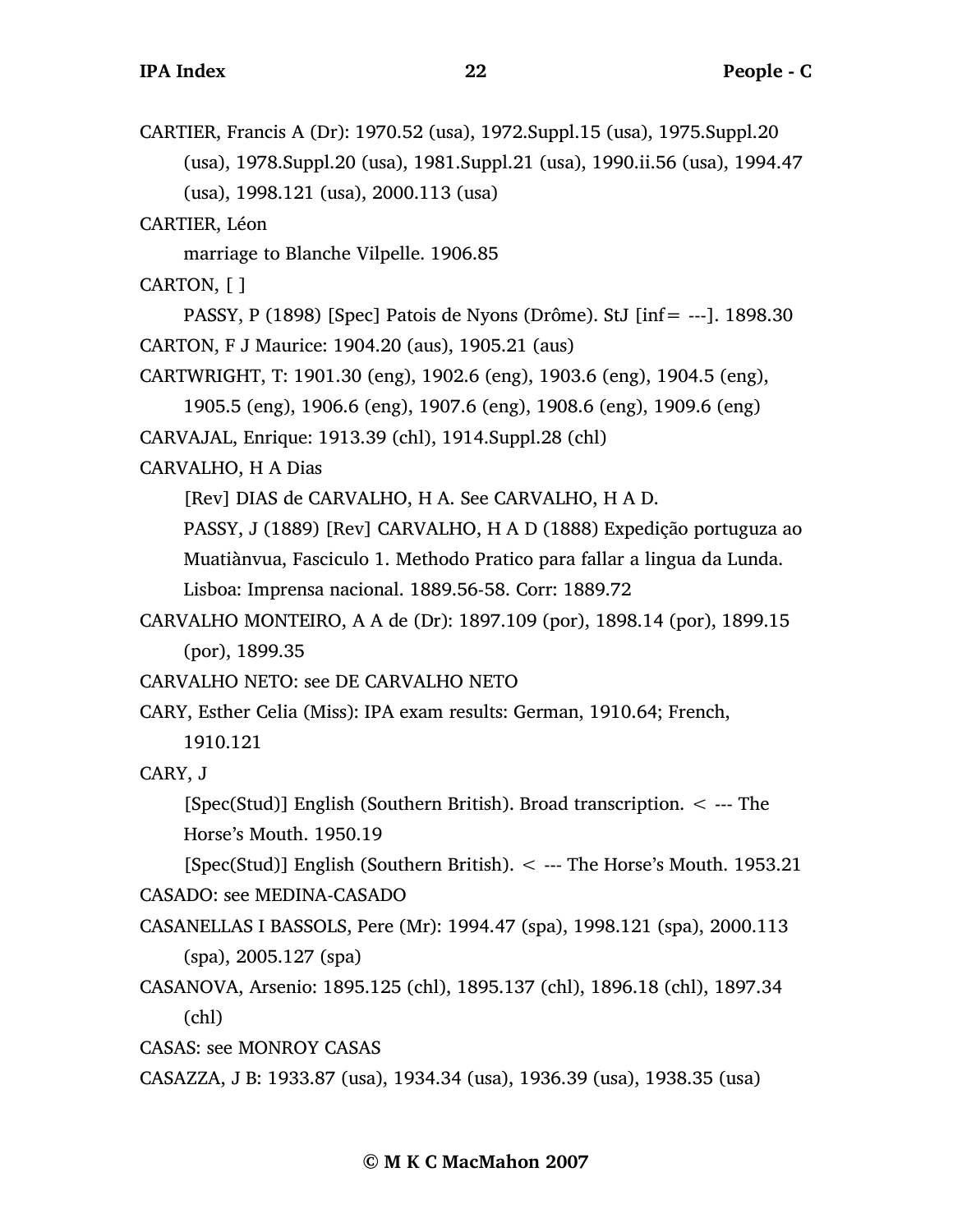- CASES-CARBÓ, Joaquim: 1908.42 (spa), 1909.21 (spa), 1910.20 (spa), 1911.28 (spa), 1912.43 (spa), 1913.27 (spa), 1914.Suppl.18 (spa)
- CASEY, E C: 1909.70 (eng), 1910.6 (eng), 1911.13 (eng), 1912.27 (sco),

1914.82 (eng)

CASSIDY, Ciarán: 1998.121 (aur)

CASTELLION, Sébastien

[award of doctorate at the Sorbonne on --- to M Buisson, 27 July 1891]. 1891.95

CASTENSCHIOLD, H (Frk): 1894.114 (den), 1895.10 (den)

CASTENVOLD: see LAURSEN CASTENVOLD

CASTIGLIONE, Pierina Borrani

CHAPALLAZ, M (1958) [Rev] --- (1957) Italian Phonetics, Diction and

Intonation. New York: S F Vanni. 1958.19-20

- CASTILLO, Ana T (Miss): 1959.22 (ven)
- CASTILLO, Manuel: 1905.106 (chl), 1906.23 (chl), 1907.26 (chl)
- CASTOR, [ ]: 1895.2 (fra), 1896.2 (fra), 1896.35, 1900.69 (fra), 1901.3 (fra), 1901.47
- CASTRO: see also LÓPEZ DE CASTRO; LOPO
- CASTRO, Dario: 1900.janv.22 (chl), 1900.févr-mars.20, 1901.23 (chl), 1902.21 (chl), 1903.21 (chl), 1904.19 (chl), 1905.20 (chl), 1906.23 (chl), 1907.26 (chl), 1908.27 (chl), 1909.29 (chl), 1910.28 (chl), 1911.36 (chl), 1912.53 (chl), 1913.39 (chl), 1914.Suppl.28 (chl)
- CASTRO, Salomon: 1897.142 (chl), 1898.22 (chl), 1899.22 (chl), 1900.janv.22 (cem)
- CARBONELL, Joan F & LLISTERRI, Joaquim (1992) Catalan [inf=male, aged 26, from Barcelona; incl NWS]. 1992.53-56

CATER, John P

POSER, William J (1987) [Rev] --- (1983) Electronically Speaking: Computer Speech Generation. Indianapolis: Howard W Sams & Co. 1987.149-150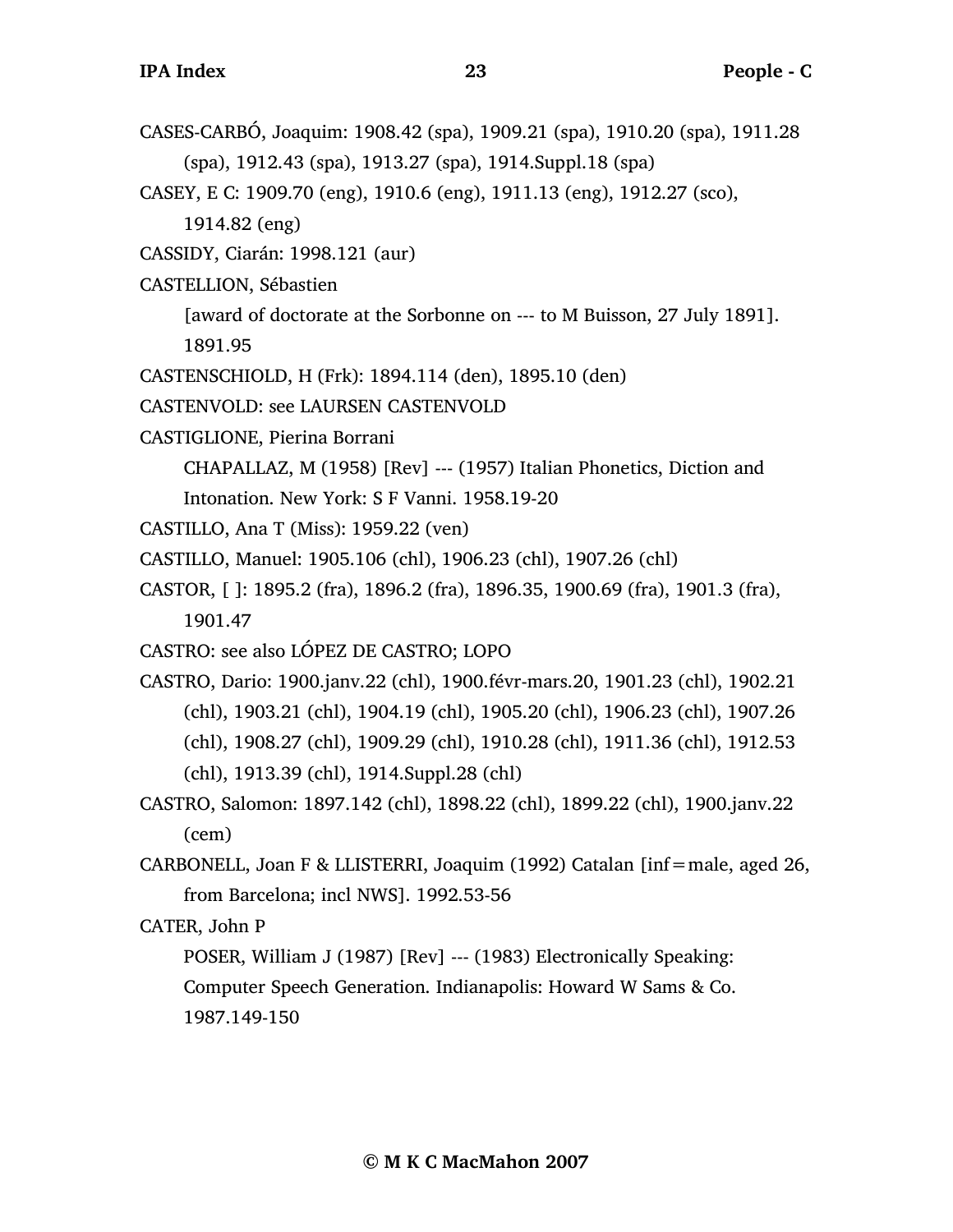POSER, William J (1987) [Rev] --- (1984) Electronically Hearing: Computer Speech Recognition. Indianapolis: Howard W Sams & Co. 1987.149-150

CATFORD, John [Ian] C (Prof): 1934.86 (sco), 1936.35 (sco), 1938.31 (sco), 1947.20 (sco), 1947.35 (eng), 1949.7 (eng), 1952.Suppl.ii (eng), 1953.25 (sco), 1955.Suppl.ii (sco), 1961.Suppl.ii (sco), 1972.92 (usa), 1975.Suppl.20 (usa), 1978.Suppl.20 (usa), 1981.Suppl.21 (usa), 1990.ii.56 (usa), 1994.48 (usa), 1998.121 (usa), 2000.113 (usa), 2005.129 (usa) Avis de nos conseillers [=Alphabet: retroflexed vowels]. 1934.60-61 --- (1935) [Spec] Dialect of Morebattle (North East Roxburghshire, Scotland). NWS. 1935.13-14

--- (1936) [Spec(Stud)] English. Broad transcription. 1936.18-19

[1st Congress of the International Association of Ethnology, Edinburgh, 14-

21 July 1937; secretary of the Linguistics Section: J C Catford]]. 1937.23

KENYON, J S (1937) [Symbols  $\alpha$  and  $\alpha$ ]. 1937.72. Comm: D Jones

--- (1939) On the classification of stop consonants. 1939.2-5

[Phoneticians on the staff of the Institute of English Studies, Athens: ...J C Catford]. 1939.52

--- (1942) The Kabardian language [incl NWS; infs=one born in Nalchik, the others from Amman]. 1942.15-18

--- (1943) [Spec] Armenian [western dialect]. NWS. 1943.22-24

--- (1943) [Spec] Avar [Chox, Dagistan; inf=Abakarof Zul BASHAR]. NWS. 1943.8-10

--- (1947) Consonants produced with closed glottis (A note on a review of FALC'HUN, La Langue bretonne et la linguistique moderne, 1945.28). 1947.4-6

[---: appointment, University of Edinburgh]. 1952.42

Council elections  $[=$  results]. 1985.5

(1986) Council (1987) ... . 1986.inf

(1987) Council (1987) ... . 1987.July.inf

(1987) Council (1987) ... . 1987.Dec.inf

(1988) Council (1987) ... . 1988.July.inf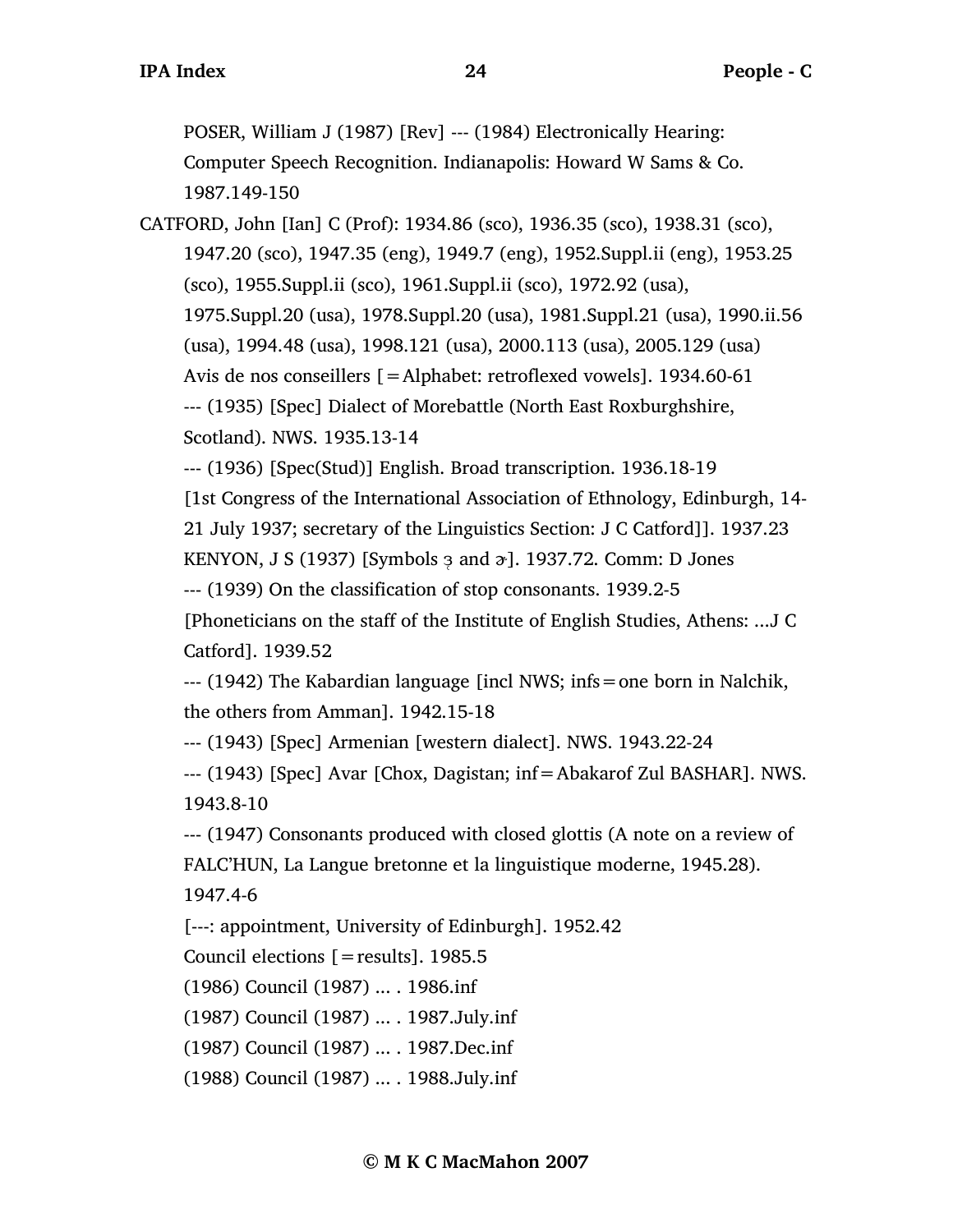(1988) Council (1987) ... . 1988.Dec.inf

HENTON, Caroline G (1988) 5. Individual symbols and diacritics [with

Appendix by ---]. 1988.85-94

(1988) Council (1987) ... . 1989.July.inf

(1989) Council (1989) ... . 1989.Dec.inf

(1990) Council (1989) ... . 1990.July.inf

--- (1990) Glottal consonants ... another view. [See LADEFOGED, Peter

1990.Dec.24-25]. 1990.Dec.25-26

--- (1990) A proposal concerning central vowels. 1990.Dec.26-28. Corr:

1991.June.[iv] [incl comment by ABERCROMBIE, D about central vowel symbols in L'Écriture (1921)]

ROACH, Peter (1990) Association business and announcements  $\mathbf{r} =$  Council election results]. 1990.Dec.72

(1990) Council (1990) ... . 1990.Dec.inf

(1991) Council ... . 1991.June.inf

(1992) Council ... . 1992.inf

--- (1992) [David Abercrombie]. 1992.68-69

(1992) Council. 1992.ifc

(1993) Council. 1993.June.ifc

(1993) Council. 1993.Dec.ifc

(1994) Council. 1994.June.ifc

(1994) Council. 1994.Dec.ifc

(1995) Council. 1995.June.ifc

- (1995) Council. 1995.Dec.ifc
- (1996) Council. 1996.Dec.ifc

(1997) Council. 1997.June & Dec.ifc

(1998) Council. 1998.June & Dec.ifc

(1999) Council. 1999.June.ifc

(1999-2003) Council. 2000.June & Dec.prelim matter

(1999-2003) Council. 2001.Dec.prelim matter

(1999-2003) Council. 2002.June & Dec.prelim matter

(1999-2003) Council. 2003.June & Dec.prelim matter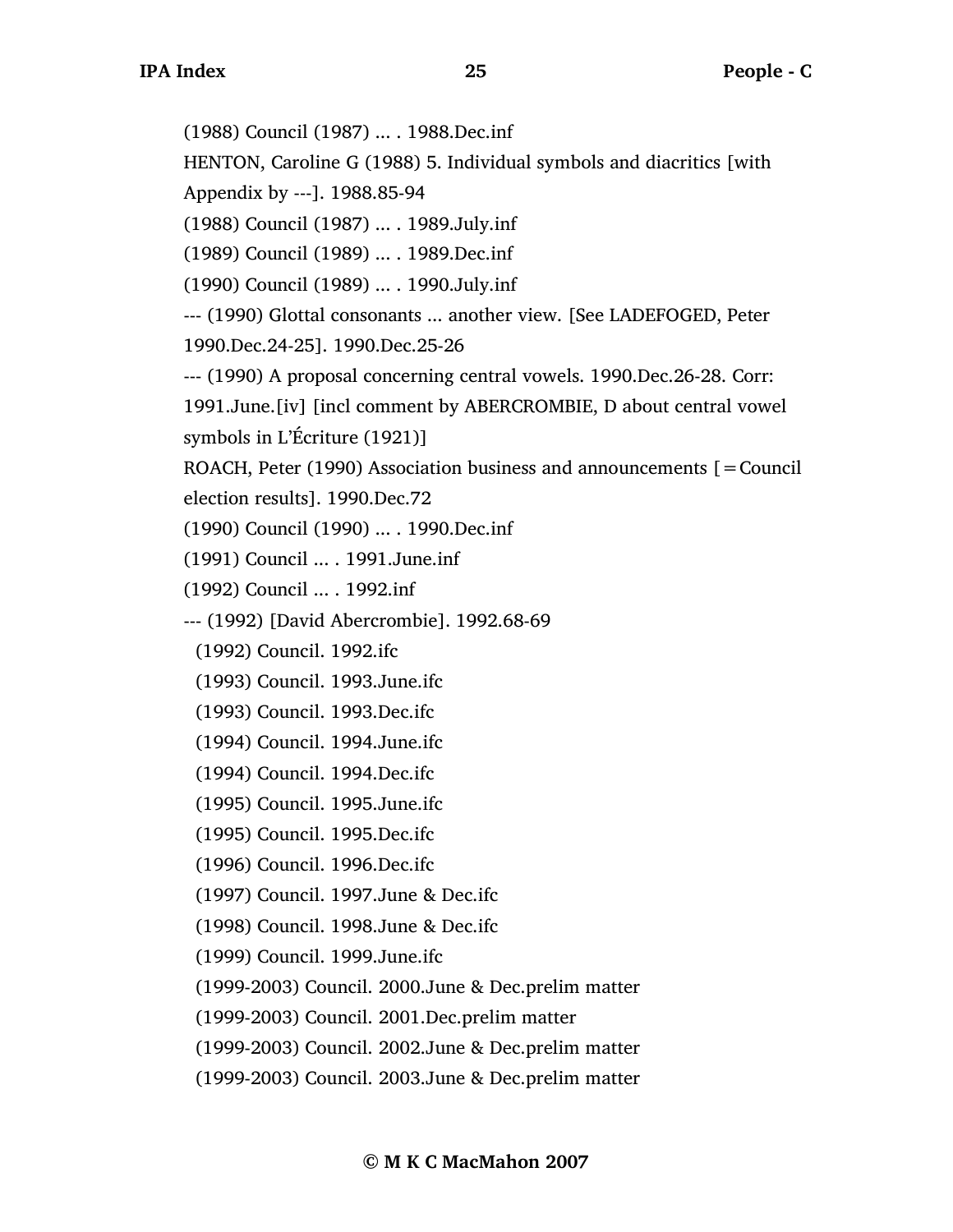(2003-207) Council. 2004.June:prelim matter, 2004.Dec.prelim matter, 2005.June.prelim matter, 2005.Dec.prelim matter, 2006.June.prelim matter, 2006.Dec. prelim matter

--- (2001) On Rs, rhotacism and paleophony. 2001.171-185

DODD, W Steven (2003) [Rev] --- (2001). A Practical Introduction to

Phonetics. 2nd ed. Oxford: Oxford University Press. 2003.87-88

ASHBY, Patricia (2003) [Rev] --- (2001). A Practical Introduction to

Phonetics. 2nd ed. Oxford: Oxford University Press. 2003.88-94

```
CATHELIN, R G: 1913.149 (eng), 1914.Suppl.6 (eng)
```
CATTABENI, Guglielmo: 1893.57 (ita), 1894.9 (ita), 1894.27

[Boîte aux lettres]. 1893.67

CATTANEO, Sila

PASSY, P (1914) [Spec] Patois génois. 1 Fragment de poésie 2 Fragment de dialogue 3 Rime enfantine 4 Les noms de nombres [inf=  $--$ , aged 8½; her father a native of San Pier d'Arena]. 1914.16-17

[--- : marriage to Gérard Gayet]. 1930.41

CAULDWELL, Richard T (Dr): 1994.48 (eng), 1998.121 (eng), 2000.113 (eng), 2005.128 (eng)

SETTER, Jane (2003) [Rev] --- (2002). Streaming Speech: Listening and pronunciation for advanced learners of English. Birmingham: Speech in Action. Windows CD-ROM. 2003.240-244

--- (2004) [Rev] SHOCKEY, Linda (2003). Sound Patterns of Spoken English. Oxford: Blackwell Publishing. 2004.101-104

CAUVET, [ ]

[Elections to the Conseil Supérieur de l'Instruction Publique de France]. 1888.May.208/40

- CAVADA R, Rafaël: 1895.125 (chl), 1896.18 (chl), 1897.35 (chl), 1898.21 (chl), 1899.22 (chl), 1900.janv.22 (chl), 1901.23 (chl), 1902.21 (chl), 1903.21 (chl), 1904.19 (chl), 1905.20 (chl), 1906.23 (chl)
- CAVALCANTI DE ALBUQUERQUES, Pedro (Capt): 1911.94 (brz), 1912.52 (brz), 1913.38 (brz), 1913.110 (brz), 1914.Suppl.28 (brz)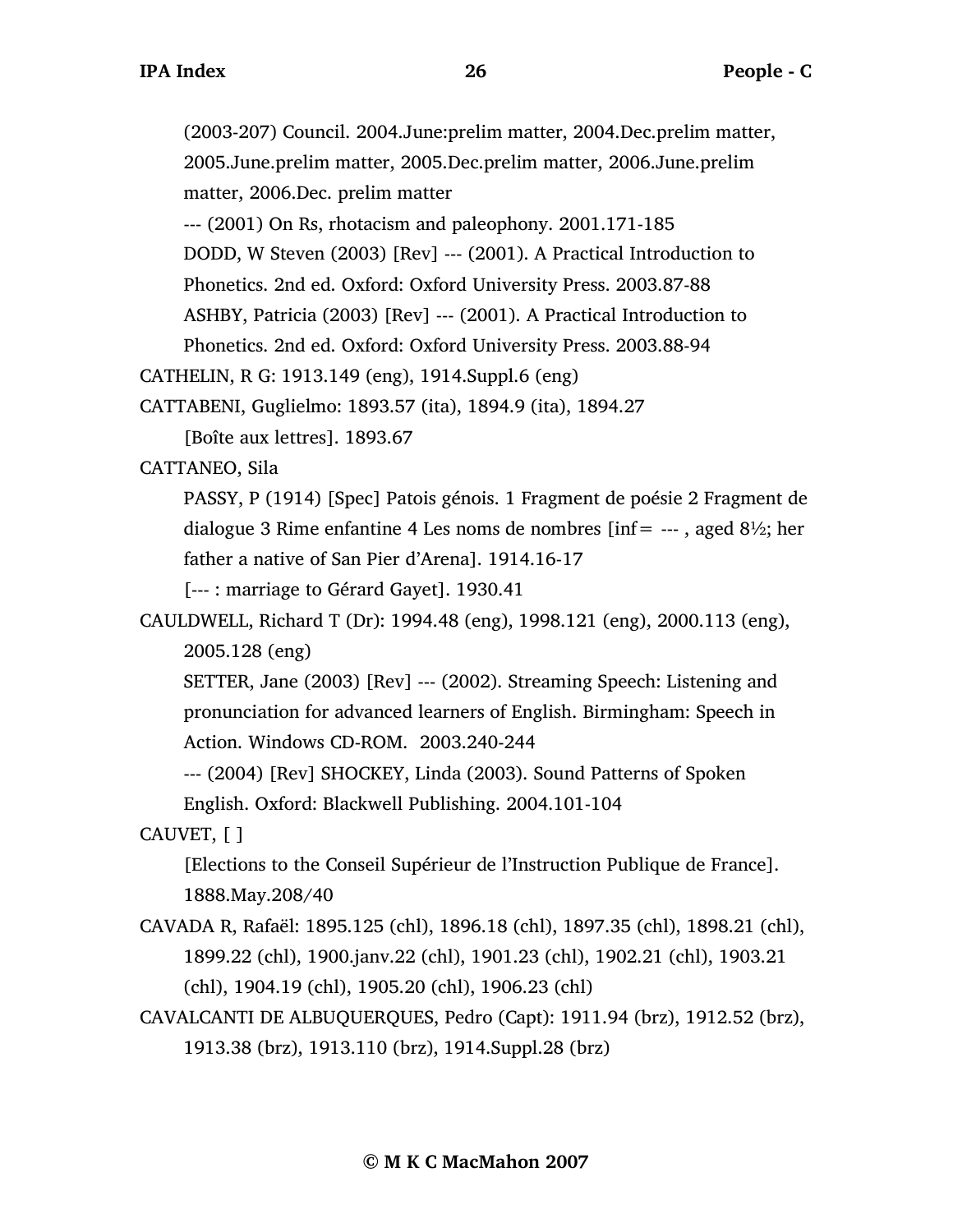CAVIÉDES, Luis: 1904.19 (chl), 1905.20 (chl), 1906.23 (chl), 1907.34 (usa), 1909.29 (chl), 1910.28 (chl), 1911.36 (chl)

--- (1905) [Q&A: French (Q) - pronunciation of <-eur>]. 1905.104

CAVINESS, L L: 1910.66 (usa), 1911.34 (usa), 1912.49 (usa), 1913.34 (usa), 1914.Suppl.24 (usa)

CAZAMIAN, Louis: 1902.74 (fra), 1903.3 (fra), 1904.3 (fra), 1904.59, 1904.62 (fra), 1905.3 (fra), 1905.66 (fra)

 $-$ --- (1902) Alliés inconnus  $z =$  speech by M Cazamian, Lycée de Brest, 31 July 1901, on modern language teaching]. 1902.59

[--- : marriage to Madeleine Clédat, daughter of L Clédat]. 1908.117

- CECHL, Jaroslav: 1903.3 (fra), 1903.30 (auh), 1903.82 (auh), 1903.114 (auh), 1904.11 (auh), 1904.106 (auh), 1905.11 (auh), 1905.106, 1905.122 (auh), 1906.14 (auh), 1907.16 (auh), 1907.55 (auh), 1907.90 (auh), 1908.17 (auh), 1909.17 (auh), 1910.18 (auh), 1911.25 (auh), 1912.40 (auh), 1913.24 (auh), 1914.Suppl.16 (auh)
- CEDERLUND, Ester (Frk): 1892.57 (swe), 1893.9 (swe), 1894.11 (swe), 1895.12 (swe), 1896.14 (swe), 1896.35

PASSY, P (1892) Réponse aux propositions concernant le déficit. 1892.158- 159

CELDRAN: see MARTINEZ CELDRAN

CELEDON, Aníbal: 1902.129 (chl), 1903.21 (chl)

CÉLIS, Victor: 1900.85 (chl), 1901.23 (chl), 1902.21 (chl), 1903.21 (chl),

1904.19 (chl), 1905.20 (chl), 1906.23 (chl), 1911.36 (chl), 1912.53 (chl), 1913.39 (chl), 1914.Suppl.28 (chl)

CENTNER, Robert: 1909.113 (bel), 1910.19 (bel), 1911.27 (bel), 1912.42 (bel), [death] 1912.135

PALMER, H E (1912) Robert Centner  $[=$ obituary]. 1912.123

CEPPI, Marc

COUSTENOBLE, H M (1924) [Rev] --- (1924) Un peu de français. Easiest Lessons and practice in phonetics. London: G Bell & Sons Ltd. 1924.26 COUSTENOBLE, H N (1924) [Rev] --- (1918) Easiest French Reader. London: G Bell & Sons Ltd. 1924.26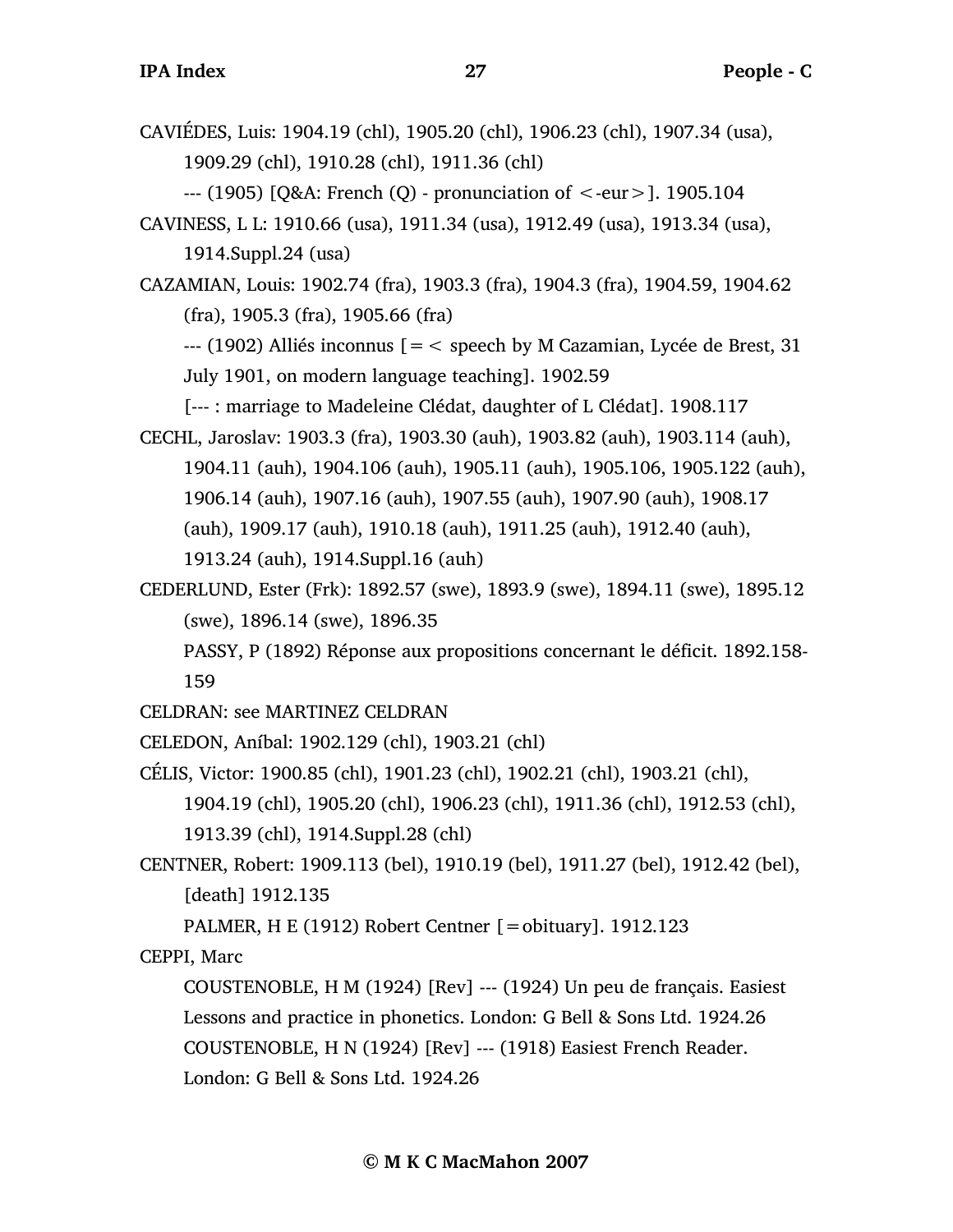STÉPHAN, E M (1929) [Rev] COUSTENOBLE, H N & --- (1929) A

Pronouncing Dictionary of the French Language, based upon Gasc's Concise

Dictionary. London: Bell. 1929.45-46

CERCIGNANI, F (Dr): 1969.22 (ita), 1972.Suppl.6 (ita)

CERF, Charlotte (Miss): 1914.Suppl.24 (usa)

CERQUEIRA: see DE CERQUEIRA

CERVANTES SAAVEDRA, Miguel de

STIRLING, W F (1940) [Spec] Sixteenth century Spanish. < --- Don Quijote

I, xi. 1940.15-17. Corr:-juin 1940.33-34

CERVERA: see CAMPOS CERVERA, SOLER CERVERA

CERVINI, Luisa (Mlle): 1911.65 (ita), 1912.44 (ita), 1913.28 (ita), 1913.127

(ita), 1914.Suppl.19 (ita)

CEU: see DO CEU VIANA

CHADWICK, B R (Miss): 1960.19 (eng), 1961.Suppl.iii (eng)

CHAFFAUT, Alfonse: 1900.102 (fra), 1901.3 (fra), 1901.47

CHAFFEY, Edmond: 1900.26 (ger), 1901.3 (fra), 1901.46 (eng), 1901.70 (ger),

1902.9 (ger), 1902.113 (ger), 1903.9 (ger)

[death]. 1904.29

```
CHAFFOL, G: 1895.2 (fra)
```
CHAFO, A

PASSY, P (1901) [Rev] --- [n d] lɛtrə də ʒɑ…k, apotr də ʒezy krist. Nièrmon par Bagé, Ain: A Chafo. 1901.87

CHAGNARD, [ ]

PASSY, P (1897) [Spec] Patois de Valdrome (Drôme). StJ [inf= --- ].

1897.154

CHAJ, Ruza (Frl) [ch=IPA ʃ]: 1898.35 (swi), 1898.66 (swi)

CHALAPATI, G V: 1908.90 (ind), 1909.31 (ind), 1909.139

CHALMERS, W P: 1899.98 (ger)

CHAHTAXTINSKY, Mehemet-Bey  $\sim$  SHAH-TACHTINSKY, Mamed Aga  $\sim$  :

1899.65 (fra), 1899.130 (fra), 1900.janv.2 (fra), 1900.127 (fra), 1901.2

(fra), 1902.20 (rus), 1903.19 (rus), 1903.30 (rus), 1904.17 (rus), 1905.17

(rus), 1905.122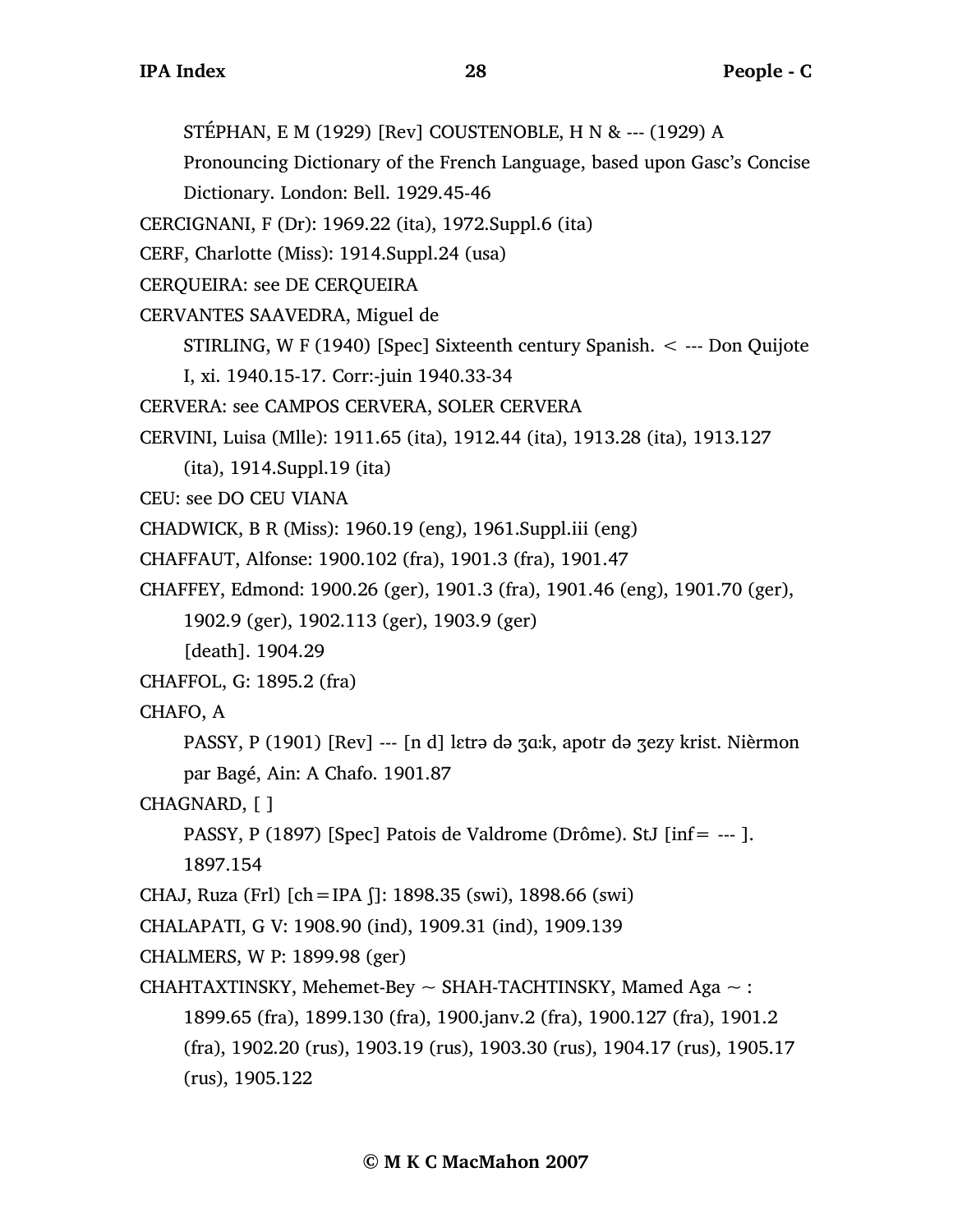--- (1899) [Spec] Turque de Transcaucasie. StJ. 1899.93

PASSY, P & --- (1899) [Spec] Cherkess. Dialecte Shapzig. StJ [inf= [ ]

```
KEMAL]. 1899.110-111
```
--- & PASSY, P (1900) [Spec] Cherkess kabarta. StJ and Commencement

```
d'un chant populaire [inf= [ ] PASCHTOFF]. 1900.95-96
```
--- & PASSY, P (1900) [Spec] Uzbek. Mathieu XI, 28. 1900.96

```
CHAJ, Ruza (Frl) [ch = IPA \Delta]: 1898.35 (swi), 1898.66 (swi)
```
CHALAPATI, G V: 1908.90 (ind), 1909.31 (ind), 1909.139

```
CHALMERS, W P: 1899.98 (ger)
```
CHAMBERLAIN, A F

[Publications Received]. 1891.107-108

CHAMBERLAIN, J: 1938.31 (eng), 1942.11

```
CHAMBERLIN, D G: 1964.36 (nor)
```
CHAMBERS, A: 1905.18 (usa), 1906.22 (usa), 1907.24 (usa), 1908.25 (usa), 1909.27 (usa)

```
CHAMBERS, Edward: IPA exam result (French). 1914.79
```
CHAMBONNAUD, L: 1903.113 (fra), 1904.3 (fra), 1904.63, 1905.2 (fra), 1906.2 (fra), 1906.54 (fra), 1907.2 (fra), 1908.2 (fra), 1908.91 (fra), 1909.2 (fra), 1910.2 (fra)

 $-$ -- $(1903)$  Une conversion  $[=$  becoming a member of the IPA]. 1903.135 CHAMBRON, S (Mlle): 1894.2 (fra), 1895.2 (fra), 1896.2 (fra), 1896.115 (fra),

1897.16 (fra), 1898.3 (fra), 1899.3 (fra), 1900.janv.3 (fra)

CHAMORIN, J (Lt)

[--- : marriage to Yvonne Le Soudier]. 1905.89

CHAMORRO, Emilio: 1913.39 (chl), 1914.Suppl.28 (chl)

```
CHANCELLOR, E K (Miss): 1911.64 (irl)
```
CHAND, Gokal

--- (1928) [Spec] Urdu. [The police-officer's cleverness]. 1928.7 CHANDRASEKHAR, A (Dr): see also DELHI, Linguistic Circle of

--- (1970) A note on the phonetic peculiarities of a class dialect of Malayalam [Numbudiri dialect; use of glottalic air-stream-mechanism and glottal plosives]. 1970.37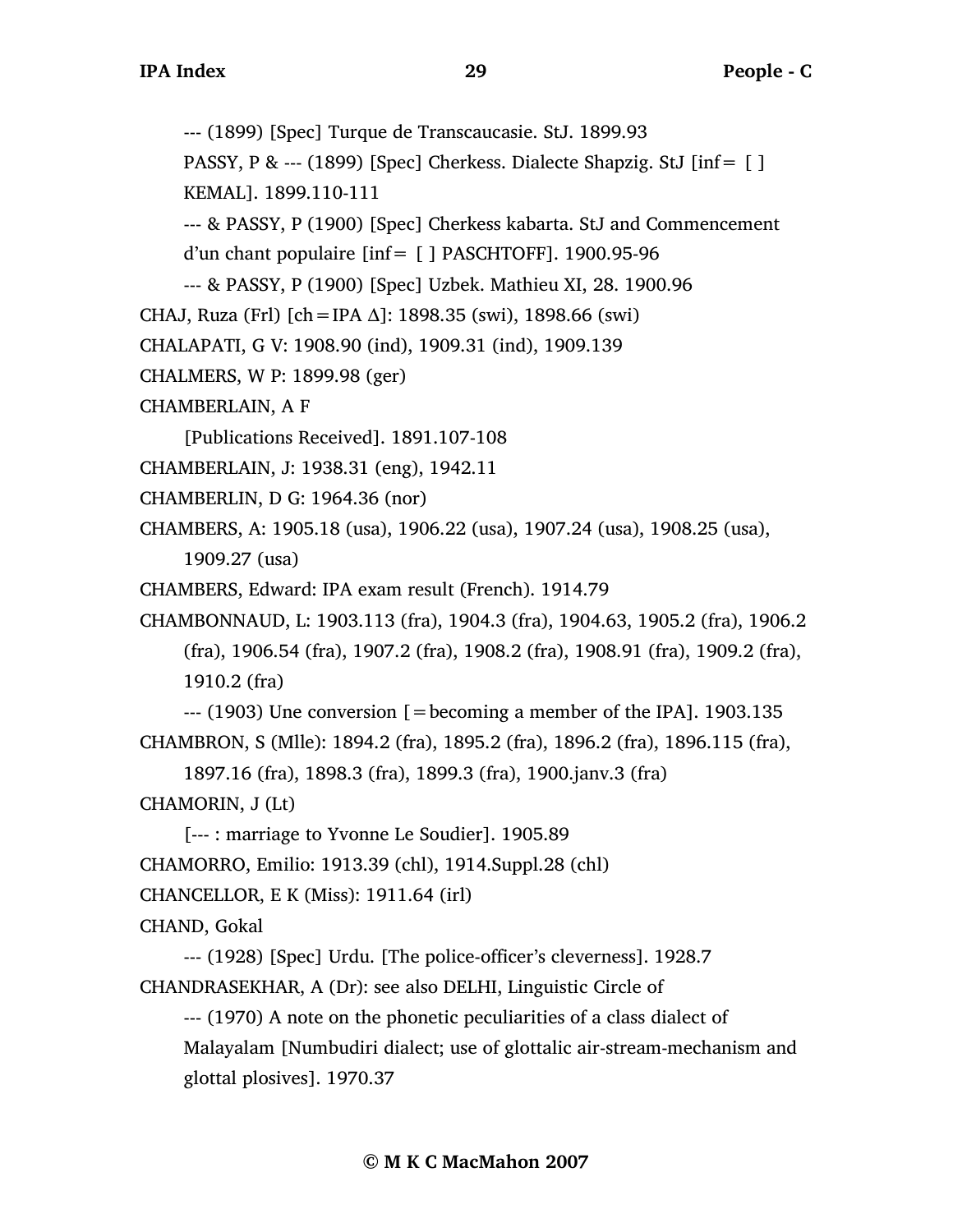CHANG, Nien Chuang (Mrs): 1952.18 (sco), 1952.Suppl.iii (sco), 1954.43 (eng), 1955.Suppl.iii (eng), 1956.55 (sin), 1957.43 (mal), 1961.Suppl.iii (eng), 1972.Suppl.11 (eng), 1975.Suppl.15 (eng), 1978.Suppl.16 (eng), 1981.Suppl.16 (eng), 1990.ii.56 (eng), 1994.48 (eng), 1998.121 (eng), 2000.113 (eng), 2005.128 (eng) --- (1960) [Spec] Chengtu dialect of Szechuan. NWS. 1960.31-32

[Deaths of] Björn S ANDRESEN, Nien-Chuang Ting CHANG, Alexandra GAYLORD SMITH. 2005.262

CHANG, Sze Yi: 1925.Suppl.13 (chn), 1928.65 (chn), 1930.61 (chn), 1932.24 (chn), 1934.40 (chn), 1936.44 (chn), 1938.40 (chn)

CHANGEUR, P: 1913.149 (fra), 1914.Suppl.2 (fra)

- CHANGEUR, P: 1913.149 (fra), 1914.Suppl.2 (fra)
- CHAO, Yuen Ren (Prof): 1925.Suppl.3 (fra), 1930.21 (chn), 1932.24 (chn), 1932.90 (usa), 1934.34 (usa), 1934.86 (chn), 1936.44 (chn), 1938.39 (chn), 1940.21 (usa), 1943.29 (usa), 1944.19 (usa), 1947.20 (usa), 1947.35 (usa), 1949.11 (usa), 1952.Suppl.i (usa), 1952.49 (usa), 1955.Suppl.i (usa), 1961.Suppl.i (usa), 1972.Suppl.15 (usa), 1975.Suppl.20 (usa),

1978.Suppl.20, 1981.Suppl.21 (usa)

--- (1924) Singing in Chinese 1924.9-10

---: appointment, Peking]. 1925.9

BRUCE, J P (1926) [Rev] --- (1925) A Phonograph Course in the Chinese National Language. Shanghai: Commercial Press. 1926.6-7

--- (1927) [Spec] Chinese (Pekingese). NWS. 1927.45-46. Corr: 1928.2-3

--- (1927) [Spec] Chinese (Pekingese). NWS. 1927.45-46. Corr: 1928.2-3

JONES, D (1928) The transcription of Pekingese [incl NWS]. 1928.2-4 [See also --- 1927.45-46]

[Election results]. 1929.10-11

--- (1930) A system of "tone-letters" [suggested diacritics for tones and intonations; examples from English, Cantonese and Tibetan (Lhasa dialect)]. 1930.24-27

PASSY, P (1930) Représentation de tons [Comm: D Jones]. 1930.49-51 [Election results]. 1931.17-18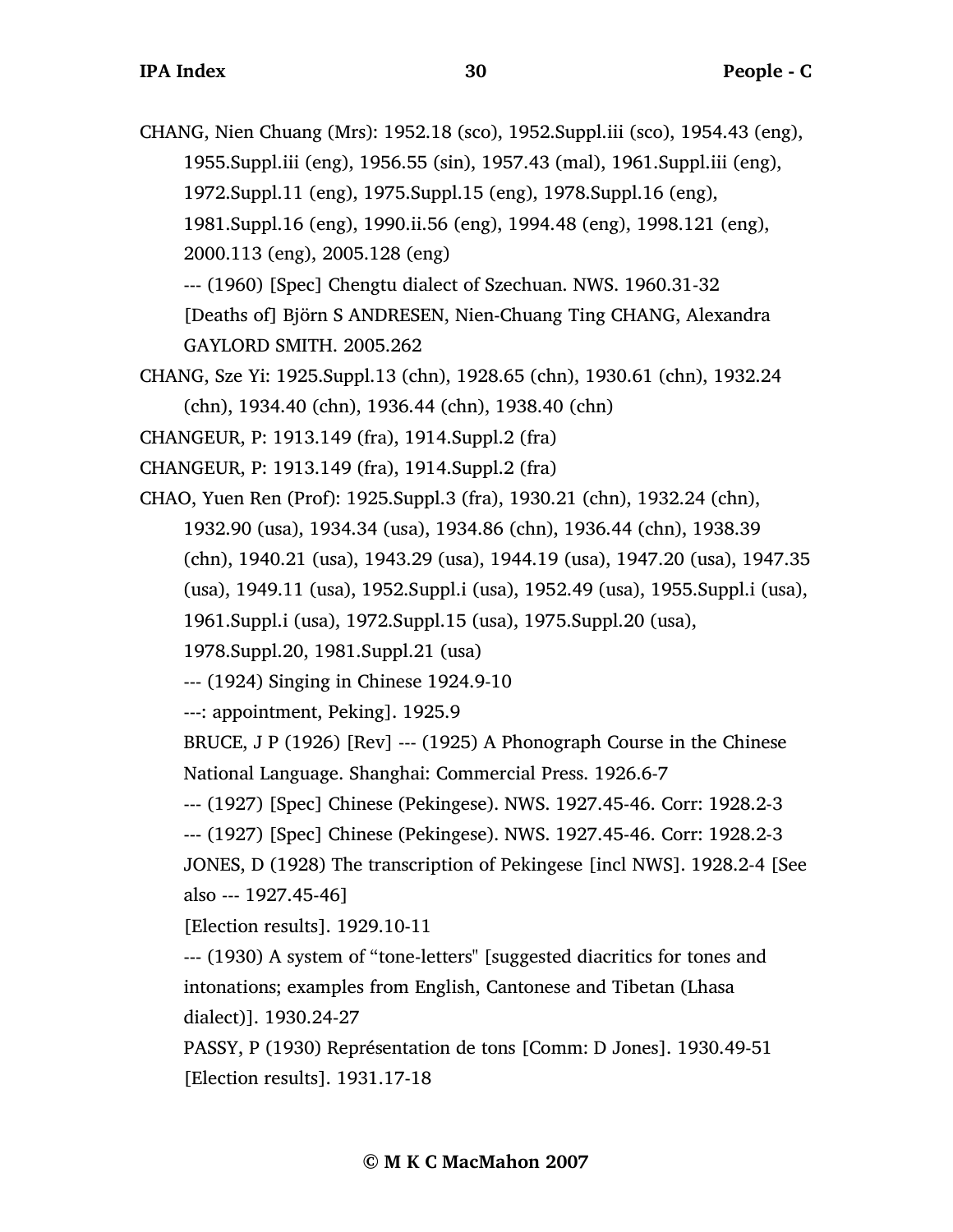--- (1931) Ë for middle e. 1931.23-34. Comm: D Jones --- (1931) A note on LET'S 1931.4-5 DUMVILLE, B (1931) Middle e. 1931.50-51. Comm: D Jones [Election results]. 1935.19-20 [Election results]. 1937.janv-mars.81-82 Avis de nos conseillers. 1937.38-44 [Election results]. 1939.17,37 --- (1948) The voiced velar fricative as an initial in Mandarin 1948.2-3 [Result of election to fill vacancies on the Council]. 1949.6-7 [Council proposals and decisions: PARMENTER, C E as Vice-President; council vacancies:suggested names: W Jassem, G Faure; honorary members: suggested names: R Jakobson, B Malmberg, A Sommerfelt; Examination in English Phonetics; alphabet]. 1951.48-50 ABBERTON, E (1968) [Rev] --- (1968) Language and Symbolic Systems. Cambridge: Cambridge University Press. 1968.37-39 GIMSON, A C (1972) Council elections [=results; Council membership from January 1973]. 1972.34 GIMSON, A C (1975) Council decisions  $[ = \text{cost of JIPA to be raised if}]$ necessary; A C GIMSON to retire as Secretary and Editor: J C WELLS to take over; A C GIMSON to remain Treasurer; agreed unanimously]. 1975.2 WELLS, J C (1976) The Association's Alphabet [=Council's views on proposed modifications]. 1976.2-3 O'HALA, J (1982) Yuen Ren Chao [=obituary]. 1982.113-114 CHAPALLAZ, (E )Marguerite (Miss): 1930.60 (eng), 1932.14 (eng), 1934.29 (eng), 1936.35 (eng), 1938.31 (eng), 1949.8 (eng), 1952.Suppl.iii (eng), 1955.Suppl.iii (eng), 1961.Suppl.iii (eng), 1972.Suppl.11 (eng), 1975.Suppl.15 (eng), 1978.Suppl.16 (eng), 1981.Suppl.16 (eng) [--- : work on the Linguistic Atlas of New England]. 1932.43 [--- : appointment, London]. 1932.63

--- (1933) [Spec(Stud)] Français. < GIDE, A La symphonie pastorale. 1933.40-41

--- (1933) [Spec(Stud)] Français. < BENOIT, P L'Île verte. 1933.59-60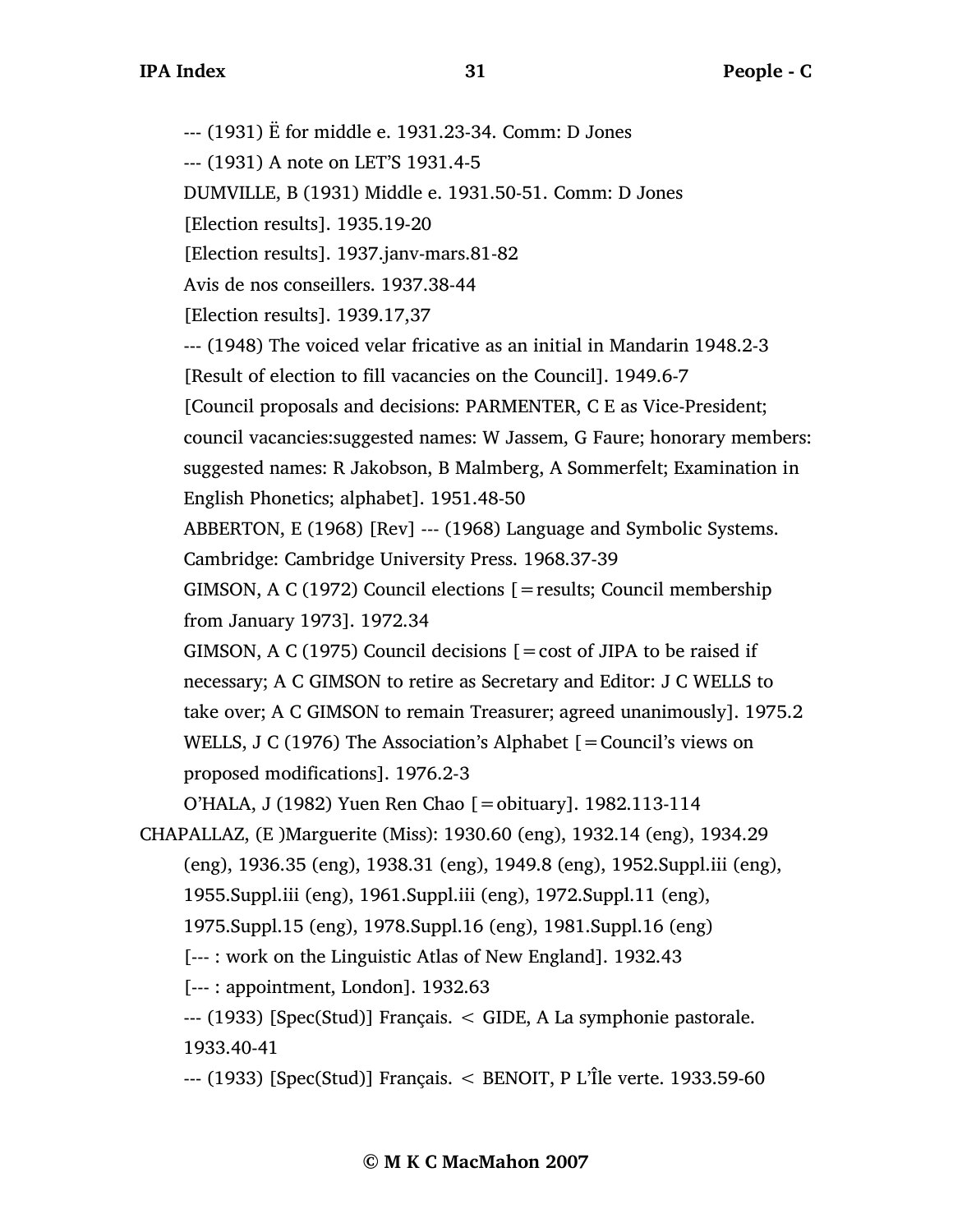--- (1945) [Spec(Stud)] Français. Transcription large < MAUPASSANT, G de La Peur. 1945.7

--- (1952) [Spec(Stud)] Français. < CAMUS, A Noces. 1952.42-43

--- (1953) [Spec(Stud)] Français. < SARTRE, J-P. L'Engrenage 1953.20

--- (1955) [Spec(Stud)] Français. < CHARDONNE, J Les Varais. 1955.17

--- (1956) [Spec(Stud)] Italiano. Un inganno d'amore < COMISSO, G.

1956.24

--- (1957) [Spec(Stud)] Italiano. < PAVESE, C. 1957.26

--- (1957) [Spec(Stud)] Français. < JAMMES, F Roman du lièvre. 1957.41

--- (1958) [Rev] CASTIGLIONE, P B (1957) Italian Phonetics, Diction and Intonation. New York: S F Vanni. 1958.19-20

--- (1959) [Rev] PASSY, P (1958) Conversations françaises en transcription phonétique avec traductions anglaises. London: University of London Press. 1959.18-19

--- (1959) [Spec(Stud)] Français. < COLETTE, S G En Pays connu. 1959.45 --- (1960) Notes on Italian intonation [infs from between Florence and Rome]. 1960.10-13

--- (1960) [Spec(Stud)] Français. < SAND, G La Mare au diable. 1960.18 JONES, D & --- (1960) Amerindo Camilli [=obituary]. 1960.22

--- (1960) [Spec(Stud)] Français. < COLETTE, S G Bella-Vista. 1960.35-36

--- (1961) [Spec(Stud)] Français. < BUTOR, M Passage à Milan. 1961.20- 21

--- (1962) Further notes on Italian intonation 1962.5-7

--- (1963) Umberto Pittola [=obituary]. 1963.2

--- (1964) [Spec(Stud)] Français. < BEAUVOIR, S de Mémoires d'une jeune fille rangée. 1964.35

--- (1965) [Rev] FIORELLI, P (1964) Corso di pronunzía italiana. Padova: Ràdar. 1965.31-32

--- (1966) [Rev] CAMILLI, A (1965) Pronuncia e Grafia dell' Italiana. 3 ed riv a cura di Piero Fiorelli. Firenze: Sansoni Editore. 1966.37-38

--- (1970) [Rev] (1970) Dizionario d'Ortografia e di Pronunzia.

Radiotelevisione Italiana. 1970.47-49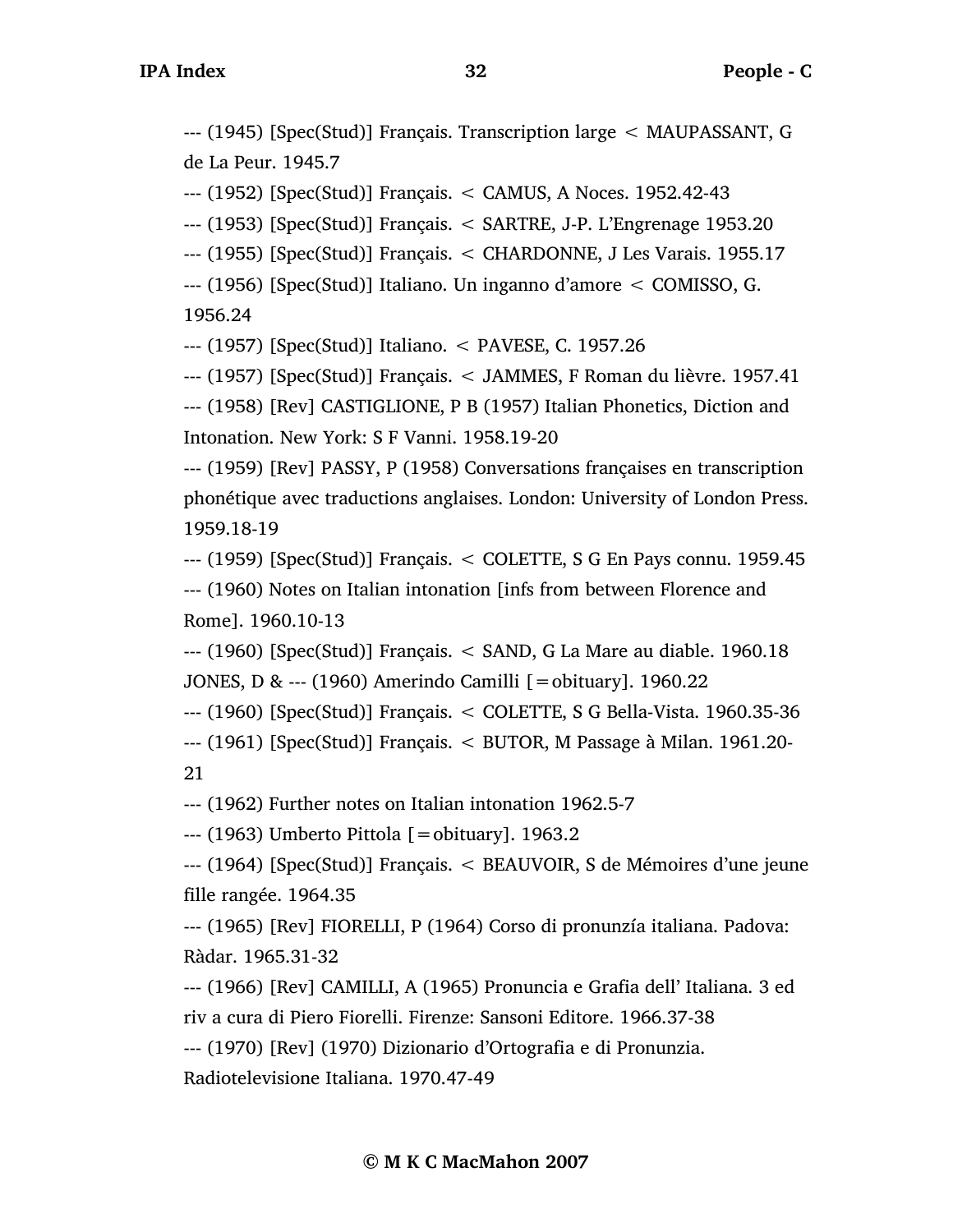--- (1978) [Rev] D'EUGENIO, Antonio (1978) L'Insegnamento della Pronuncia Inglese agli Italiani. Vol 1, Bologna: Pàtron Editore 1978.91-93 --- & FRY, D B (1981) [Rev] RONDEAU, G, BIBEAU, G, GAGNE, G, TAGGART, G [eds] (1979) Vingt-cinq ans de linguistique au Canada: Hommage à Jean-Paul Vinay. Montréal: Centre Éducatif et Culturel Inc 1981.86-92 VINCENT, Nigel (1982) [Rev] --- (1979) The Pronunciation of Italian: a Practical Introduction London: Bell & Hyman 1982.50-53 CHAPALLAZ, M: see CHAPALLAZ, (E) Marguerite CHAPMAN, D H ARNOLD, G F (1951) [Spec(Stud)] English (Southern British). Broad transcription. < (adapted): --- Farmer Jim. 1951.22 CHAPMAN, T: 1929.42 (eng), 1930.11 (eng), 1932.14 (eng), 1934.29 (eng) CHAPMAN, W J: 1888.April.169/25 (eng), 1889.3 (eng), 1890.3 (eng), 1890.50 CHAPON  $\sim$  CHAPONT, Daniel: 1897.16 (fra), 1898.3 (fra), 1899.3 (fra), 1900.janv.3 (fra), 1901.3 (fra), 1902.3 (fra), 1903.3 (fra), 1904.3 (fra), 1905.3 (fra), 1906.3 (fra), 1907.3 (fra), 1908.3 (fra) examination result, École d'Agriculture. 1905.99 IPA exam result (French). 1910.122 CHAPPAZ, J M: 1892.105 (fra) [Publications Received]. 1892.124 CHAPUIS, François HALLER, A de (1905) [Spec] Duala. StJ [inf= ---]. 1905.81-82 CHARALAMBIDES, C: 1965.16 (eng) CHARBONNEAU, René (Abbé): 1957.27 (can), 1961.Suppl.xii (can) O'CONNOR, J D (1956) [Rev] --- (1955) La palatalisation de t/d en canadien-français; étude de phonétique expérimentale. Université de Montréal: Faculté des Lettres, Publications de la Section de Linguistique, Philologie et Phonétique experimentale, Série II, 3. 1956.45-46 WELLS, J C (1973) [Rev] RIGAULT, A & --- [eds] (1972) Proceedings of the Seventh International Congress of Phonetic Sciences/Actes du Septième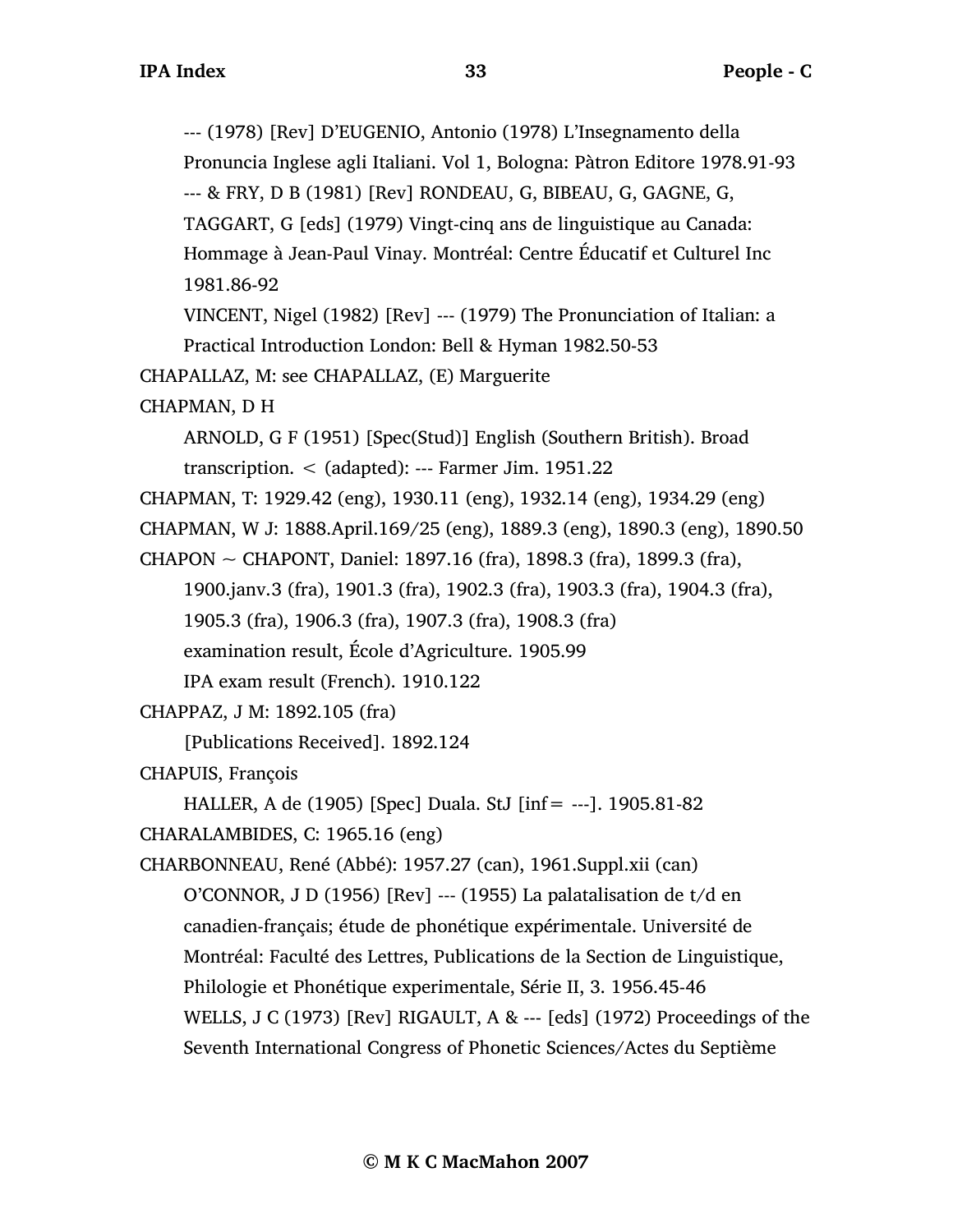Congrès International des Sciences Phonétiques The Hague & Paris: Mouton 1973.100-101

CHARDONNE, Jacques

CHARETTE, Elizabeth (Mrs): 1989 (usa) [IPA-Rec]

CHARLESTON, Sydney: 1910.94 (swe), 1911.31 (swe), 1912.46 (swe), 1913.31 (swe), 1914.Suppl.21 (swe)

CHARNG, Terence D: 1990.ii.56 (aus), 1994.48 (aus), 1998.121 (aus)

In Memoriam. [Mr Terence D Charng, Summer Hill, NSW]. 1999.96

CHARNLEY, M Bertens: 1951.26 (chl), 1952.Suppl.ix (chl)

CHAROON SONG SIRI: 1938.39 (sia)

CHARPENTIER, [ ]: 1896.2 (fra)

CHASAIDE: see NÍ CHASAIDE

CHASSE, Teresa: 1911.36 (chl), 1912.53 (chl), 1913.39 (chl), 1914.Suppl.28 (chl)

CHASTAIN, Floyd Chris: 2000.113 (usa)

CHATEAUBRIAND, François-René de

CLARKE, R (1926) [Spec(Stud)] Français. < --- Mémoires d'Outre-Tombe.

Inf=G C M CLARKE (née DURU). 1926.20

CHÂTELAIN, Ch: 1911.66 (swi), 1912.42 (swi), 1912.78 (swi), 1913.26 (swi), 1914.Suppl.17 (swi)

PASSY, P (1911) [Spec] Thonga [Transvaal et l'Afrique australe

portugaise]. StJ; Parabole de l'Enfant Prodigue (Luc XV, 11-24) [inf= --- ]. 1911.45-46

CHATER, W J: 1903.49 (eng), 1904.5 (eng), 1905.5 (eng), 1905.86

CHATTERJEA, K: 1963.20 (ind)

CHATTERJI, Suniti Kumar (Prof): 1925.Suppl.3 (ind), 1930.21 (ind), 1932.24 (ind), 1934.39 (ind), 1936.43 (ind), 1938.39 (ind), 1949.15 (ind), 1952.Suppl.i (ind), 1955.Suppl.i (ind), 1961.Suppl.i (ind), 1972.Suppl.6 (ind), 1975.Suppl.8 (ind)

--- (1921) [Spec] Bengali. Prose poem of Rabindranath Tagore. 1921 A Brief Sketch of Bengali Phonetics, 1921.21-25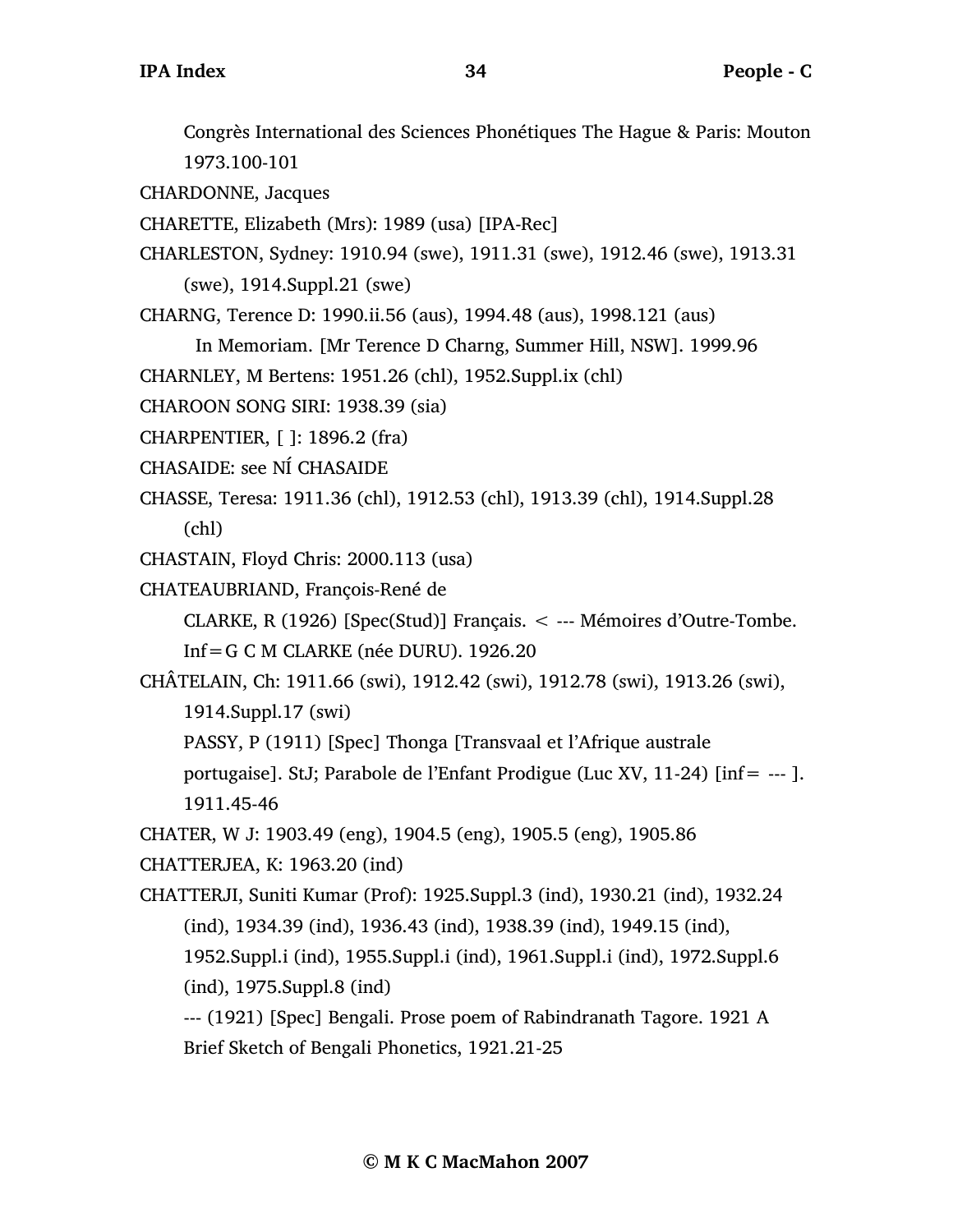--- (1921) A Brief Sketch of Bengali Phonetics [=Bulletin of the School of Oriental Studies London, Vol II, Part 1]. 1921 London: International Phonetic Association FIRTH, J R  $(1927)$  [Rev] ---  $(1926)$  The Origin and Development of the Bengali Language: With a foreword by Sir George Abraham Grierson. Calcutta: Calcutta University Press. 1927.27-28 [Election results]. 1929.10-11 SUTTON PAGE, W (1929) [Rev] --- (1928) A Bengali Phonetic Reader. London: University of London Press. 1929.16-17 [Election results]. 1931.17-18, 1933.17-18, 1935.19-20, 1937.janvmars.81-82 Avis de nos conseillers. 1937.38-44 [Election results]. 1939.17,37 [Result of election to fill vacancies on the Council]. 1949.6-7 --- (1952) The pronunciation of Sanskrit [inf=Sri Srijiva Nyaayatirtha BHATTACHARYA]. 1952.2-9 [--- : appointment, West Bengal Legislative Council]. 1953.20 Décisions officielles [(i) S K Chatterji elected to succeed D Jones as President ... ]. 1969.2-4 GIMSON, A C (1972) Council elections [=results; Council membership from January 1973]. 1972.34 WELLS, J C (1976) The Association's Alphabet [=Council's views on proposed modifications]. 1976.2-3 BANSAL, R K (1977) Suniti Kumar Chatterji [=obituary]. 1977.2-3 CHATTOPĀDHYĀYA, K: 1925.Suppl.3 (ind), 1930.21 (ind), 1932.24 (ind), 1934.39 (ind), 1936.43 (ind), 1938.39 (ind), 1948.16, 1948.32 [CHATTOPADHYAYA, K: appointment, Allahabad]. 1925.10 CHAUCER, Geoffrey HEWARD, G A L (1910) A Chaucerian entertainment  $[$  = production of selections from Chaucer at the Boudoir Theatre, London, 25 May 1910]. 1910.101-102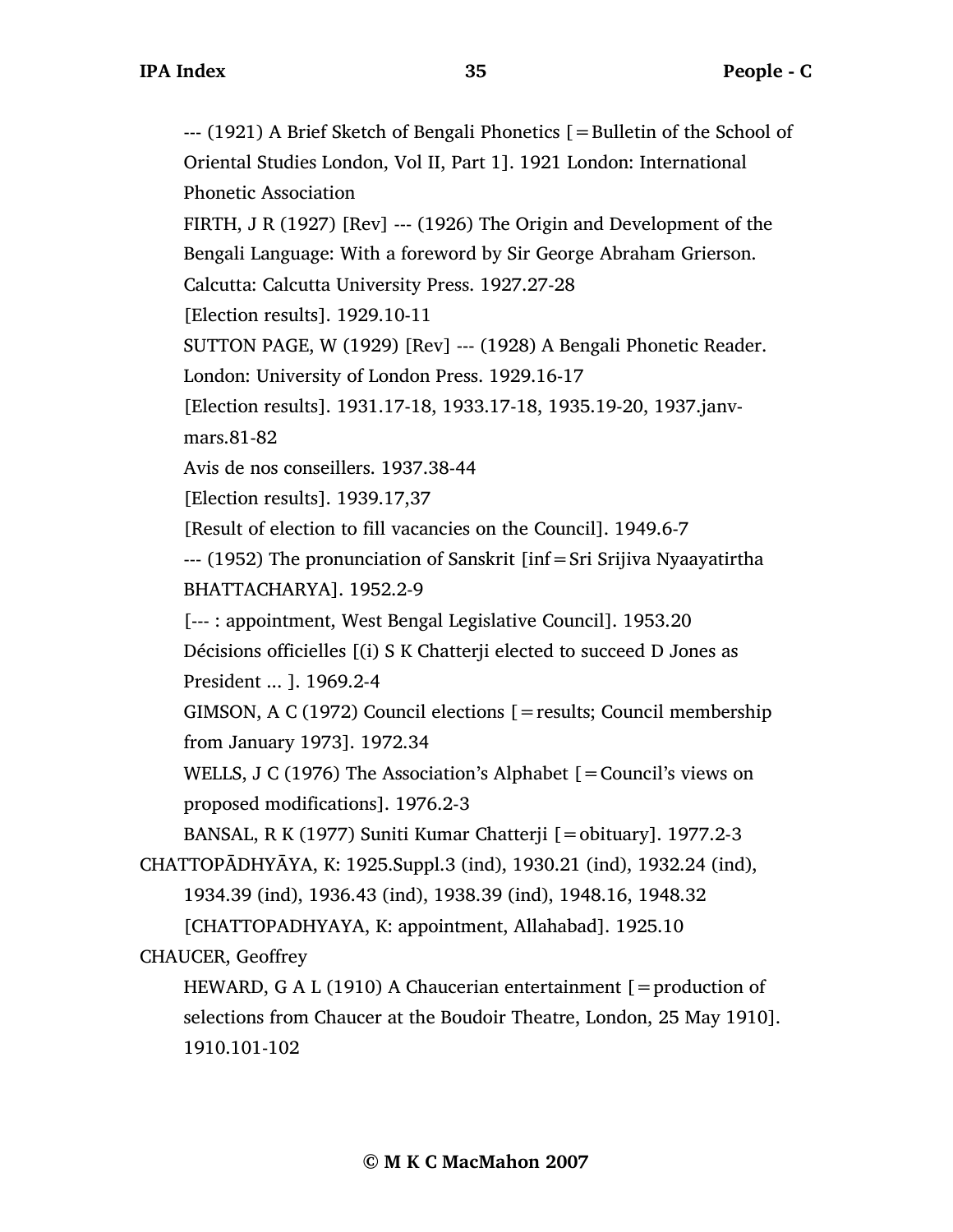JONES, D (1938) Chaucer. Passage from the Prologue to the Canterbury Tales in Phonetic Transcription, showing approximate pronunciation of the period 1938.Suppl[1].avril-juin.[1]

JONES, D (1938) [Spec] A Passage of Chaucer in Phonetic Transcription.

Passage from the Prologue to the Canterbury Tales. 1938.Suppl[2].avriljuin.[1]

- CHAUDET, Florence (Miss): 1969.22 (arg)
- CHAURAND, [ ]: 1897.157 (fra), 1898.3 (fra), 1899.3 (fra), 1899.35
- CHAUTEMPS, J (Miss): 1936.57 (eng), 1938.31 (eng), 1939.18 (swi), [death] 1945.36
- CHAUVEAU, [ ] (Mlle): 1914.39 (fra)
- CHAUVIN, M (Mlle): 1892.57 (fra), 1893.2 (fra), 1894.2 (fra), 1894.170 (fra),
	- 1895.2 (fra), 1895.32
- CHAVEZ F: 1898.22 (chl), 1899.22 (chl), 1899.36
- CHÁVEZ, Julio: 1901.105 (chl), 1902.21 (chl), 1903.21 (chl), 1904.19 (chl), 1905.20 (chl), 1906.23 (chl), 1907.26 (chl), 1908.27 (chl), 1909.29 (chl), 1910.28 (chl)
- CHAWNER, W Rupert: 1908.114 (eng), 1909.6 (eng), 1910.6 (eng)
- $CHAXTAHTINSKY:$  see SHAH-TACHTINSKY  $\sim$  CHAHTAXTINSKY
- CHAYEN, M J: 1951.26 (isr), 1952.Suppl.vi (isr), 1955.Suppl.vii (isr)
- CHAZEL, André: 1899.23 (mad), 1900.janv.24 (mad) 1901.24 (mad), 1902.23
	- (mad), 1903.22 (mad), 1903.30
- CHEBAT: see GÉLINAS-CHEBAT
- CHEESEMAN, H R: 1923.16 (sse), 1925.Suppl.3 (sse)
- CHEKOV, Anton Pavlovich
	- PARTRIDGE, M (1948) [Spec(Stud)] Ruskij. Narrow monographic
	- transcription. 1948.28
	- PARTRIDGE, M (1949) [Spec(Stud)] Ruskij. Broad transcription. 1949.5-6 WARD, D (1954) [Spec(Stud)] Ruskij. Almost broad transcription. 1954.14- 15
		-
- CHELA-FLORES, Godsuno: 1967.43 (ven), 1972.Suppl.19 (ven), 1981.41 (ven), 1981.Suppl.24 (ven), 2000.113 (ven)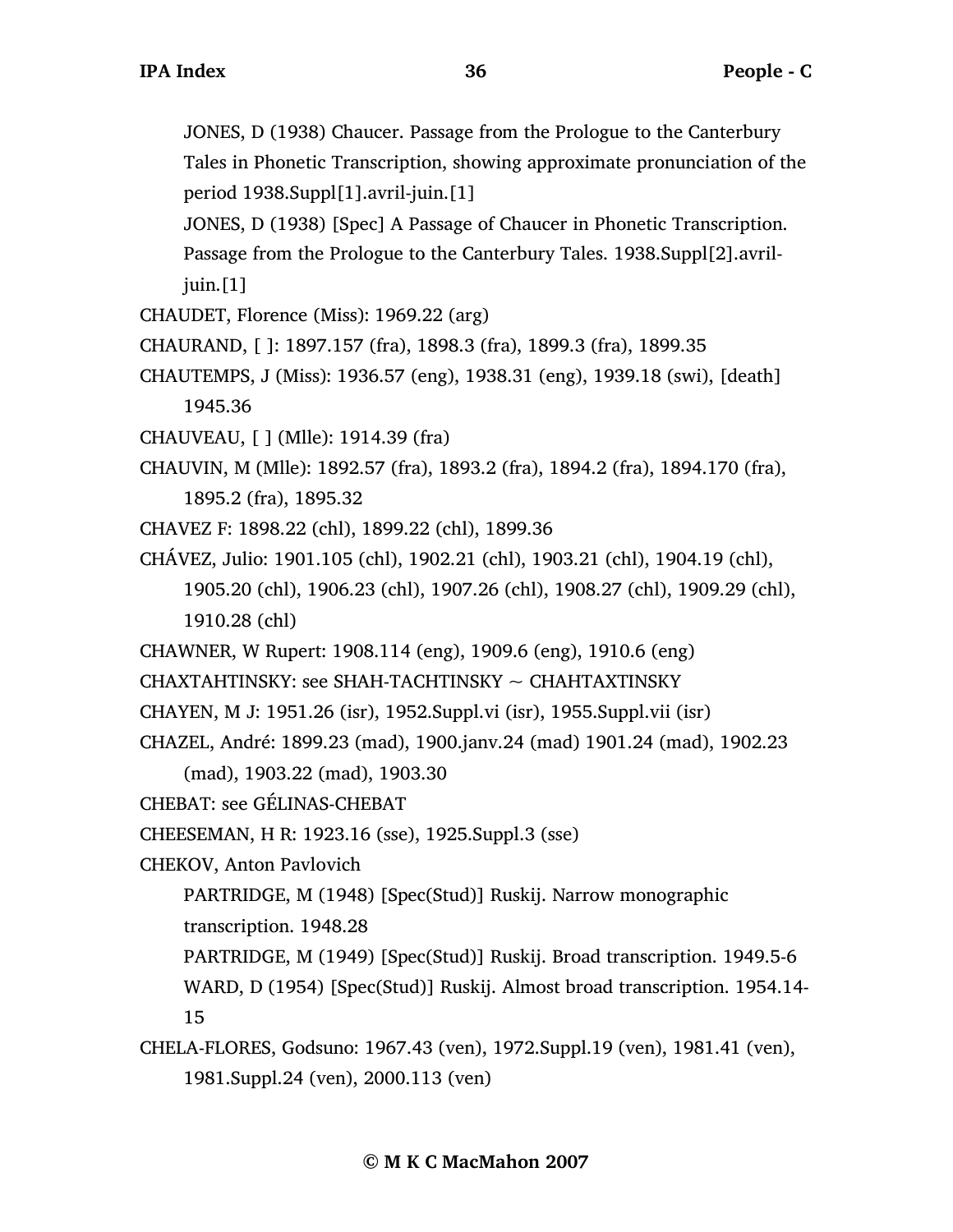CHEMENDY, A E de: 1891.85 (eng), 1892.2 (eng), 1893.2 (eng), 1894.3 (eng), 1894.26, 1895.3 (eng), 1895.32 CHEMISHAW, William: 1913.63 (fra), 1913.111 (fra), 1914.Suppl.2 (fra) CHEN, Aoju: 2005.128 (net) CHEN, Chen Eden: 1998.121 (usa) CHENEVAL, F: 1892.11 (rus), 1892.42 CHENG, Su SCOTT, N C (1940) [Spec] Szechuanese [inf= --- of Fengdu Xian]. NWS. 1940.28-30 CHERBULIEZ, Victor [Société de Réforme Orthographique: Pétition à l'Académie Française]. 1889.94 MOTTE, C (1912) [Spec(Stud)] Français. < ---. 1912.124-125 CHESTERTON, Margaret (Miss): IPA exam result (English). 1937.57 CHEUNG, Kwan-Hin (Dr): 1983.116 (eng), 1990.ii.56 (hkg), 1994.48 (hkg), 1998.121 (hkg), 2000.113 (hkg), 2005.126 (hkg-chn) CHEUNG, Yuk Man: 2005.126 (hkg-chn) CHEVALDIN, [ ] [[ ] ERNAULT & --- : article on French spelling reform < Union Universitaire 1895.19-20 CHEVREUX, Amélie Louise (Mlle): 1912.49 (usa), 1913.34 (usa), 1914.Suppl.24 (usa) IPA exam result (French). 1913.124 CHIATTI, Susana Luisa: 2000.113 (arg) CHIBA, J: 1914.Suppl.6 (eng) CHIBA, T (Prof): 1930.22 (jap), 1932.25 (jap), 1934.40 (jap), 1936.44 (jap), 1938.40 (jap), 1949.15 (jap), 1949.31 (jap), 1952.Suppl.i (jap), 1955.Suppl.i (jap), [death] 1960.20 [Election results]. 1929.10-11, THOMAS, A F (1931) Tokyo's phonetic laboratory. 1931.3-4 [Election results]. 1931.17-18, 1933.17-18, 1935.19-20, 1937.janvmars.81-82, 1939.17,37, 1949.6-7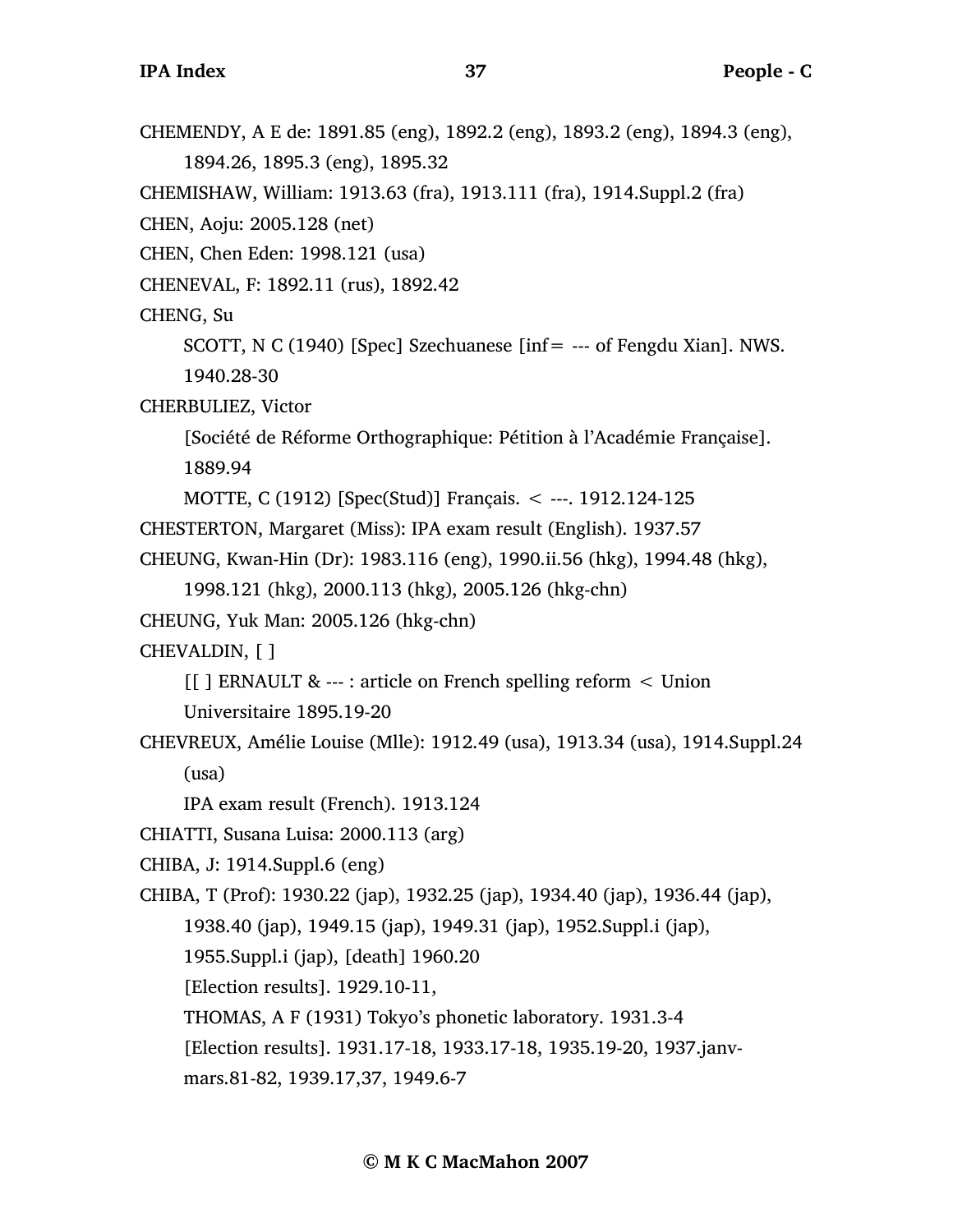```
CHICHONIS M, J: 1951.50 (ecu), 1952.Suppl.x (ecu), 1961.Suppl.xii (ecu)
CHIDLEY, E S (Miss): 1911.65 (can), 1912.51 (can), 1913.37 (can), 
     1914.Suppl.27 (can)
CHIEN: see LE CHIEN
CHIKOVANI, Vakhtang
     SHOSTED, Ryan K & --- (2006) Standard Georgian. NWS [inf = male]speaker from Tbilisi, province of Kartli, Georgia]. 2006.255-264
CHILD, [ ] (Prof)
     PASSY, P (1889) The American Dialect Society [=formation of; phonetic
     spelling based on Sweet's Broad Romic; use of y for j; o for 060; 
     nasalization by turned apostrophe]. 1889.66
CHILDS, G Tucker (Dr): 1990.ii.56 (saf), 1994.48 (usa)
CHILLINGWORTH, H R: 1906.6 (irl), 1907.4 (irl), 1908.5 (irl), 1909.4 (irl),
     1910.4 (irl), 1911.11 (irl), 1912.24 (irl), 1913.9 (irl), 1914.Suppl.4 (irl)
CHIN, Tsung: 1963.38 (usa)
CHINNOCK, Jean
     ---(1934) [Spec] American English [inf=b & ed New York City]. \leqO'SHEA, W J (1931-1932) 35th Annual Report on Oral English and
     Phonetics, New York. See also D Jones 1934.19 1934.17
CHIRREY, Deborah A (Dr): 1994.48 (eng), 1998.121 (eng), 2000.113 (eng)
CHISHOLM, Alan R (Prof): 1912.134 (ger), 1913.19 (ger), 1913.66 (fra), 
     1914.Suppl.32 (aus), 1925.Suppl.3 (aus), 1930.22 (aus), 1932.25 (aus), 
     1934.40 (aus)
     IPA exam results: German, 1913.62; French, 1913.124
CHITORAN, D (Dr): 1969.54 (rum), 1972.Suppl.9 (rum), 1975.Suppl.12 (rum), 
     1978.Suppl.13 (rum), 1981.Suppl.14 (rum)
CHITORAN, Iona (Prof): 2000.113 (usa), 2005.129 (usa)
     --- (2002) A perception-production study of Romanian diphthongs and
     glide-vowel sequences [Infs = 3 males, 1 female; originally from
     Bucharest]. 2002.203-222
```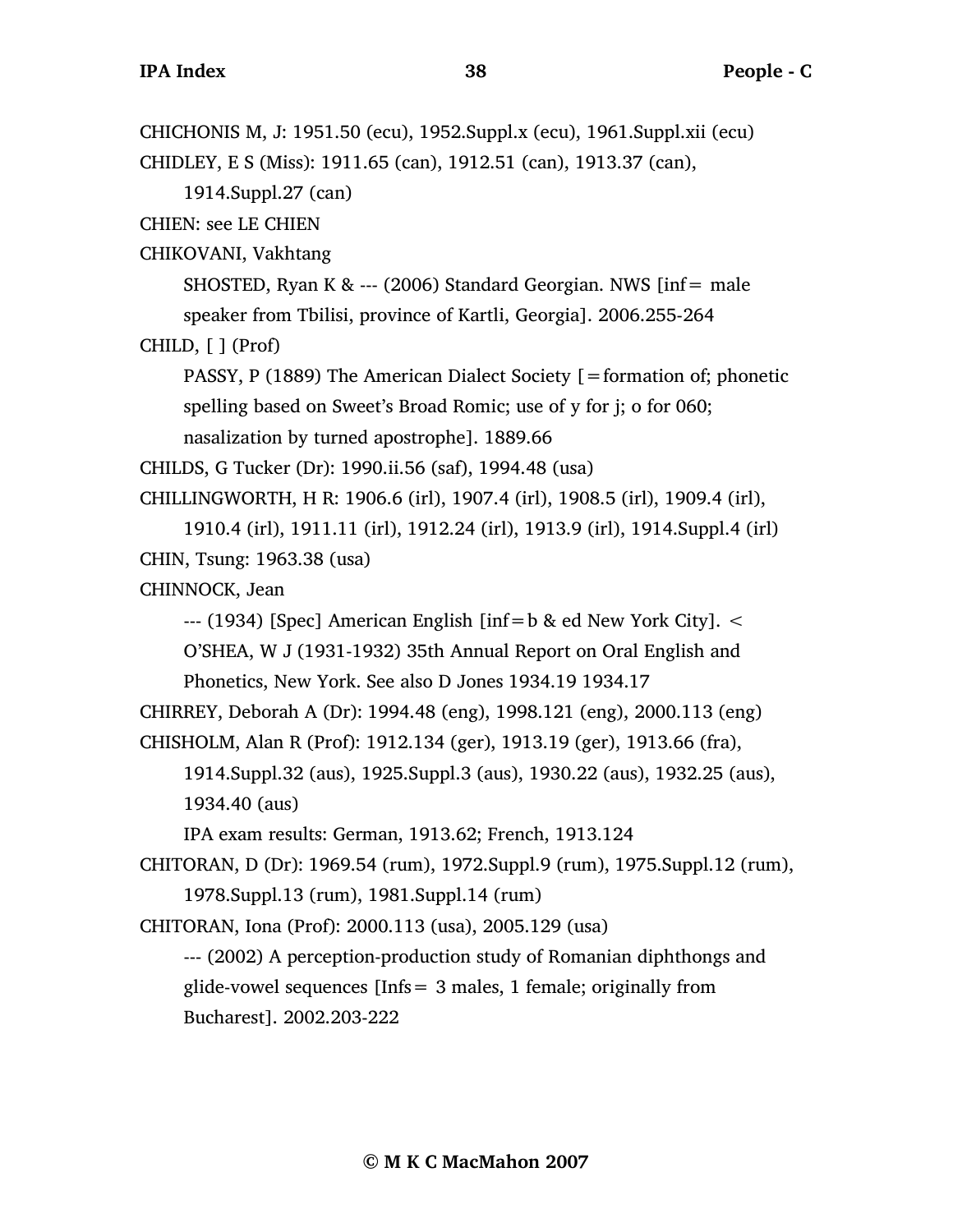CHIU, Bien-Ming  $\sim$  B E (Prof): 1925. Suppl. 3 (chn), 1929. 54 (ger), 1930. 21 (chn), 1932.25 (chn), 1934.40 (chn), 1936.44 (chn), 1938.40 (chn), 1941.46 (chn), 1949.15 (chn), 1952.Suppl.x (chn), 1955.Suppl.xi chn

CHIU, Bien-Ming (1930) [Spec] [Fukien (Min dialect)] Chinese (Amoy dialect). NWS. 1930.38-40

CHLUMSKY, [ ]

[--- : award of Maître en Phonétique, Paris; experimental phonetics thesis on Czech]. 1898.133-134

CHO, Taehong: 2000.113 (usa), 2005.128 (net)

CHOI, John-Dongwook: 1990.ii.56 (usa), 1994.48 (usa), 1998.121 (usa)

--- (1991) An acoustic study of Kabardian vowels [=Terek dialect]. 1991.4-

12

CHOLLY, J

--- (1895) [Spec] Patois de Fojolure (Haute-Saône). StJ. 1895.198

CHOO-KANG, H Y-F (Dr): 1962.20 (hkg), 1968.23 (hkg), 1972.Suppl.5 (hkg),

1975.Suppl.8 (hkg), 1990.ii.56 (hkg), 1994.48 (hkg), 1998.121 (hkg),

2000.113 (hkg), 2005.126 (hkg-chn)

CHOU, Tafu (Prof): 1978.94 (chn), 1978.Suppl.4 (chn)

CHOUVILLE, L: 1913.110 (eng), 1914.Suppl.4 (eng)

GACHE, P M (1914) [Rev] GLEHN, L C von, --- & WELLS, E R (1914) Cours français du Lycée Perse. Cambridge: W Heffer & Fils & Cie; Londres:

Simpkin, Marshall & Cie. 1914.69

CHOW, A: 1937.58 (chn), 1938.39 (chn)

CHRISTENSEN, [ ] (Frk): 1902.113 (den), 1903.23 (den)

CHRISTENSEN, [ ] (Fru): 1893.58 (den), 1894.145 (nor), 1895.11 (nor)

CHRISTENSEN, Fuldmægtig (Fru): 1902.73 (den), 1903.16 (den), 1904.14 (den)

CHRISTENSEN, Harald: 1902.74 (den), 1903.16 (den), 1904.14 (den), 1905.14

(den), 1906.17 (den)

CHRISTENSEN, John E: 1976.96 (aur), 1978.Suppl.3 (aur)

CHRISTENSEN  $\sim$  CRISTENSEN, Manna  $\sim$  Hanna (Frk): 1893.42 (den), 1894.10

(den), 1894.27, 1895.10 (den), 1895.33

CHRISTIANSEN, Chr: 1895.186 (den), 1896.11 (den), 1897.28 (den), 1897.52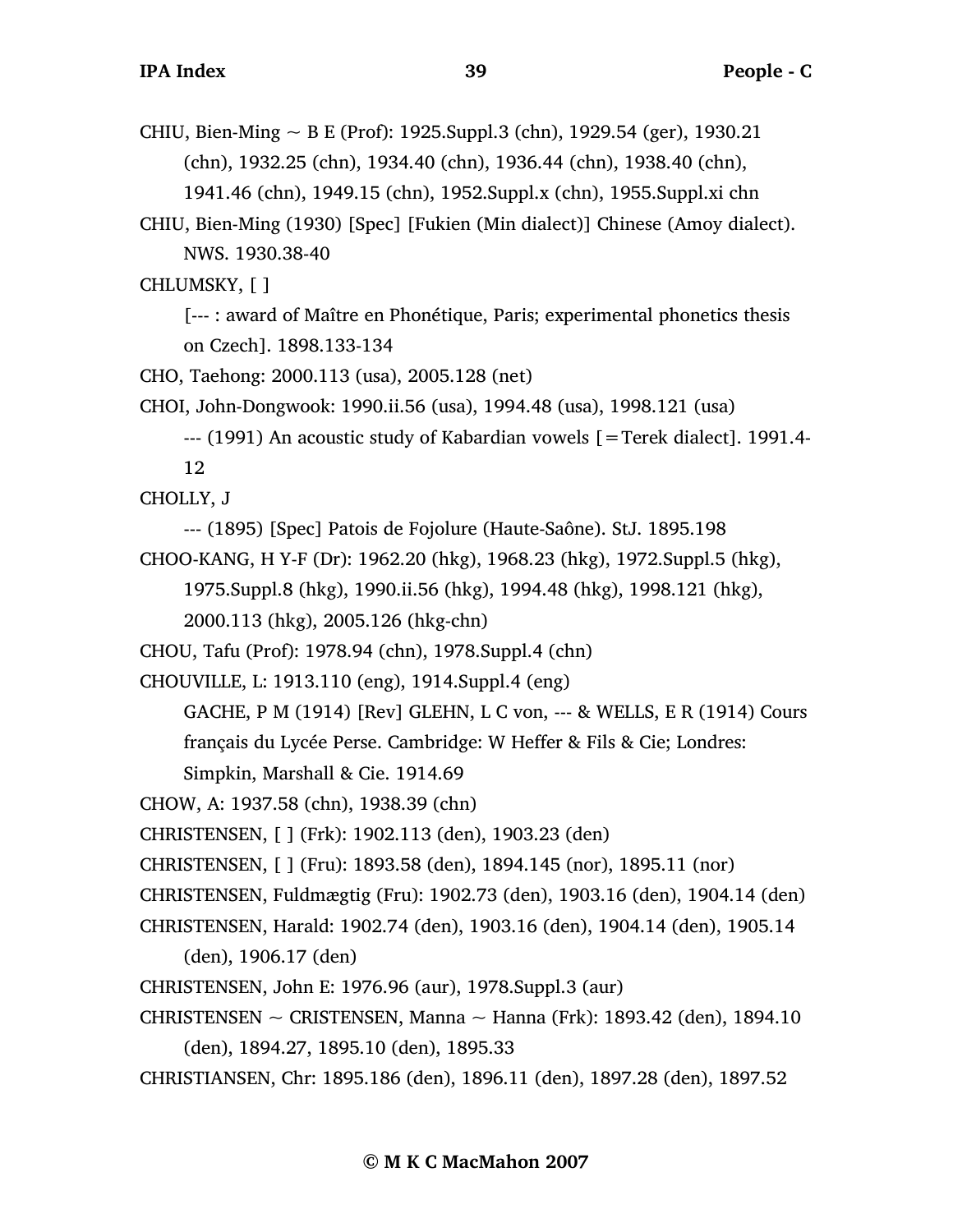CHRISTIANSEN, J: 1892.41 (den), 1893.8 (den), 1893.42

CHRISTIE, R (Miss): 1930.17 (usa), 1932.19 (usa)

CHRISTIE, W: 1893.161 (sco), 1894.3 (sco), 1895.3 (sco), 1895.32

CHRISTLIEB, Max (Dr): 1906.10 (ger), 1907.12 (ger), 1908.12 (ger), 1908.63

CHRISTMANN, [ ]: 1909.70 (fra), 1910.3 (fra), 1911.66 (fra), 1912.23 (fra)

CHRISTOPHERSEN, Paul (Prof)

O'CONNOR, J D (1957) [Rev] --- (1956) An English Phonetics Course.

London: Longmans Green & Co. 1957.19

CHU, Chao-Hsiang (Prof): 1962.20 (sin)

CHUBB, [ ] (Miss): 1911.66 (can), 1912.51 (can), 1912.155 (can), 1913.37 (can)

CHUDANANDA, D: 1982.55 (tha)

CHURCH, Dean: see CHURCH, Richard (Dean)

CHURCH, Richard (Dean)

CAMILLI, A (1952) [Spec(Stud)] Italiano. < --- Dante: an essay. 1952.45- 46, 1954.13-14

CHURCHMAN, Philip H (Dr): 1913.151 (usa), 1914.Suppl.23 (usa),

1925.Suppl.3 (usa), 1930.18 (usa), 1932.21 (usa), 1934.36 (usa), 1936.40 (usa), 1936.57

PASSY, P (1914) [Rev] --- (1914) Exercises on French Sounds. New York: W R Jenkins & Co. 1914.6

GREENLEAF, J H (1914) [Rev] --- (1907) An Introduction to the

Pronunciation of French. Cambridge, Mass: The University Press. 1914.6-9

PASSY, P (1925) [Rev] --- & HACKER, E F (1923) First Phonetic French

Course with Language Lessons, Songs and Vocabulary. London etc: D C Heath & Co. 1925.19

PASSY, P (1930) [Rev] --- (1928) The Phonetic Gateway to French. Boston: D C Heath & Co. 1930.36

CHURCHYARD, Henry: 1994.48 (usa), 1998.121 (usa)

CHURCHYARD, Mary (Miss): 1913.109 (usa), 1914.Suppl.24 (usa)

CIAFARDINI, H: 1960.38 (arg), 1961.Suppl.xii (arg), 1966.39

CID URIBE, Miriam E (Dr): 1990.ii.56 (chl), 1994.48 (chl), 1998.121 (eng)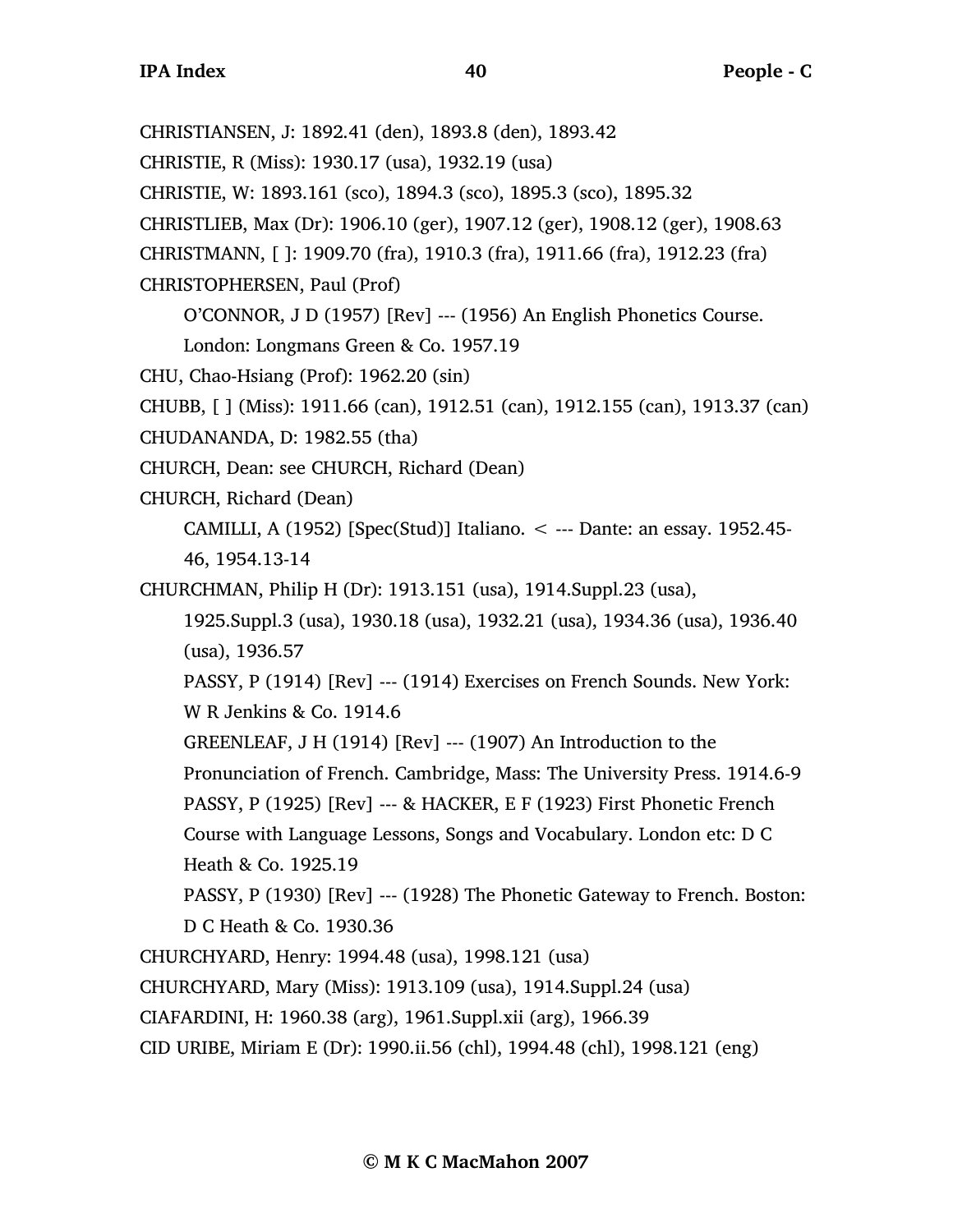--- & ROACH, Peter (1990) Spanish intonation: design and implementation

of a machine-readable corpus. 1990.Dec.1-8. Corr: 1991.June.[iv] CIEL, Journal du: see JOURNAL DU CIEL

CIENFUEGOS, Guillermo: 1899.98 (chl), 1900.22 (chl), 1900.86

CIENKOWSKI, Witold (Dr): 1947.35 (pol), 1949.11 (pol), 1972.Suppl.9 pol,

1975.Suppl.12 (pol), 1978.Suppl.13 (pol), 1981.Suppl.13 (pol) CIFUENTES: see VICUÑA CIFUENTES

CINTAS, Pierre (Dr): 1961.49 (usa), 1962.40 (fra), 1963.21 (usa), 1966.18 (usa), 1970.25 (usa), 1972.Suppl.15 (usa), 1975.Suppl.20 (usa), 1978.Suppl.20 (usa), 1981.Suppl.21 (usa), 1990.ii.56 (usa), 1994.48 (usa), 1998.121 (usa), 2000.113 (usa), 2005.129 (usa)

CINTRA, Geraldo: 1960.19 (brz), 1961.Suppl.xii (brz), 1962.21 (brz), 1966.39 (usa), 1967.44 (brz), 1969.55 (por), 1972.Suppl.2 (brz), 1975.Suppl.3 (brz)

CIPRIANI, [ ] (Mlle): 1899.146 (fra), 1900.janv.3 (fra), 1901.3 (fra), 1901.30 (fra), 1901.47

CIUMMO, C (Prof): 1976.96 (ita), 1978.Suppl.10 (ita), 1981.Suppl.10 (ita)

CIZOVA, Tatjana (Miss): 1956.55 (eng), 1959.49 (eng), 1961.Suppl.iii (eng)

CLAES, M (Frl): 1912.119 (ger), 1913.19 (ger), 1914.Suppl.13 (ger)

CLAPHAM, E H (Miss): 1912.92 (eng), 1913.11 (eng)

CLAPIN, A C (Rev): 1905.46 (eng), 1906.6 (eng), 1907.6 (eng), 1908.6 (eng), 1909.6 (eng), 1910.6 (eng), 1911.13 (eng), 1912.27 (eng)

CLAPP, [ ]: 1908.122 (ger), 1909.13 (ger), 1910.13 (ger), 1911.20 (ger), 1911.95, 1911.132

CLAPP, Edwin J: IPA exam result (German). 1908.124

CLARE, W: 1955.48 (mlt), 1955.Suppl.vii (mlt)

CLARIDGE, G C: 1925.Suppl.3 (fra), 1928.65 (fra), 1929.42 (eng), 1930.11 (eng), 1930.61 (eng), 1932.14 (eng), 1934.29 (eng), 1936.35 (eng), 1938.31 (eng), 1942.11

CLARIDGE, Muriel (Miss): 1909.70 (eng), 1910.6 (eng), 1911.13 (eng), 1911.66 (ger), 1912.35 (ger), 1913.19 (ger), 1913.89, 1913.109 (eng), 1914.Suppl.6 (eng)

CLARÍN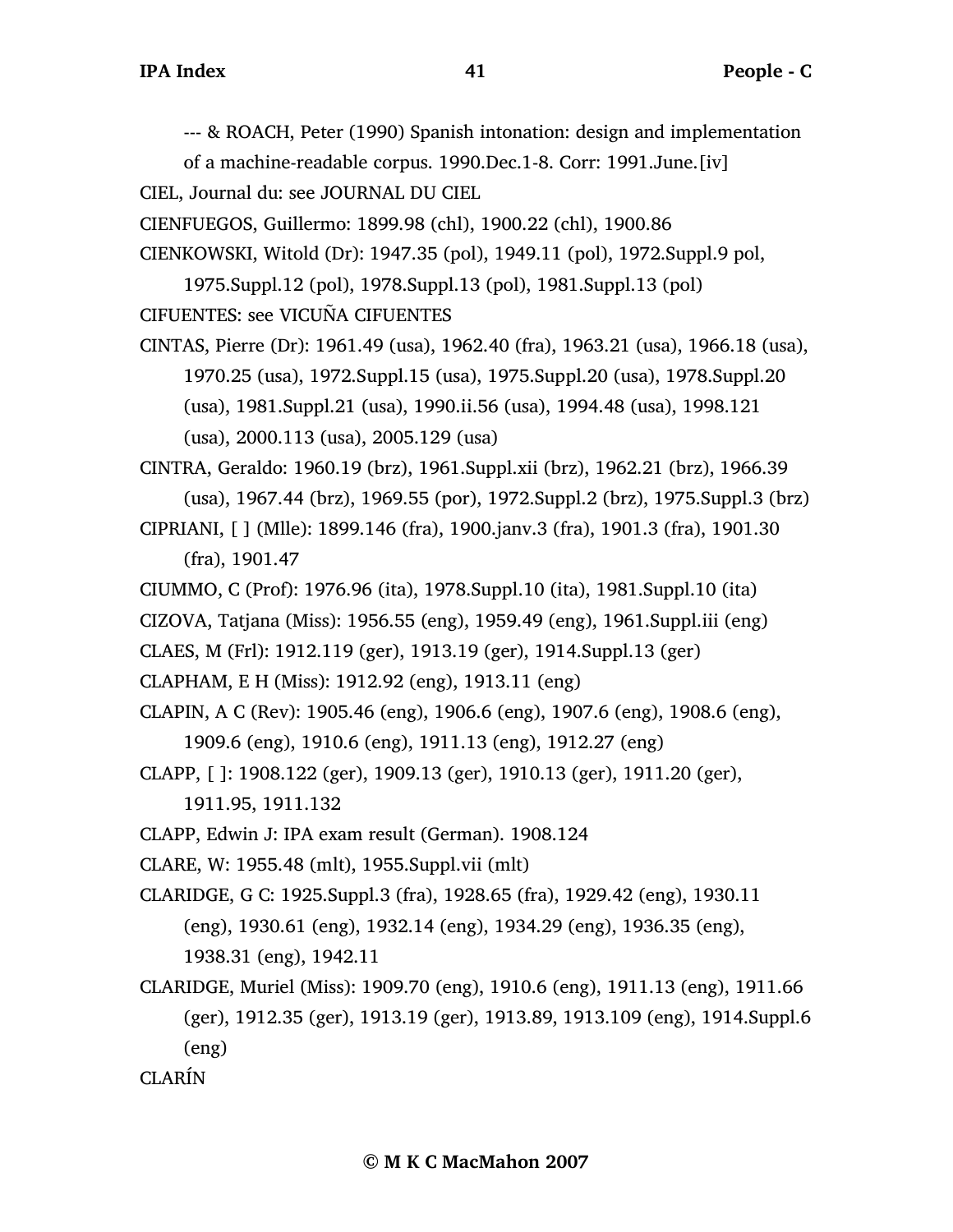CLARÍN. 1936.20

CLARK, [ ]: 1909.70 (aus), 1910.32 (aus)

CLARK, Angus

MacLEOD, E C (1924) [Spec] Scottish Gaelic [Argyll; inf= --- ]. NWS. 1924.5-6

CLARK, Burton (Dr): 1945.36 (usa), 1951.26 (usa), 1952.Suppl.vii (usa)

CLARK, Christopher

BLADON, Anthony, --- , MICKEY, Katrina (1987) Production and perception of sibilant fricatives: Shona data. 1987.39-65

CLARK, Clarence C (Prof): 1899.34 (usa), 1900.janv.21 (usa), 1900.102 (usa), 1901.22 (usa), 1901.48, 1901.70 (usa), 1902.20 usa, 1902.54 (usa), 1903.20 (usa)

- CLARK, G M: 1905.46 (eng), 1906.6 (eng), 1907.6 (eng), 1908.6 (eng), 1909.6 (eng), 1910.6 (eng)
- CLARK, H: 1930.11 (eng), 1932.14 (eng), 1932.90
- CLARK, I: 1913.66 (usa), 1914.Suppl.24 (usa)
- CLARK, John E (Dr): 1980.82 (aus), 1981.Suppl.2 (aus), 1998.121 (aus)

CLARK, John: 1902.54 (sco), 1903.6 (sco), 1904.5 (sco), 1904.59

CLARK, M L (Miss): 1913.88 (eng), 1914.Suppl.6 (eng)

CLARK, M S (Prof): 1894.85 (can), 1895.15 (can), 1895.33, 1896.17 (can),

1897.34 (can), 1898.21 (can), 1899.21 (can), 1900.janv.22 (can), 1901.23

(can), 1902.21 (can), 1903.20 (can), 1904.18 (can), 1905.19 (can),

1906.22 (can), 1906.54 (can), 1907.25 (can), 1907.34, 1907.55

## CLARK, Michael J

- --- & HILLENBRAND, James M (2003) Quality of American English front vowels before  $/r/$  [infs = from Michigan]. 2003.1-16
- CLARK, R B (Rev): 1908.61 (eng), 1909.6 (eng)
- CLARK, T: 1912.133 (usa), 1913.34 (usa)
- CLARKE, A G: 1911.162 (eng), 1912.27 (eng), 1913.11 (eng), 1914.Suppl.6 (eng)
- CLARKE, Charles C Jr: 1902.98 (usa), 1903.20 (usa), 1903.48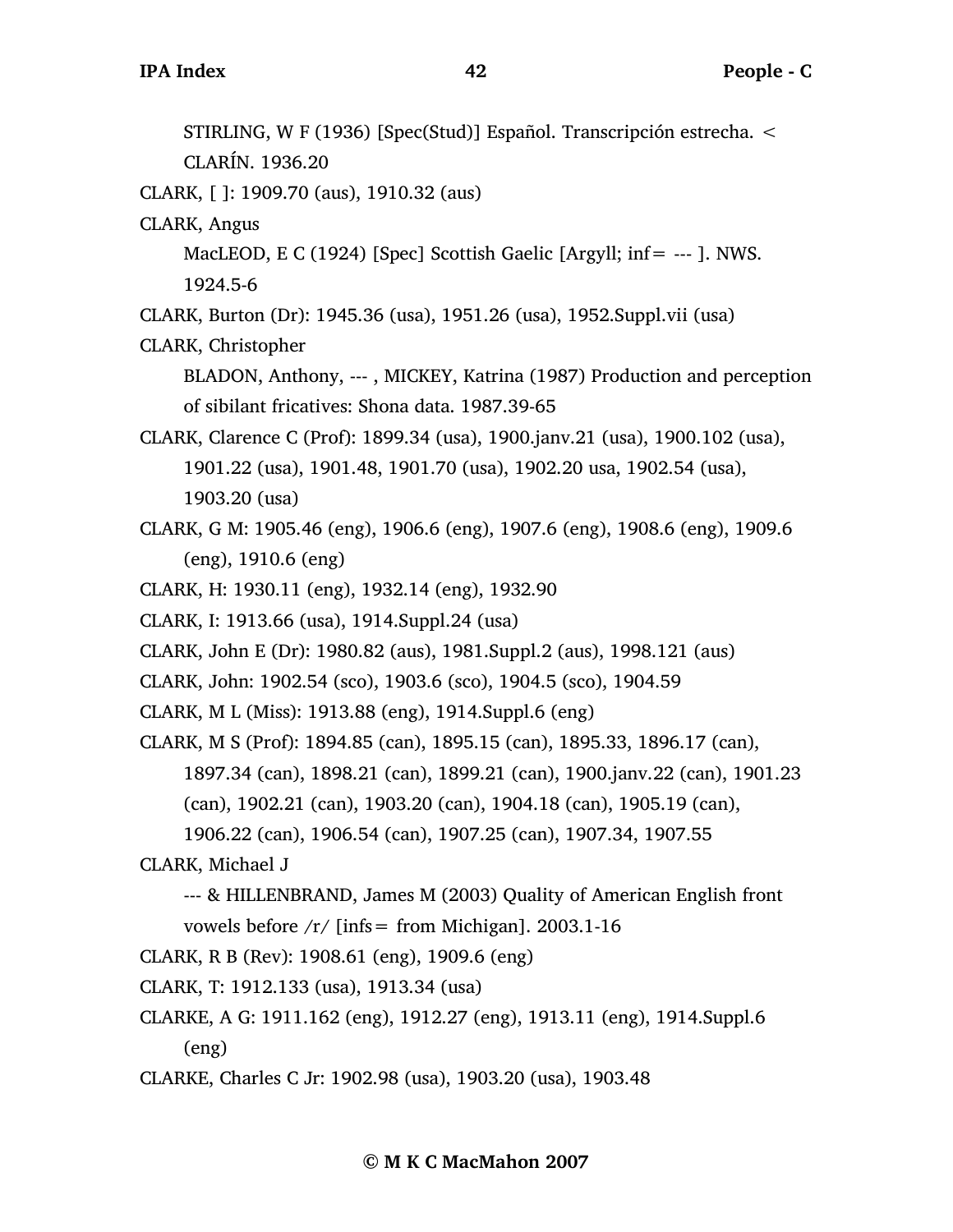CLARKE, E M (Miss): 1909.71 (aus), 1910.32 (aus), 1911.39 (aus), 1912.55 (aus), 1913.42 (aus), 1914.Suppl.32 (aus)

CLARKE, (née DURU), G C M

- CLARKE, R (1926) [Spec(Stud)] Français. [< CHATEAUBRIAND, Francois-René de Mémoires d'Outre-Tombe. Inf= --- ]. 1926.20
- CLARKE, G H: 1895.113 (eng), 1896.4 (eng), 1896.35, 1901.122 (eng), 1902.6 (eng), 1903.6 (eng), 1904.5 (eng)

CLARKE, J H R: 1934.86 (eng), 1936.35 (eng), 1938.31 (eng), 1942.11, 1951.26 (eng), 1952.Suppl.iii (eng), 1955.Suppl.iii (eng), 1961.Suppl.iii (eng)

CLARKE, N F (Capt): 1953.45 (aus), 1955.23 (pap), 1955.Suppl.xii (aus),

1959.23 (aus), 1961.Suppl.xiv (aus), 1962.21 (aus), 1963.39 (aus), 1967.22 CLARKE, R G: 1925.Suppl.3 (eng), 1930.10 (eng), 1932.13 (eng), 1934.28 (eng),

1938.78 (eng), 1941.12

--- (1926) [Spec(Stud)] Français. < CHATEAUBRIAND, Francois-René de Mémoires d'Outre-Tombe. Inf=G C M CLARKE (née DURU). 1926.20

CLASSE, André (Dr): 1933.87 (sco), 1934.29 (sco), 1935.20 (sco), 1936.35 (sco),

1938.31 (sco), 1946.41 (eng), 1949.8 (eng), 1952.Suppl.iii (eng),

1955.Suppl.iii (sco), 1961.Suppl.iii (sco), 1972.Suppl.11 (sco),

1975.Suppl.15 (sco), 1978.Suppl.16 (sco)

--- (1933) Notes sur l'enseignement de la prononciation de l'r française

[transcription that of a 17 year-old Parisian girl]. 1933.68-69

--- (1934) Les tendances du parisien modern 1934.46-47

 $-$  (1935) À propos de  $\frac{1}{2}$  et l [see DAVIS, G 1934.13-14]. 1935.5-7

DAVIS, E B (1937) Welsh  $\frac{1}{2}$  and French 1 [see also --- 1935.5-7]. 1937.octdéc.72

--- (1941) Broad transcription [Comm: D Jones]. 1941.14-15

--- (1947) Note on the teaching of non-aspirated plosives. 1947.14

 $-$ --- (1947) a and  $\Lambda$  in English [=preference for retaining the a  $-\Lambda$ 

distinction; Scottish as an easily learned accent of English]. 1947.14 CLASSEN, E: 1907.89 (swe), 1908.23 (swe), 1909.24 (swe), 1909.43

CLAUSEN, [ ]: 1900.févr-mars.19, 1901.48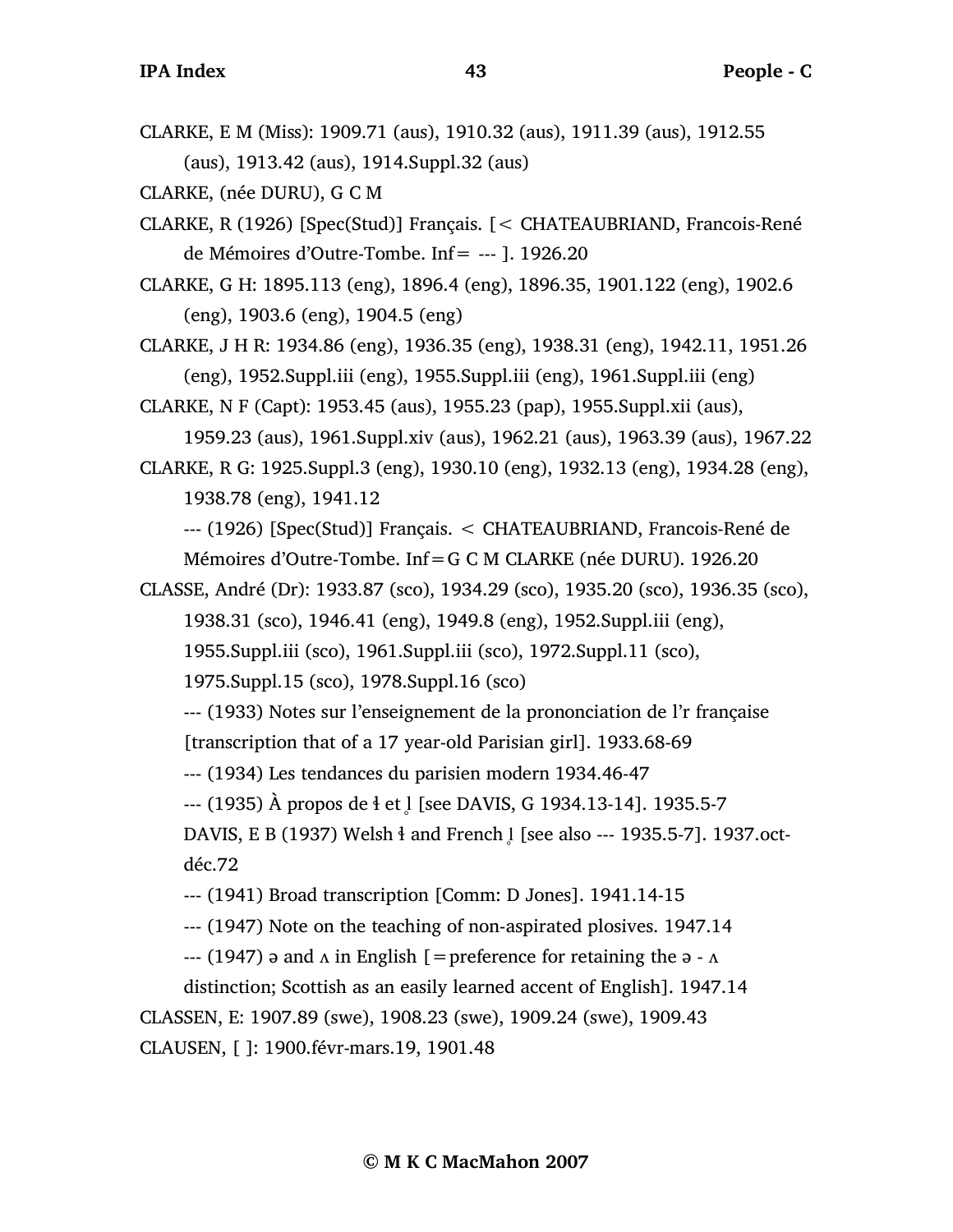- CLAUSEN, Cl P: 1897.126 (den), 1898.15 (den), 1898.36, 1899.16 (den), 1900.janv.17 (den), 1901.18 (den)
- CLAUSIUS, E (Frl): 1895.201 (ger), 1896.103 (ger), 1897.20 (ger), 1898.7 (ger), 1898.35
- CLAUSS, Walter K: 1928.64 (swi), 1930.15 (swi), 1930.46
- CLAUSSEN, H (Frl): 1910.6 (eng), 1911.13 (eng), 1911.67 (ger), 1912.35 (ger),
	- 1913.19 (ger), 1914.Suppl.13 (ger)
- CLAXTON, D G: 1961.23 (eng), 1961.Suppl.iii (eng)
- CLAY, Lorence (Miss): 1913.109 (usa), 1914.Suppl.24 (usa)
- CLAYARDS, Jocelyn
	- (1995) Council. 1995.Dec.ifc
	- (1996) Council. 1996.June.ifc
	- (1996) Council. 1996.Dec.ifc
	- (1997) Council. 1997.June & Dec.ifc
	- (1998) Council. 1998.June & Dec.ifc
	- (1999) Council. 1999.June.ifc
- CLAYTON, Marjory (Miss): IPA exam result (French). 1912.19
- CLEARY, Miranda: 2005.129 (usa)
- CLEAVER, P F: 1973.104 (eng), 1975.Suppl.15 (eng)
- CLÉDAT, Léon: 1893.2 (fra), 1894.2 (fra), 1895.2 (fra), 1896.2 (fra), 1897.15 (fra), 1898.2 (fra), 1899.1 (fra), 1900.janv.1 (fra), 1901.1 (fra), 1902.1 (fra), 1903.1 (fra), 1904.1 (fra), 1905.1 (fra), 1906.1 (fra), 1907.1 (fra), 1908.1 (fra), 1909.1 (fra), 1910.1 (fra), 1911.9 (fra), 1912.21 (fra), 1913.6 (fra), 1914.Suppl.1 (fra)
	- [Rev] GOUGERE, E (1899). See --- & GOUGERE, E (1899).
	- [Société de Réforme Orthographique: petition to L'Académie Française; -- in favour of spelling reform]. 1890.54
	- PASSY, P (1890) [Rev] --- (1890) Précis d'orthographe et de grammaire phonétiques, pour l'enseignement du Français à l'étranger. Paris: Masson. 1890.65-66
	- PASSY, P (1891) [Editorial: (i) growth of the Association (ii) growth of the phonetic method (iii) size of the journal]. 1891.10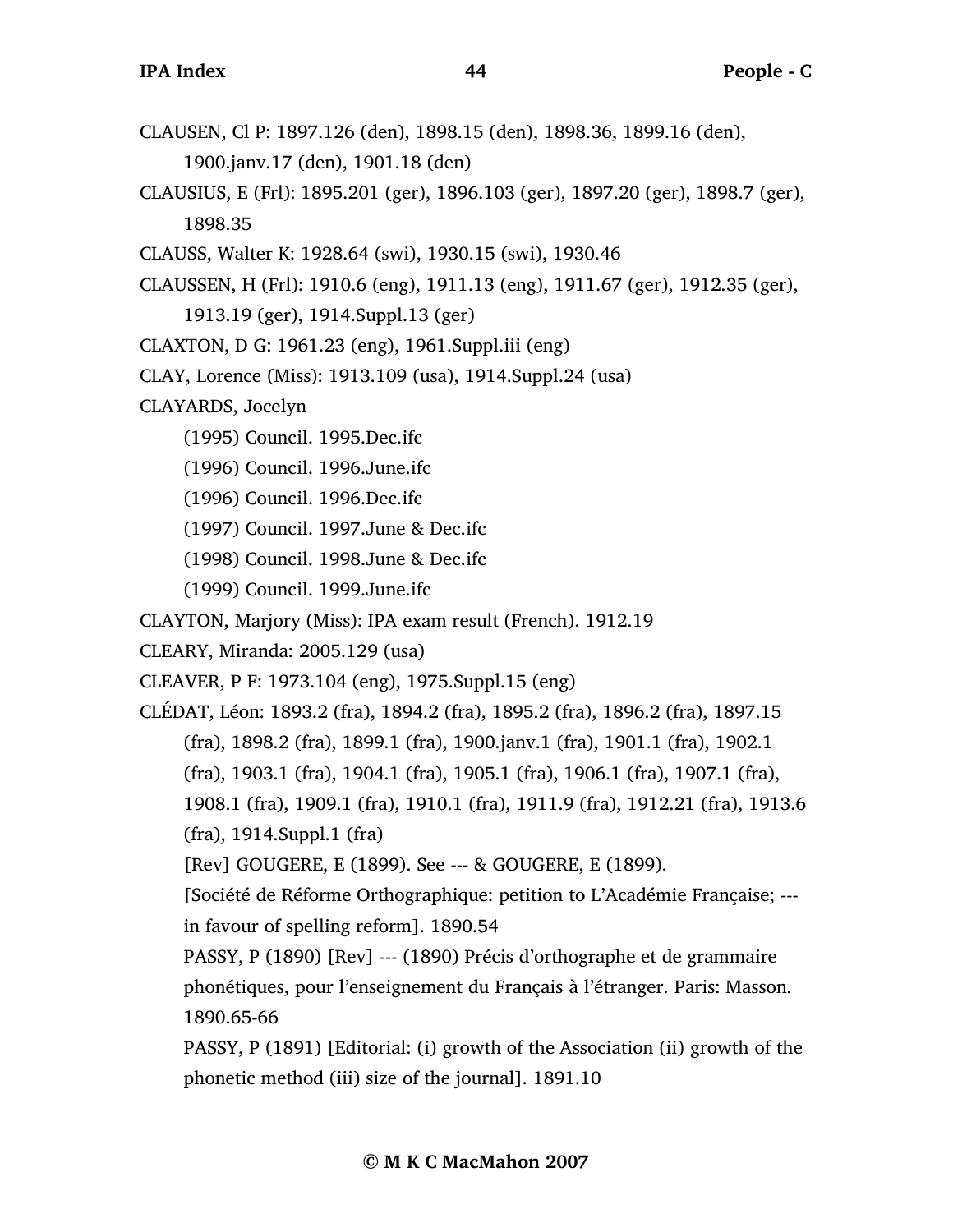FONCIN, [ ] (1891) Une école normale coloniale < Revue de Philologie. 1891.122-123 [Société de Réforme Orthographique: changes in structure]. 1891.144 PASSY, P (1891) [Q&A: Spanish (A) Les sociétés phonétiques et orthographiques]. 1891.58-60 [First publication by La Section belge de la Société de Réforme Orthographique]. 1892.160 [Results of Council election (1896): ... Council to operate over a 2-, not a 3 year period]. 1896.19 [---: appointed Chevalier de la Légion d'Honneur]. 1896.95 [Composition of Council (1897): ... other members listed]. 1897.36 Élections du Conseil [for 1898: ... other members listed]. 1898.23-24 Conseil [composition of Council for 1899: ... other members listed]. 1899.24 PASSY, P (1899) [Rev] --- & GOUGERE, E (1899) Grammaire française des écoles primaires, cours élémentaire. Paris: H Le Soudier. 1899.87-89 --- (1903) La langue internationale 1903.121-122 --- (1903) La langue internationale [Comm: P Passy]. 1903.136-137 --- (1904) La langue internationale [Comm: P Passy]. 1904.89 [Vacation course, Summer 1907: Edinburgh, ... ---]. 1907.50 [Vacation courses, Summer 1907: ... Edinburgh, ... ---]. 1907.50 [--- : daughter's marriage to L Cazamian]. 1908.117 [---: daughter's marriage]. 1908.117 PASSY, P (1913) [Rev] --- (1912) Dictionnaire etymologique de la langue française. Paris: Hachette. 1913.69-70 CLÉDAT, Madeleine [--- : marriage to L Cazamian]. 1908.117 CLÉMENT, Anna (Mlle): 1898.129 (fra) CLEMENT, Arturo: 1902.129 (chl), 1903.21 (chl), 1904.19 (chl) CLEMENTS, George Nick (Mr): 1998.121 (fra), 2000.113 (fra), 2005.125 (fra) CLEMES, J H: 1902.146 (eng), 1903.6 (eng), 1904.5 (eng), 1904.59

CLEPHAN, 1913.66 (eng)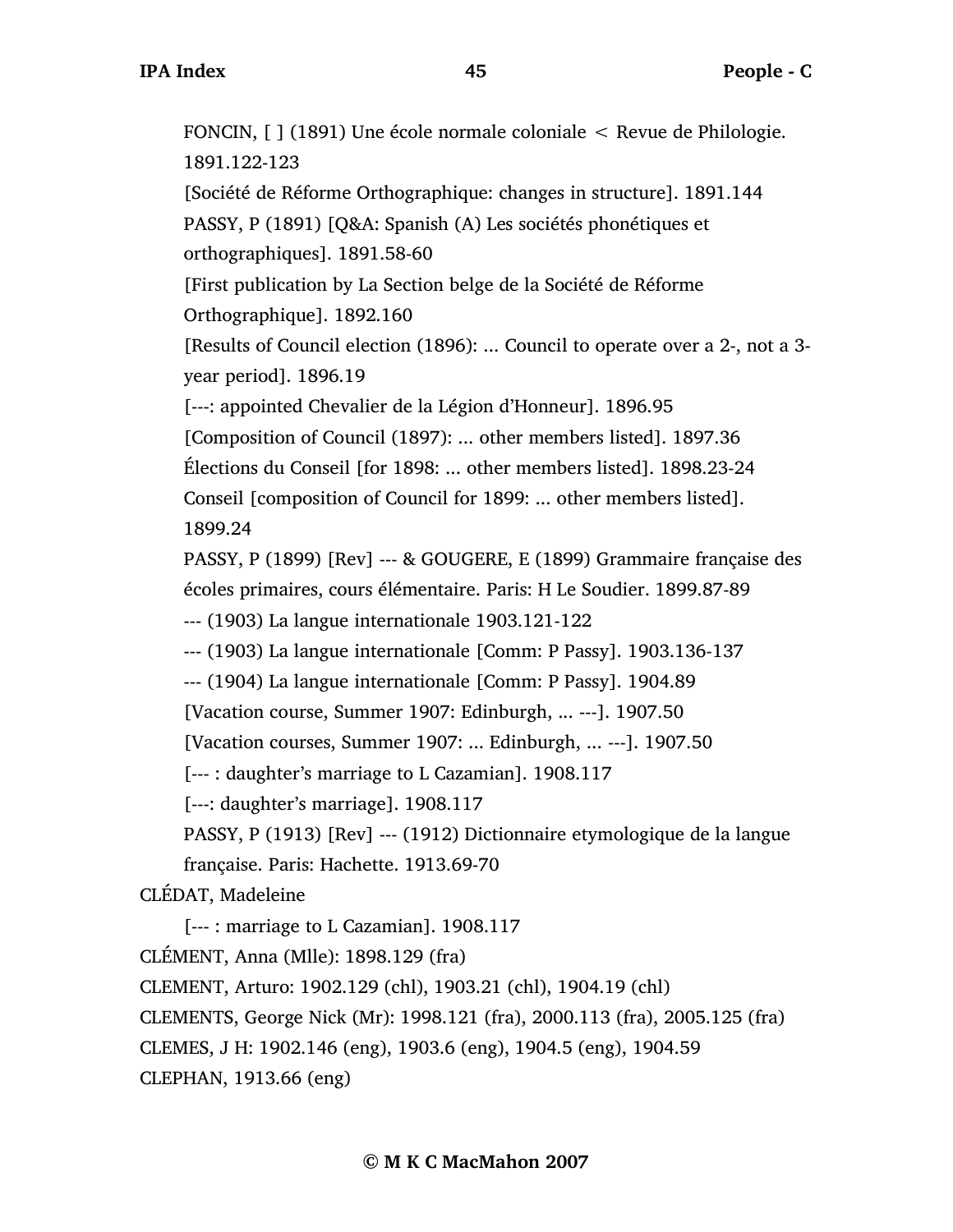CLEPHAN, E E (Miss): 1914.Suppl.30 (saf)

CLEPHAN, E H (Miss): IPA exam result (English). 1914.37

CLEPHAN, J J: 1886.Dec.[4] (eng), 1887.Feb.[1] (eng), 1888.janv.25/1 (eng),

1893.41 (eng), 1894.3 (eng), 1895.3 (eng), 1896.4 (eng), 1896.35

--- (1886) < 'Phonetic spelling, its truth, simplicity and educational value', lecture at Stockton-on-Tees]. 1886.Dec.[4]

[--- prepared to nominate a Spelling Reform candidate for election to the School Board of Stockton-on-Tees]. 1888.Dec.495/95

 $-$ -- (1894) [Q&A: French - (Q) transcription of nasalized vowels with [n]]. 1894.21

CLERC, Melina (Miss): 1898.34 (usa), 1899.21 (usa), 1899.36

CLEUR: see DE CLEUR

CLEVE, G L: 1900.févr-mars.18 (ger), 1900.86 (ger), 1901.9 (ger), 1901.47

--- (1900) Die Bantu-Sprachen und der mf 1900.72

PASSY, P (1902) [Rev] --- (1902) Die Sprache in der wir geboren sind. Eine Anleitung zum Studium und Gebrauch des Volksdialektes für die Kirche und ihre Diener. Berlin: Meyer & Wunder. 1902.138

CLÉZIO: see LE CLÉZIO

- CLIFFORD, F C: IPA exam result (French). 1910.122
- CLIFTON, John M (Dr): 1990.ii.56 (pap), 1994.48 (usa), 1998.121 (fin), 2000.113 (fin), 2005.129 (usa)
- CLIMIE, J R (Miss): 1894.129 (can), 1895.15 (can), 1895.33, 1896.17 (can), 1896.36, 1897.49 (can), 1898.21 (can), 1899.21 (can), 1899.36, 1908.114 (usa), 1909.27 (usa), 1910.26 (usa), 1911.34 (usa), 1912.49 (usa)

CLINTON: see FYNES-CLINTON

CLISBIE, M (Mlle): 1896.115 (fra), 1896.148 (usa), 1897.33 (usa), 1897.52

CLOKIE, M F H (Miss): 1912.133 (eng), 1912.155 (eng), 1913.11 (eng),

1914.Suppl.6 (eng)

CLOOS, Christian: 1891.93 (den), 1892.8 (den), 1893.8 (den), 1894.9 (den), 1895.10 (den), 1896.11 (den), 1897.27 (den), 1898.15 (den), 1899.16 (den), 1900.janv.17 (den), 1901.18 (den), 1902.15 (den), 1903.15 (den), 1904.13 (den), 1905.14 (den), 1906.17 (den), 1907.20 (den), 1908.20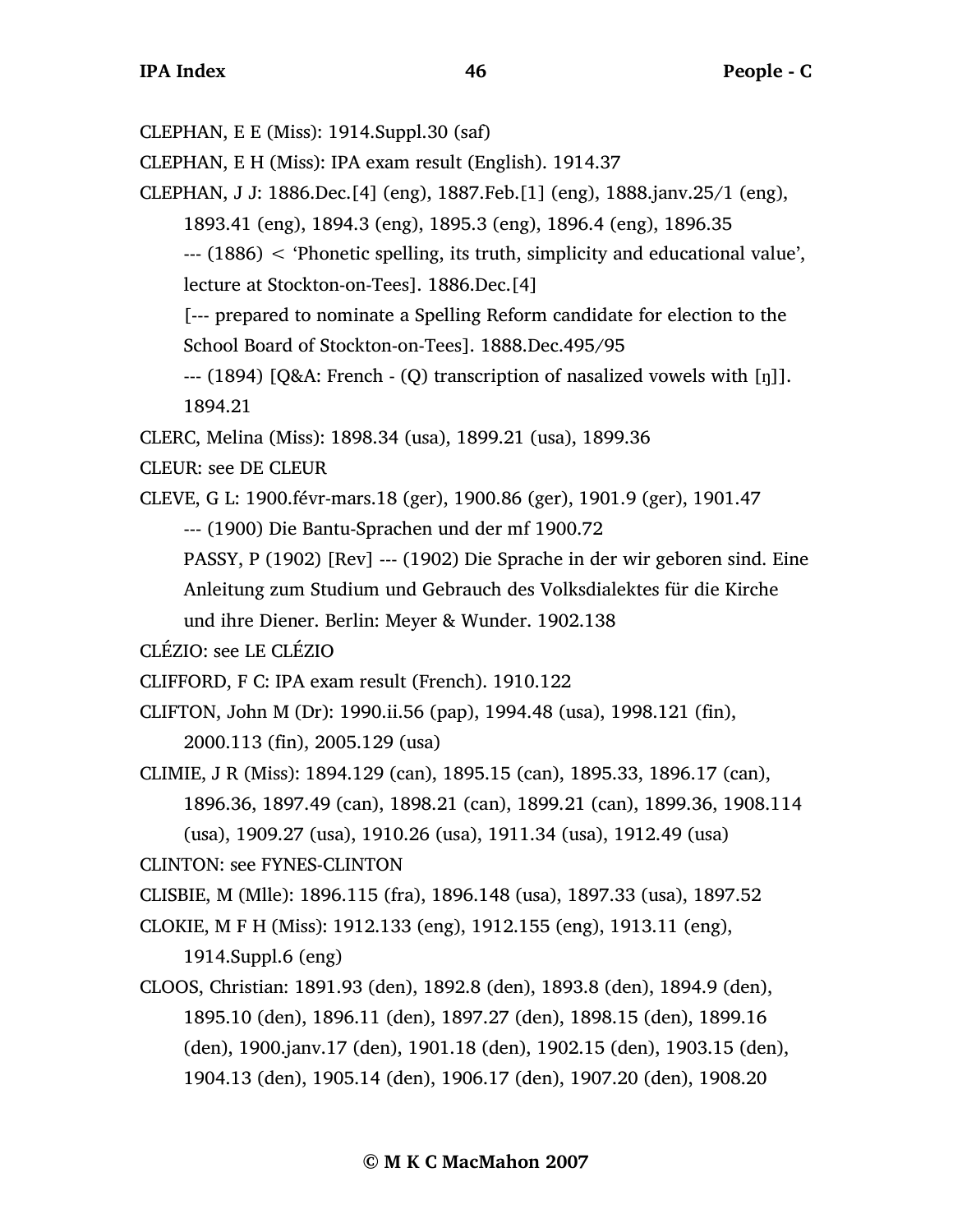(den), 1909.22 (den), 1910.21 (den), 1911.29 (den), 1912.44 (den), 1913.28 (den), 1914.Suppl.19 (den), 1925.Suppl.3 (den), 1930.15 (den), 1932.18 (den), 1934.33 (den), 1936.38 (den), 1938.34 (den) PASSY, P (1892) Réponse aux propositions concernant le déficit. 1892.158- 159

--- (1893) [Rev] PASSY, P (1892) Les Sons du français. 3e éd entièrement refondue. 1893.124-125. Comm: P Passy 1894.78,175-176

--- (1893) [Rev] NYROP, K (1893) Kortfattet Fransk Lydlære, til Brug for Lærere og Studerende. København: P G Philipsen. 1893.171-173

--- (1893) [Rev] JESPERSEN, O (1892) Fransk Begynderbog. Anden, helt omarbejdede Udgave af 'Fransk Læsebog efter Lydskriftmetoden'. København: Carl Larsen. 1893.31-33

--- (1893) [Spec(Stud)] Danois. Om lydskrift. 1893.93-95

[Results of election to Council (1894)]. 1894.14-15

PASSY, Jean (1894) Réponse au sujet du French Reader [=questions about the form of transcription; various contributions, with extracts from correspondence; see also 1893.116-121, 1894.53-54,122]. 1894.69-74

[Composition of Council (1895): ... other members listed]. 1895.16

--- (1896) [Spec] Danois (Daglig tale) 1896.130-132

[Results of Council election (1896): ... Council to operate over a 2-, not a 3 year period]. 1896.19

--- (1896) La situation [=IPA's finances. Comm: P Passy]. 1896.39-41 [Composition of Council (1897): ... other members listed]. 1897.36 Élections du Conseil [for 1898: ... other members listed]. 1898.23-24 Conseil [composition of Council for 1899: ... other members listed]. 1899.24

Propositions  $\mathbf{r} = \mathbf{p}$  and for future publicity - --- ...]. 1899.54-55 Résultats des élections [Council elections for 1900: ... other members listed]. 1900.janv.24-25

--- (1900) [Spec] Danois. API. 1900.Suppl.nov.16

Résultats des élections [Honorary members: ... other members listed]. 1902.24-25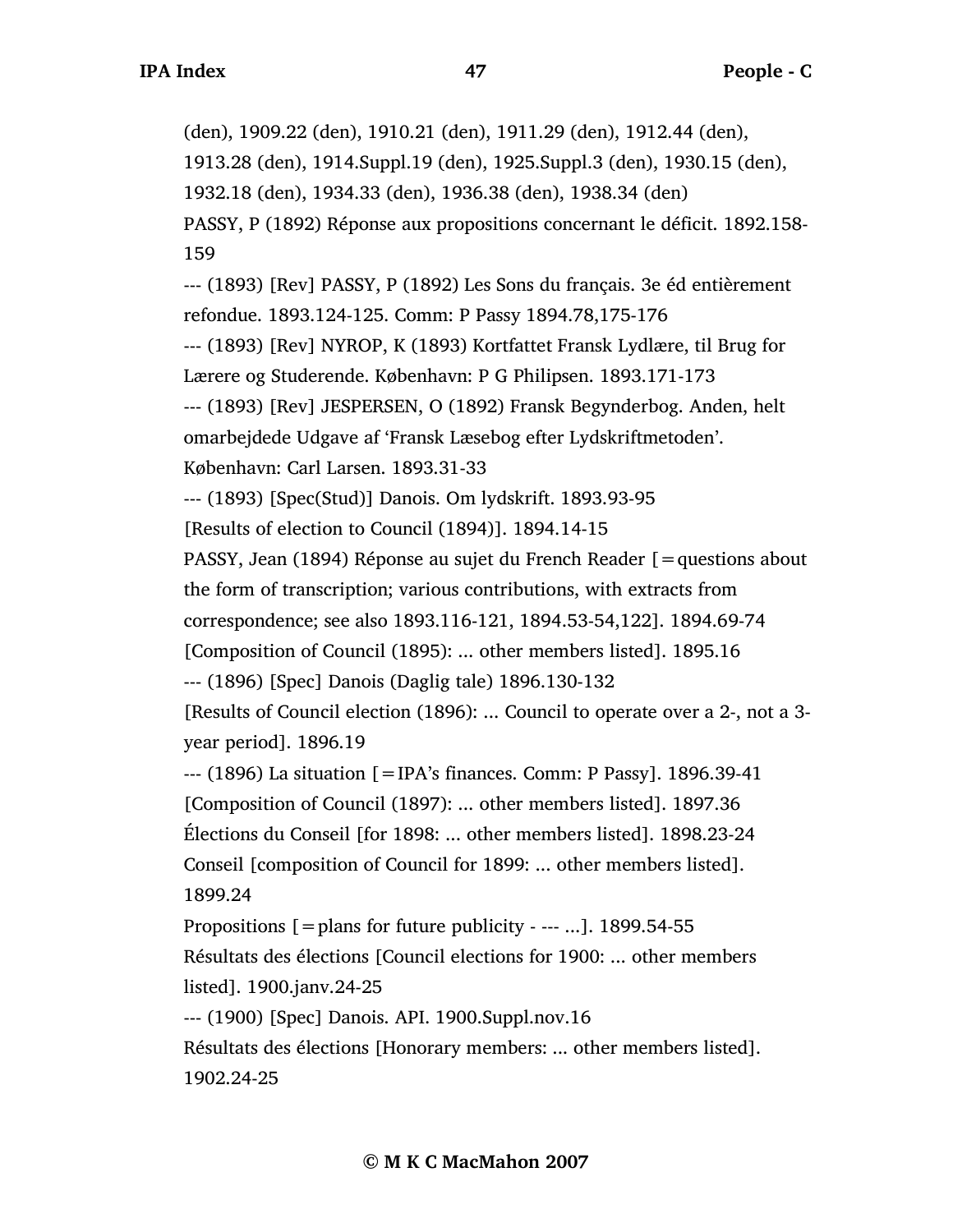[---: appointed Officier d'Académie]. 1903.57

[---: appointed French Consul in Frederikshaven]. 1904.168

Résultats des élections [honorary members: ... other members listed].

1904.34-35

RAMBEAU, A, THUDICHUM, C, ---, VIANNA, A R G, BAKER, A & VIËTOR,

W (1905 Le don de 1700 francs: avis des conseillers. 1905.66-68

Élections du Conseil [... other members listed]. 1906.25-26

[Décisions officielles:  $[=(i)]$  Council election results ...]. 1906.30-31

Avis de nos conseillers [...proposal to increase membership of Council to 30]. 1906.42-46

[---: appointed Chevalier de l'Order de Dannebrog; appointed Norwegian Consul in Fredriksstad]. 1906.85

[---: appointed Chevalier de la Légion d'Honneur de France]. 1908.131 [Election results]. 1908.29-30

[Membership of Council 1908]. Exposé des Principes (1908). 1908.Suppl.2- 3

PASSY, P (1909) Avis de nos conseillers  $[=(i)$  DJ proposed as Assistant Secretary of the af (ii) 'scientific supplement' proposed (iii) future of Partie des élèves (iv) phonetics exams (v) advanced certificate (vi) alphabet].

1909.44-47, 74-76, 77-79, 97-101

[Election results]. 1910.32-33

--- (1910) [Rev] FORCHHAMMER, H & OTT DE VRIES, W R (1908) Het Deensch voor Nederlanders. Groningen: P Noordhoff. 1910.34-36 [Election results]. 1912.18-19

The Principles of the International Phonetic Association. 1912.Suppl.septoct.4

[Election of Council; composition of present Council; Proposals: Honorary membership for BREUL, K; phonetic symbols to be printed on cards (<MILLS-BAKER, F); articles in orthography in the mf; alphabet; deficit]. 1912.89-91

[Council decisions: Executive committee; Honorary membership for BREUL, K; editors to be allowed to refuse 'une annonce...mauvaise';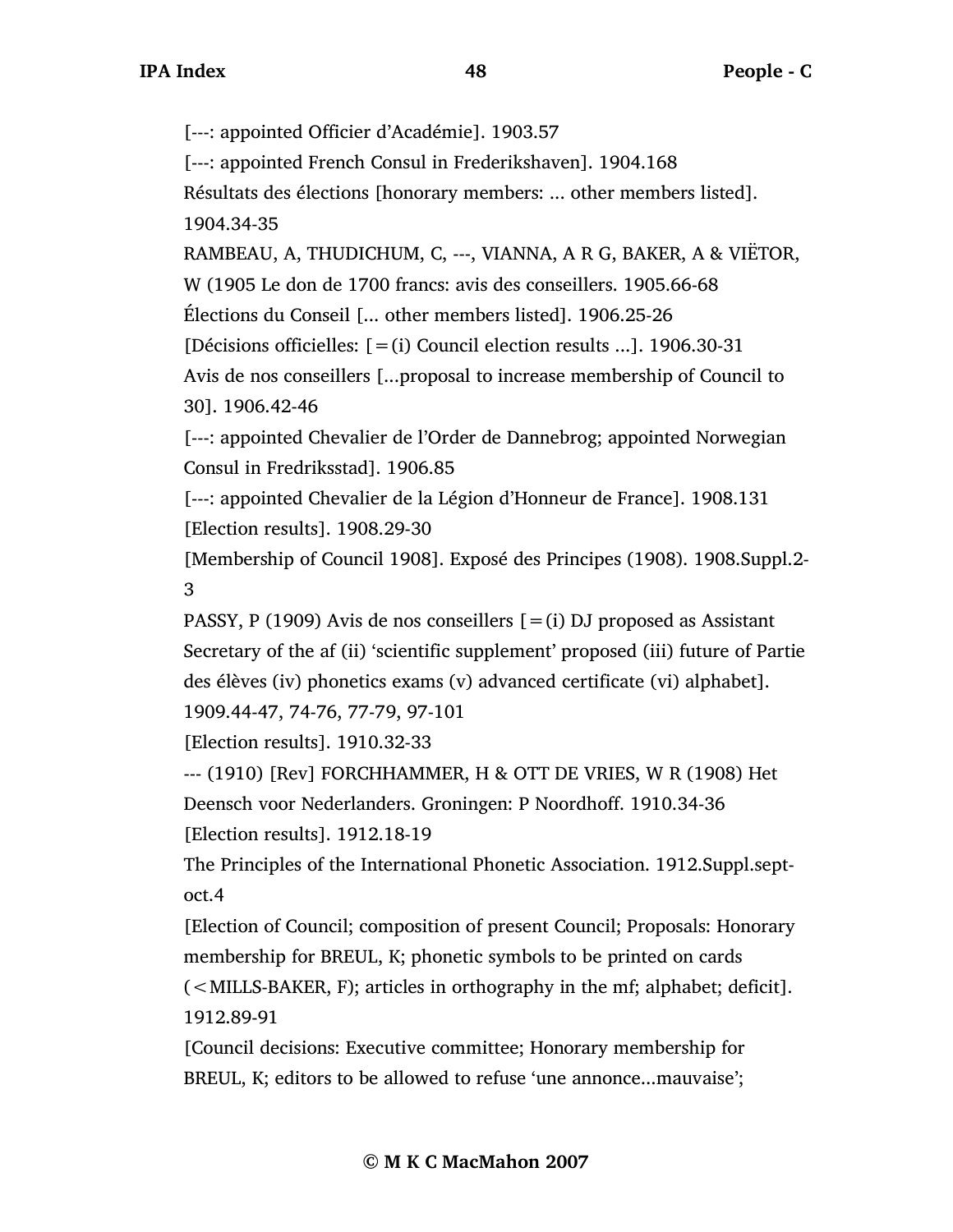proposal by MILLS-BAKER,F; articles in orthography in the mf; alphabet; see 1912.89-91]. 1912.114-15, 1912.126-131

[---: father's death]. 1912.86

Décisions officielles  $[=(i)$  Council for 1928 as for 1927 (ii) D Jones to be

Secretary of the IPA in succession to P Passy (iii) D Jones to represent the

af at the 1st International Congress of Linguists (iv) New symbols adopted

(v) Honorary memberships for A Meillet and G Morgenstierne]. 1928.51-53

JONES, D (1942) Christian Cloos [=obituary]. 1942.13-14

```
CLOSE-SHIPHAM, E M (Mrs): 1930.11 (eng), 1930.61 eng, 1932.14 (eng), 
     1932.71
```
CLUTTON, S G: 1964.36 (eng), 1967.22 (eng)

```
COAN, Titus Munson (Dr): 1913.150 (usa), 1914.Suppl.24 (usa)
```
COATES, A W: 1925.Suppl.4 (eng), 1930.11 (eng), 1932.14 (eng), 1934.29 (eng), 1935.20

COATES, Richard

--- (1981) Reservations on the origin of syllabic consonants. 1981.35-36

COATPOINT, Gustave-Hyacinthe-Armand le Bescond de (Général)

PASSY, J (1893) Coïncidence [incl Rev of --- (1892) Un alphabet phonétique. Paris: Librairies-imprimeries réunies. 1893.46

```
COATS, L J: 1945.17 (eng)
```
COBB, W J: 1913.87 (eng), 1914.Suppl.6 (eng)

```
COBURN: see SCHUETZE-COBURN
```
COCHRAN, Anne

LADEFOGED, P, --- & DISNER, S (1977) Laterals and trills [data from Melpa, Mid-Waghi (inf=Thomas TUMUN), Kaititj, Malayalam, Kele, Titan]. 1977.46-54

COCHRANE, George R: 1961.Suppl.xiv (aus), 1974.59 (aus), 1975.Suppl.2 (aus),

1978.Suppl.2 (aus), 1981.Suppl.2 (aus)

--- (1965) Long [æ] in Australian English 1965.22-26

COCHRANE, Jennifer: 1998.121 (usa), 2000.113 (usa)

COCK, N E: 1955.48 (eng), 1955.Suppl.iii (eng)

COCKBURN-SMITH, G (Dr): 1930.11 (eng), 1932.14 (eng)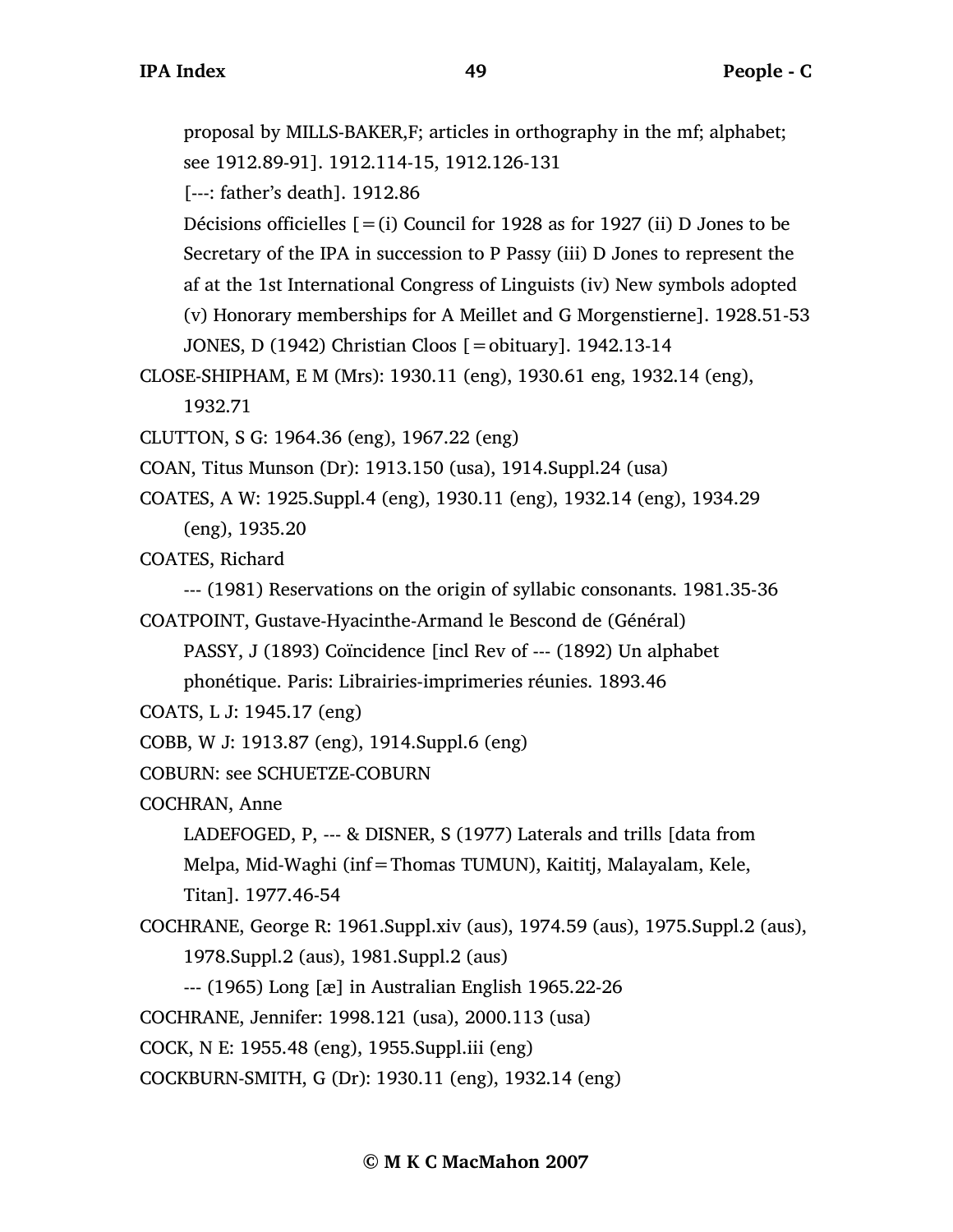LLOYD, R J (1903) [Rev] SCHOLLE, W & --- (1903) Elementary Phonetics, English, French, German: their theory and practical application in the classroom. London: Blackie & Son. 1903.119-121

COCKER, Alfred: 1894.25 (ger), 1895.5 (ger), 1895.32, 1896.147 (ger), 1897.20 (ger), 1897.51, 1899.97 (ger), 1900.janv.9 (ger), 1901.9 (ger), 1902.9 (ger), 1903.9 (ger), 1904.8 (ger), 1905.8 (ger), 1906.10 (ger), 1907.12 (ger), 1908.12 (ger), 1909.13 (ger), 1910.13 (ger), 1911.20 (ger), 1912.35 (ger), 1913.19 (ger), 1914.Suppl.13 (ger)

[Vacation courses, Summer 1907: Marburg, ... ---]. 1907.50

COCKER, Natalie (Frl): IPA exam result (German). 1910.122

COCKLE, H D (Miss): 1909.70 (eng), 1909.138 (eng), 1910.6 (eng), 1911.13

(eng), 1912.27 (eng), 1913.11 (eng)

COCQ: see DE COCQ

COFFIN, Berton

MacMAHON, M K C (1983) [Rev] ---, ERROLLE, R, SINGER, W &

DELATTRE, P (1982) Phonetic Readings of Songs and arias. 2nd ed.

Metuchen, NJ & London: The Scarecrow Press. 1983.109-111

- COFFIN, I P ~ I F (Miss): 1930.18 (usa), 1931.37 (usa), 1932.21 (usa), 1934.36 (usa), 1936.40 (usa), 1938.36 (usa), 1942.11
- COGNET, G: 1897.50 (alg), 1899.3 (alg), 1900.3 (alg)

COHEN: see also DRUK DE COHEN

COHEN, A: 1891.4 (net), 1892.7 (net), 1892.42

COHEN, Antonie (Prof): 1951.50 (net), 1952.Suppl.v (net), 1953.25 (net),

1955.23 (usa), 1955.Suppl.v (net), 1956.27 (net), 1961.23 (net),

1961.Suppl.vi (net), 1965.35 (net), 1967.44 (net), 1972.Suppl.8 (net),

1975.Suppl.11 (net), 1978.Suppl.12 (net)

FISCHER-JØRGENSEN, E (1953) [Rev] --- (1952) The Phonemes of English.

A Phonemic Study of the Vowels and Consonants of Standard English. The

Hague: Martinus Nijhoff. 1953.10-12

COHEN, A E: 1913.64 (eng), 1914.Suppl.6 (eng)

COHEN, F: 1895.2 (fra), 1896.6 (ger), 1896.35, 1897.20 (ger), 1897.51,

1897.127, 1898.5 (ger), 1899.6 (ger), 1900.janv.7 (ger), 1901.8 (ger),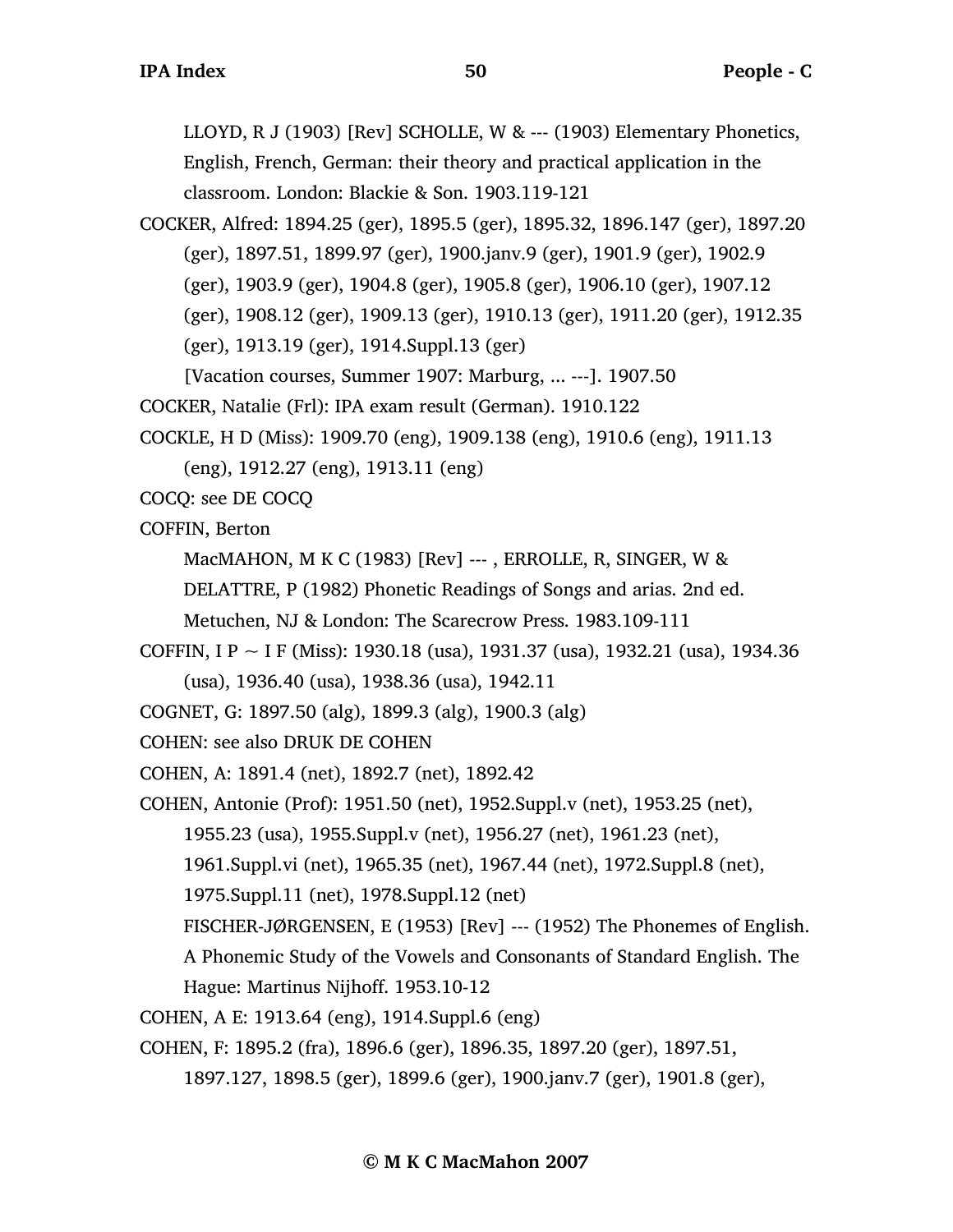1902.8 (ger), 1903.8 (ger), 1903.30, 1904.8 (ger), 1905.8 (ger), 1906.10

(ger), 1907.12 (ger), 1908.12 (ger), 1909.13 (ger), 1910.13 (ger), 1911.20

(ger), 1912.35 (ger), 1913.19 (ger), 1914.Suppl.13 (ger)

COHEN, Israel A: 1972.Suppl.6 (isr)

- COHEN, Marcel (Prof): 1955.Suppl.i (fra), 1961.Suppl.ii (fra), 1972.Suppl.4 (fra) [Council proposals and decisions: Honorary Membership for --- ...]. 1952.47-48
- COHN, Abigail (Prof): 1990.ii.56 (usa), 1994.48 (usa), 1998.121-122 (usa), 2005.129 (usa)
- COHN, R (Prof): 1894.13 (usa), 1894.27, 1895.14 (usa), 1895.33, [ ]: 1896.17 (usa), 1896.35
- COIGNET, [ ]: 1898.3 (alg)
- COLAHAN, Kathleen V (Mrs): 1960.38 (eng), 1961.Suppl.ii (eng)
- COLAS, M (Mlle): 1913.150 (fra), 1914.Suppl.2 (fra)
- COLBECK, Charles

[Rev] --- (1887) On the Teaching of Modern Languages in Theory and Practice. Cambridge: Cambridge University Press. 1888.Jan.30/6-31/7

COLD, Henriette (Frk): 1904.14 (den), 1905.14 (den), 1906.17 (den), 1907.20 (den), 1908.21 (den), 1909.22 (den), 1910.21 (den), 1911.29 (den),

1912.45 (den), 1913.29 (den), 1914.Suppl.20 (den)

- COLE, D T (Prof): 1955.23 (saf), 1955.Suppl.x (saf), 1961.Suppl.viii (saf), 1972.Suppl.9 (saf), 1975.Suppl.13 (saf), 1978.Suppl.14 (saf)
- COLE, H: 1905.46 (eng), 1906.6 (eng), 1907.6 (eng), 1908.7 (eng), 1909.6 (eng), 1910.6 (eng), [death] 1910.168
- COLE, Jennifer (Prof): 2005.129 (usa)
- COLE, Susan L (Mrs): 1970.24 (usa)
- COLEMAN, G P: 1967.21 (ita)
- COLEMAN, H O: 1911.131 (eng), 1911.163, 1912.24 (eng), 1913.9 (eng),

1914.Suppl.4 (eng), 1925.Suppl.4 (eng), 1930.11 (eng), 1932.14 (eng),

1934.29 (eng), 1936.35 (eng), 1938.31 (eng), [death] 1942.27

--- (1911) Individual peculiarities [=idiolect of Standard English:

pronunciation of MAD, HAD, PAD; NO, NOWADAYS; WIDE, WIRE, FIRE,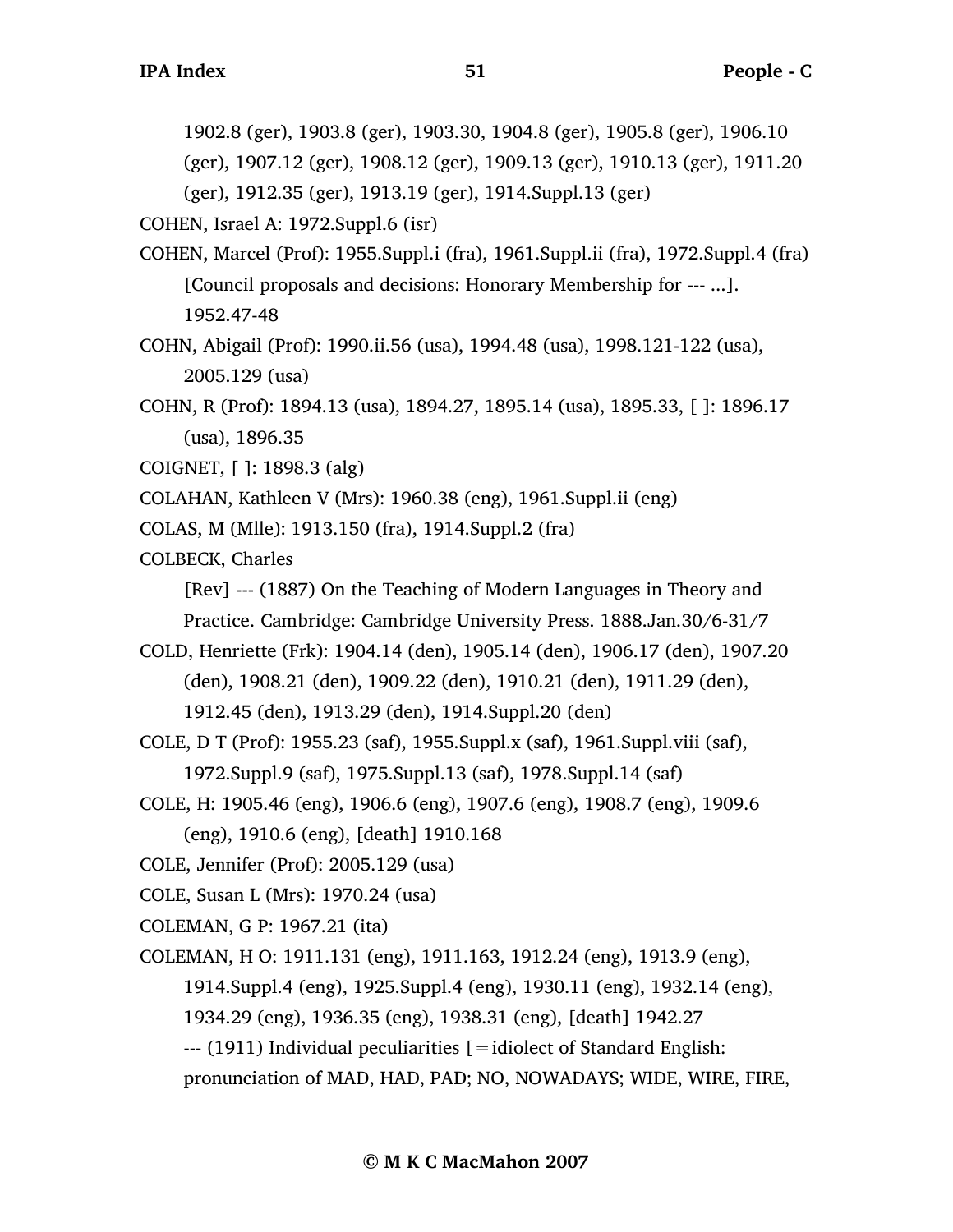BUYER, HIRE/HIGHER, LIAR/LYRE; BOOK, LOOK, WOMAN, FULL; FOUR, FORCE, COURSE/COARSE, SHORE; INDIVIDUAL, ENDING, ENDEAVOUR; SEND FOR HIM, THINK SO; WHETHER; WITHOUT HIM, KEEPER; EXAMINE; NATURAL, BACHELOR, GRADUAL, BADGER, NATURE, FUTURE, FEATURE, DEPARTURE; EQUITY, ACCURATE, HYPOCRISY, HECKLING, UGLY; HYPNOTISM, HACKNEY, UTMOST, ARITHMETIC; FANCY, FRANCE, SOUNDS, ENDS, ELSE, WELSH]. 1911.108-110 --- (1913) [Request for information on the orthoepic rules for slender and broad consonants in the Ross-shire dialect of Scottish Gaelic]. 1913.56 STAPLES, J H (1914) Gaelic vowels  $\mathcal{I} =$  information about tense and lax vowels in the Braemar dialect of Scottish Gaelic; misunderstanding of --- , 1913.56]. 1914.34

--- (1914/1925) Intonation and emphasis Misc Phon I

(1914).1925.Suppl.avril-juin.6-26

--- (1924) Chinese singing 1924.10-11

--- (1924) A misunderstanding about Sweet's English texts [=clarification of Sweet's views on the stress-group pace Klinghardt and Passy]. 1924.13

CRUTTENDEN, Alan (1990) The origins of nucleus. 1990.July.1-9 COLEMAN, I (Miss): 1925.Suppl.4 (usa)

COLEMAN, John S (Dr): 1994.48 (eng), 1998.122 (eng), 2000.113 (eng),

2005.128 (eng)

JASSEM, Wiktor (2003) [Rev] --- (ed) (2000). Oxford University Working Papers in Linguistics, Philology & Phonetics: Papers from the Phonetics Laboratory. Vol 5. Oxford University: Dept of Linguistics, Philology and Phonetics. 2003.94-96

--- (2004) The development of J R Firth's phonological views in the 1930s. 2004.211-213

HIRST, Daniel (2006) [Rev] --- (2005). Introducing Speech and Language Processing. Cambridge: Cambridge University Press. 2006.198-200 BATTANER-MORO, Elena (2006) Firth's early phonological views and prosodic analysis: a reply to Coleman (2004). 2006.97-102. See also 2004.211-213 (Coleman)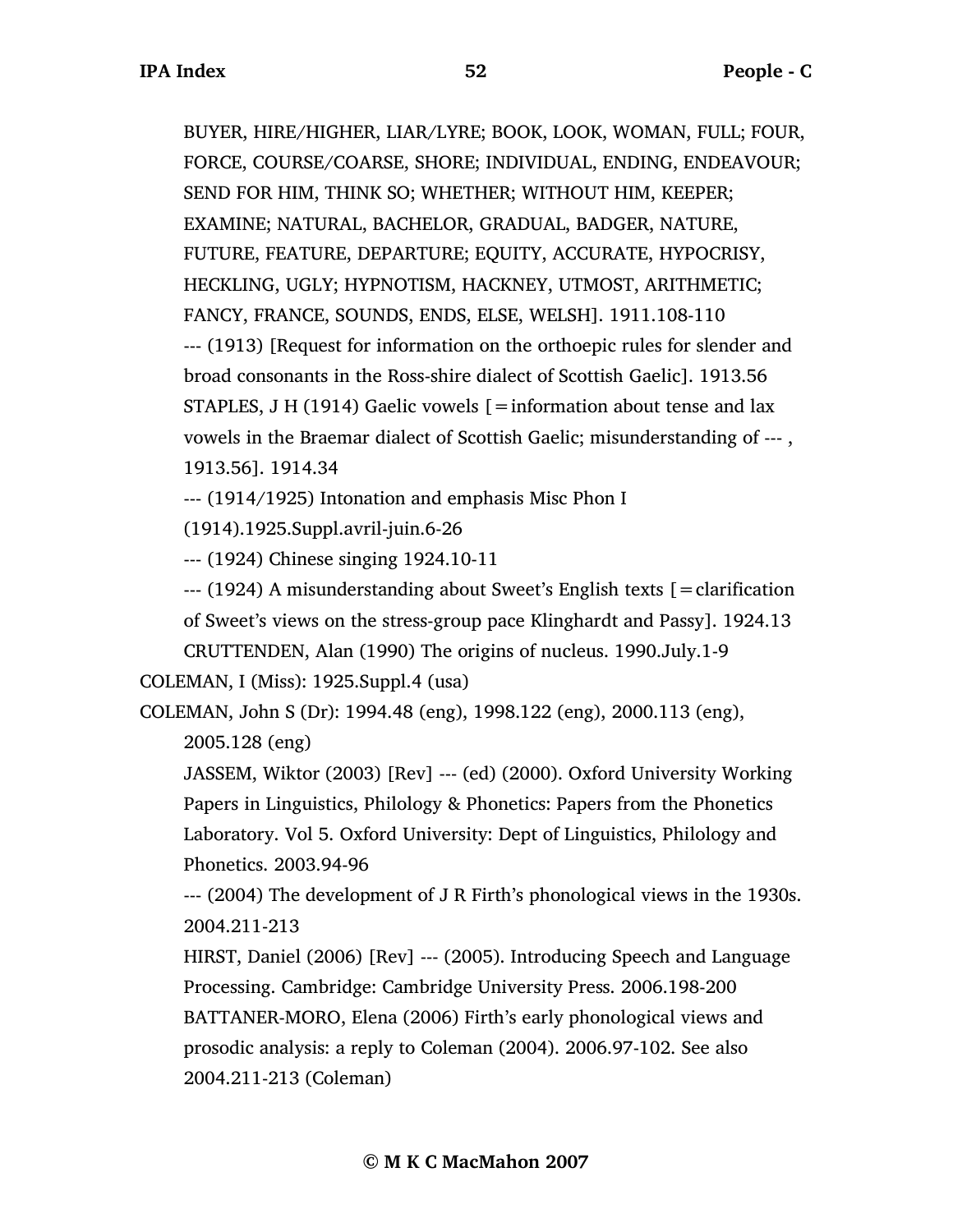COLEMAN, M (Miss): 1899.53 (eng), 1900.janv.6 (eng), 1900.févr-mars.19, 1901.6 (eng), 1901.47

COLES, Philip B: 1903.82 (ger), 1904.8 (ger), 1904.60, 1904.63 (eng), 1905.5 (eng), 1906.6 (eng), 1907.7 (eng), 1908.7 (eng), 1909.6 (eng)

COLETTE, Louis: 1897.26 (bel), 1897.52, 1898.13 (bel), 1898.36, 1899.15 (bel), 1900.janv.16 (bel), [death] 1900.70

COLETTE, Sidonie Gabrielle

CHAPALLAZ, M (1959) [Spec(Stud)] Français.  $\lt$  --- En Pays connu.

1959.45

CHAPALLAZ, M  $(1960)$  [Spec(Stud)] Français.  $\lt$  --- Bella-Vista. 1960.35-36

COLIN, A (Mme): 1895.114 (fra), 1896.17 (usa), 1897.33 (usa), 1897.52, 1898.34 (usa), 1899.21 (usa), 1899.36

COLIN, J J (Miss): 1894.13 (usa), 1894.27, 1895.14 (usa), 1895.33

COLLA: see LA COLLA

COLLANTES, Ester (Sta): 1899.98 (chl), 1900.janv.22 (chl), 1900.86

COLLETTE, L: 1896.59 (bel), 1896.84 (bel)

COLLIANDER, Gertrude (Fru): 1892.25 (fin)

COLLIANDER, Selma (Frk): 1898.34 (swe)

COLLIN, Carl: 1895.53 (swe), 1895.78 (swe), 1896.14 (swe), 1897.30 (swe),

1897.52, 1898.34 (swe)

COLLIN, Chr: 1889.45 (eng)

COLLIN, J: 1889.33 (fra), 1890.3 (eng), 1890.50

COLLINET, [ ]

[< Révue Pédagogique: ... Collinet on summer schools]. 1888.July.319/55 COLLINGE, P (Prof): 1977.42 (can), 1978.Suppl.3 (can)

COLLINGWOOD, W G

PASSY, P (1906) [Rev] FORCHHAMMER, H (1906) How to Learn Danish; pronunciation, phrases, descriptive texts, grammar, vocabulary. With a preface by W G Collingwood. København: Gyldendal. 1906.78-79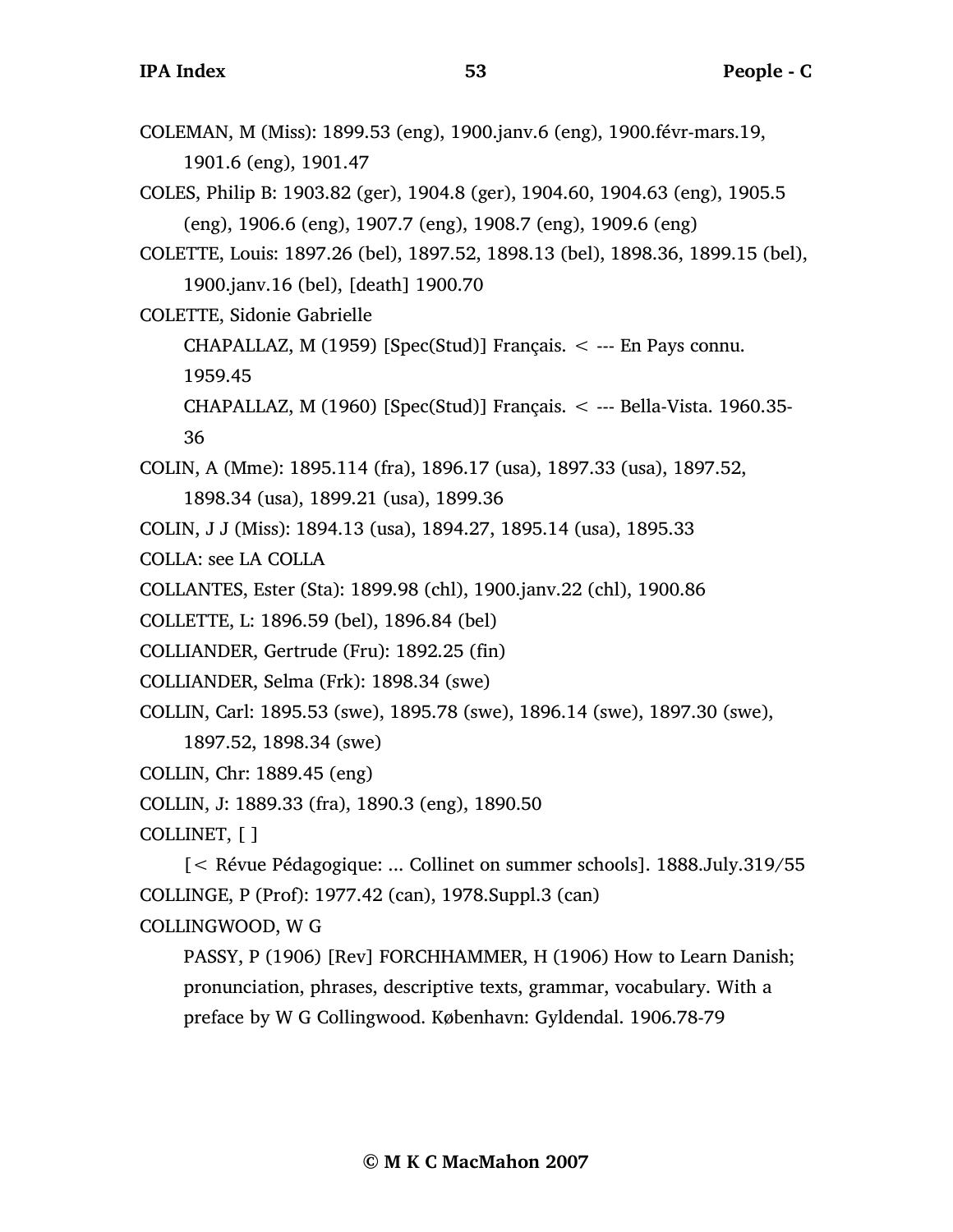COLLINS, Beverley S (Dr): 1966.17 (eng), 1969.55 (eng), 1972.Suppl.11 (eng), 1975.Suppl.11 (net), 1978.Suppl.12 (net), 1981.Suppl.12 (net), 1990.ii.56 (net) LEWIS, J W (1975) [Rev] --- , DEN HOLLANDER, S P & RODD, J (1973) Accepted English Pronunciation. Vaassen: Uitgeverij Van Walraven BV. 1975.98-101 MEES, I & --- (1982) A phonetic description of the consonant system of Standard Dutch (ABN) [incl NWS]. 1982.2-12 MEES, I & --- (1983) A phonetic description of the vowel system of Standard Dutch (ABN) [incl NWS, inf fem]. 1983.64-75 COLLINS, Charles: 1907.54 (usa), 1908.25 (usa), 1909.27 (usa), 1910.26 (usa), 1910.66 (usa), 1910.95 (usa), 1911.34 (usa), 1911.67, 1912.48 usa, 1913.33 (usa), 1913.88 (usa), 1914.Suppl.23 (usa) COLLISCHONN, [ ] (Dr): 1889.89 (ger), 1890.3 (ger), 1890.50 COLLODI, Carlo [=pseud of LORENZINI, Carlo] CAMILLI, A (1931) [Spec(Stud)] Italiano. I cani di terracotta  $\lt$  --- ]. 1931.14-15 CAMILLI, A (1949) [Spec(Stud)] Italiano. Pinocchio < --- ]. 1949.29-30 FIORELLI, P (1965) [Spec(Stud)] Italiano. Il paese dei balocchi < ---]. 1965.33-34 COLLONGE, [ ]: 1902.3 (fra), 1903.3 (fra), 1904.2 (fra), 1905.2 (fra), 1906.2 (fra), 1907.2 (fra), 1908.2 (fra), 1909.2 (fra), 1910.2 (fra), 1911.10 (fra), 1912.22 (fra), 1913.7 (fra), 1913.89 COLMAN, Leon C: IPA exam result (French). 1914.79 COLOMB, André: 1948.31 (fra), 1949.7 (fra), 1952.Suppl.ii (fra), 1955.Suppl.ii (fra), 1961.Suppl.ii (fra), 1972.Suppl.4 (fra), 1975.Suppl.5(fra), 1978.Suppl.5 (fra), 1981.Suppl.5 (fra), 1990.ii.56 (fra), 1994.48 (fra), 1998.122 (fra) COLOMBO, A: 1973.56 (ita), 1975.Suppl.9 (ita) COLOMINAS: see GONZÁLEZ COLOMINAS COLSON, Greta (Mrs): 1990.ii.56 (eng)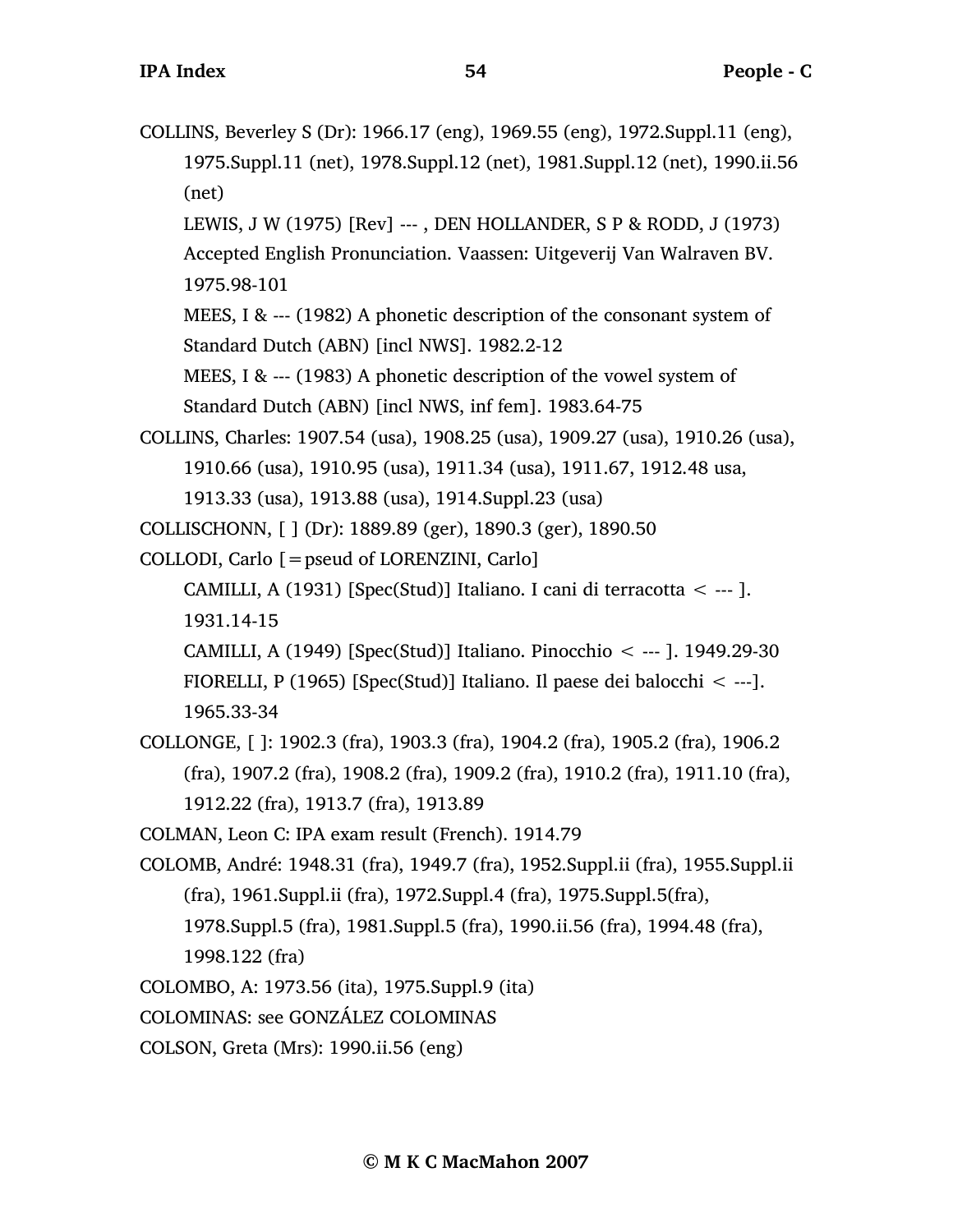IRONSIDE, J (1963) [Rev] --- (1963) Voice Production and Speech.

London: Museum Press. 1963.37

CARNEY, E (1972) [Rev] WELLS, J C & --- (1971) Practical Phonetics. London: Pitman Publishing. 1972.84-85

- COLSON, J N: 1953.45 (eng), 1955.23 (eng), 1955.Suppl.iii (eng), 1961.Suppl.ii (eng), 1965.17 (eng), 1972.Suppl.11 (eng), 1975.Suppl.15 (eng), 1978.Suppl.16 (eng)
- COLTHARP, Lurline H (Prof Dr Mrs): 1967.43 (usa), 1972.Suppl.15 (usa), 1975.Suppl.20 (usa), 1978.Suppl.20 (usa), 1981.Suppl.21 (usa), 1990.ii.56 (usa), 1994.48 (usa), 1998.122 (usa)

COLTON, M A

PEREIRA, J M A (1913) [Rev] --- (1909) La phonétique castillane. Traite de phonétique comparative et descriptive. Paris: Lievens. 1913.48-52. Corr: 1913.77

COLTON, Walton A: 1909.138 (usa), 1910.26 (usa), 1911.191 (usa), 1912.49 (usa), 1913.34 (usa), 1914.Suppl.24 (usa)

COMBA, G (Miss): 1912.27 (eng), 1913.11 (eng), 1913.89

COMBEROLE, [ ] (Mlle): 1912.134 (fra), 1913.7 (fra), 1914.Suppl.2 (fra) COMBES, [ ]

[Elections to the Conseil Supérieur de l'Instruction Publique de France]. 1888.May.208/40

COMISSO, Giovanni

CHAPALLAZ, M (1956) [Spec(Stud)] Italiano. Un inganno d'amore  $\leq$  ---. 1956.24

COMPAYRÉ, [ ]

[Elections to the Conseil Supérieur de l'Instruction Publique de France]. 1888.May.208/40

COMTE, Norberto: 1964.36 (arg), 1966.39

CONCHA, Agapito [Peter]

TRAGER, G L (1936) The language of the Pueblo of Taos (New Mexico)

 $[inf = --; incl NWS]$ . 1936.59-62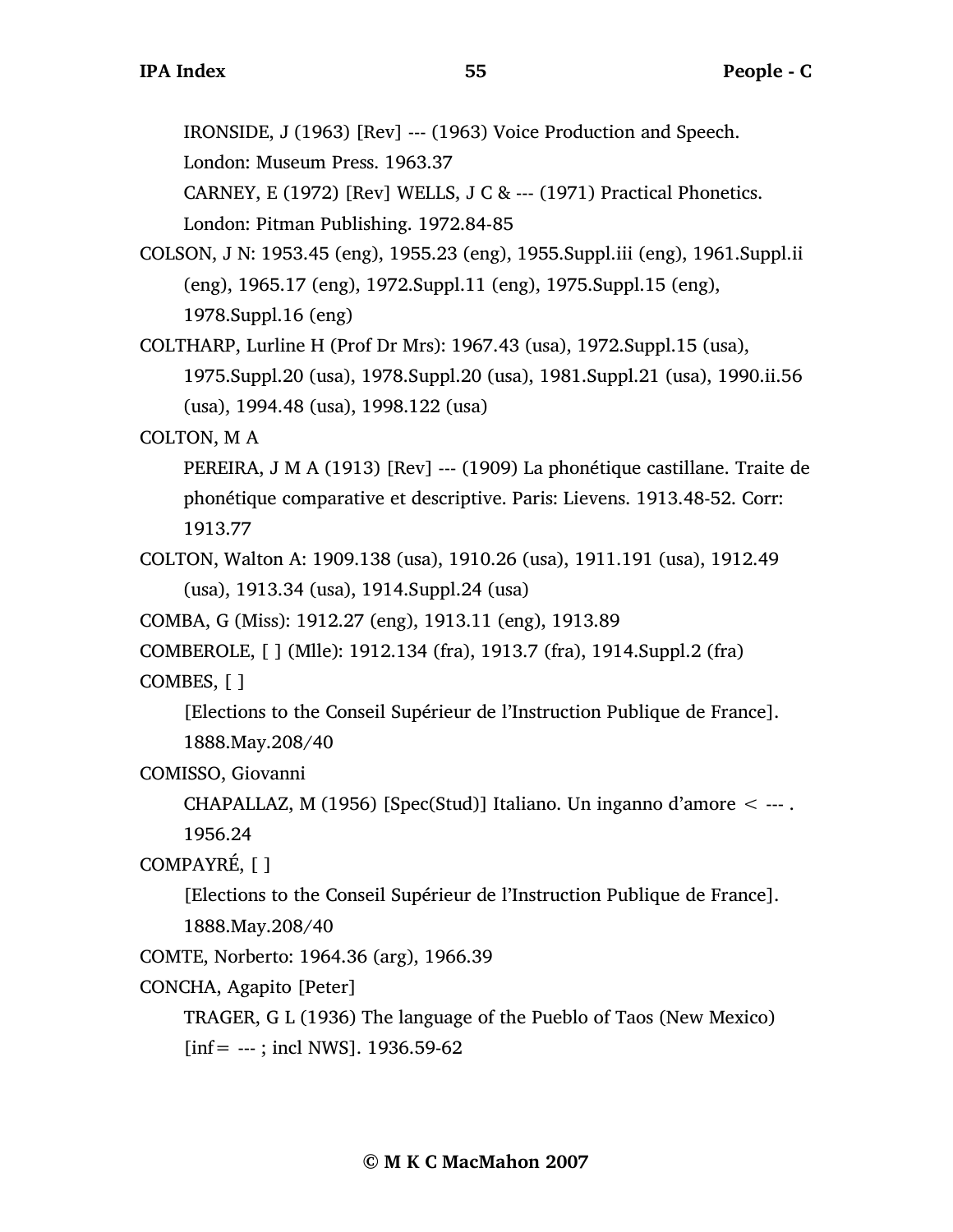CONCHA, L A: 1909.29 (chl), 1910.28 (chl), 1911.36 (chl), 1912.53 (chl),

1913.39 (chl), 1914.Suppl.28 (chl)

CONDAX, Iovanna D

LAUFER, A & --- (1979) The epiglottis as an articulator 1979.50-56 CONDERENA: see ARRAIZ DE CONDERENA

CONDOULIS, G: 1952.48 (gre), 1955.Suppl.vii (gre)

CONE, P M: 1936.44 (chn), 1936.57

CONFORD, W A: 1912.118 (eng), 1913.11 (eng)

CONLIN, E E (Miss): 1908.114 (can), 1909.28 (can), 1910.27 (can), 1911.65 (can), 1912.51 (can), 1912.155 (can), 1913.37 (can), 1914.Suppl.27 (can) CONNELL, Bruce A (Dr): 1994.48 (eng), 1998.122 (eng), 2000.113 (can),

2005.125 (can)

---, AHOUA, Firmin & GIBBON, Dafydd (2002) Ega [Infs=Gnaoré Grogba Marc (aged 54), from Gniguedougou, and Baze Lucien (aged 35), from Gnama]. 2002.99-104

CONNELLY, F: 1932.18 (swe), 1933.46 (swe), 1934.33 (swe), 1934.114 (swe), 1936.39 (swe), 1938.34 (swe)

CONNIBERE, Charles W (Sir): 1925.Suppl.4 (aus), 1930.22 (aus), 1932.25 (aus), 1934.40 (aus), 1936.45 (aus), 1938.40 (aus), [death] 1941.46

CONNOLLY, John H

--- (1981) On the segmental phonology of a South Welsh accent of English [Port Talbot, Neath, Swansea, Maesteg, Porthcawl]. 1981.51-61

CONNOR, G A: 1949.12 (usa), 1952.Suppl.vii (usa), 1955.Suppl.viii (usa)

CONNOR, L R: 1905.26 (eng), 1906.6 (eng), 1907.7 (eng), 1908.7 (eng), 1909.6 (eng)

CONNOR, T (Capt): 1895.31 (irl), 1896.4 (irl), 1897.18 (irl)

CONRICK, Maeve: 1998.122 (eir), 2000.113 (eir)

CONSTANT, Benjamin

[Spec(Stud)] Français. < --- . 1944.7-8

**CONSUL** 

[CLOOS, C: appointed French Consul in Frederikshaven]. 1904.168 [CLOOS, C: ... appointed Norwegian Consul in Fredriksstad]. 1906.85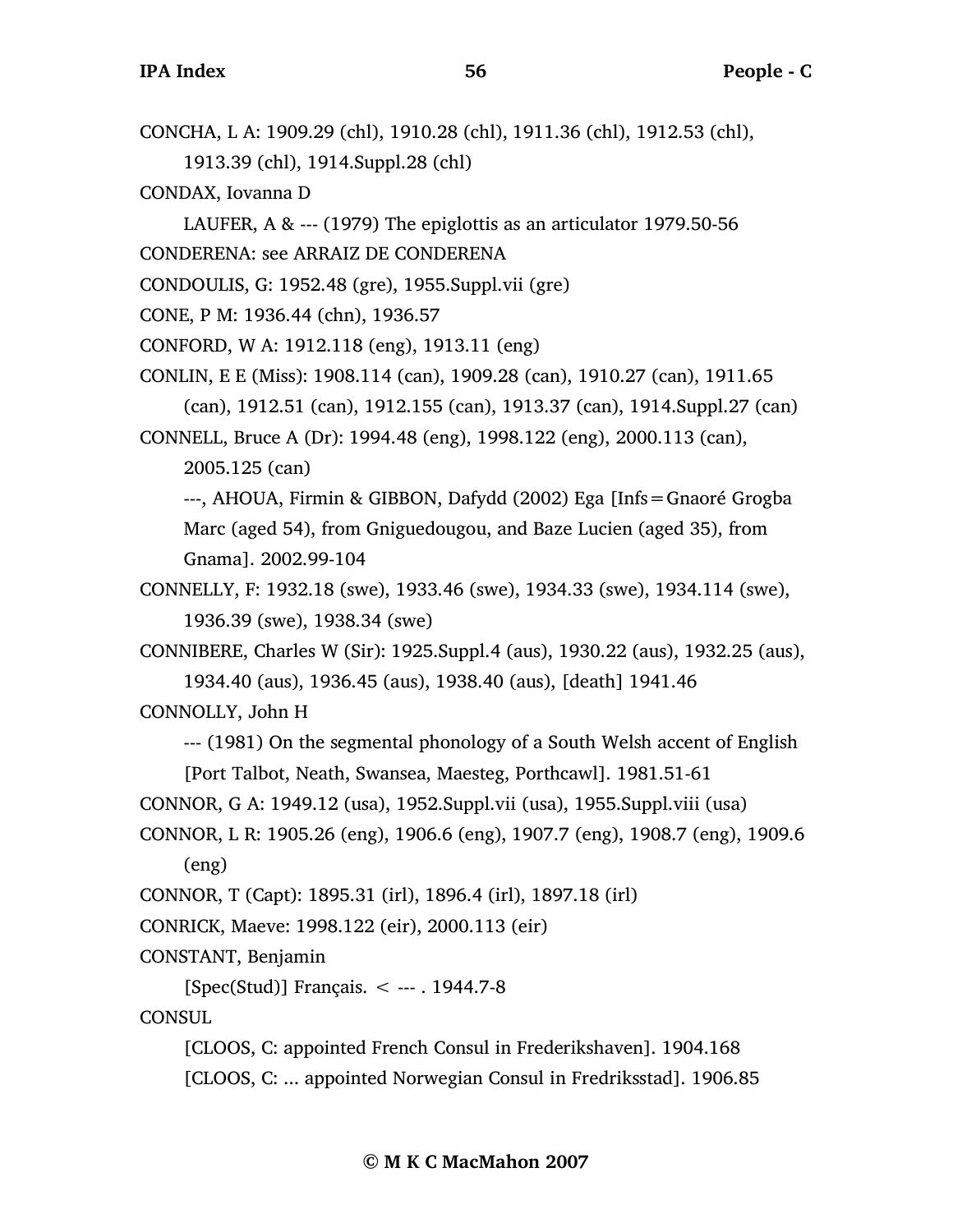- CONTADOR, Alberto: 1904.19 (chl), 1905.20 (chl), 1906.23 (chl), 1907.26 (chl), 1908.27 (chl), 1909.29 (chl), 1910.28 (chl), 1911.36 (chl), 1912.53 (chl), 1913.39 (chl), 1914.Suppl.28 (chl)
- CONTRERAS, Antonio: 1899.22 (chl), 1900.janv.22 (chl), 1901.23 (chl),
	- 1902.21 (chl)
- CONTRERAS, Arturo: 1911.36 (chl)
- CONTRERAS OLER, Carmen E: 1994.48 (ven), 1998.122 (ven)
- COOK, [ ] (Mr): IPA exam result (French). 1934.84
- COOK, Carolyn
	- --- Editorial Assistant. 1999.front matter
- COOK, May L (Miss): 1914.Suppl.24 (usa)
- COOK, Norman
	- (1991) Are measured differences between the formants of men, women and children due to F0 differences? 1991:66-79
- COOL, H G: 1925.Suppl.4 (usa)
- COOMBE, Ansa ~ Anna (Miss): 1911.130 (usa), 1912.49 (usa), 1912.93 (usa), 1913.34 (usa), 1914.Suppl.24 (usa)
- COOPER, [ ] (Miss): 1890.41 (eng), 1891.4 (eng), 1891.30
	- Meeting of the Teachers' Guild [of Great Britain and Ireland, Cheltenham, April 1890]. 1890.50-51
- COOPER, André M: 1990.ii.56 (usa), 1994.48 (usa), 1998.122 (usa)
- COOPER, Christopher
	- GIMSON, A C (1954) [Rev] SUNDBY, B (1953) Christopher Cooper's 'English Teacher' (1687) (Lund Studies in English XXII). Lund: C W K Gleerup. 1954.34-36
- COOPER, Franklin S
	- DELATTRE, Pierre, LIBERMANN, Alvin M & --- (1951) Voyelles
	- synthétiques à deux formantes et voyelles cardinales 1951.30-36
- COOPER, Joyce W A: 1998.122 (eir)
- COOPER, Ruth Wendell (Miss): 1930.18 (usa), 1932.21 (usa)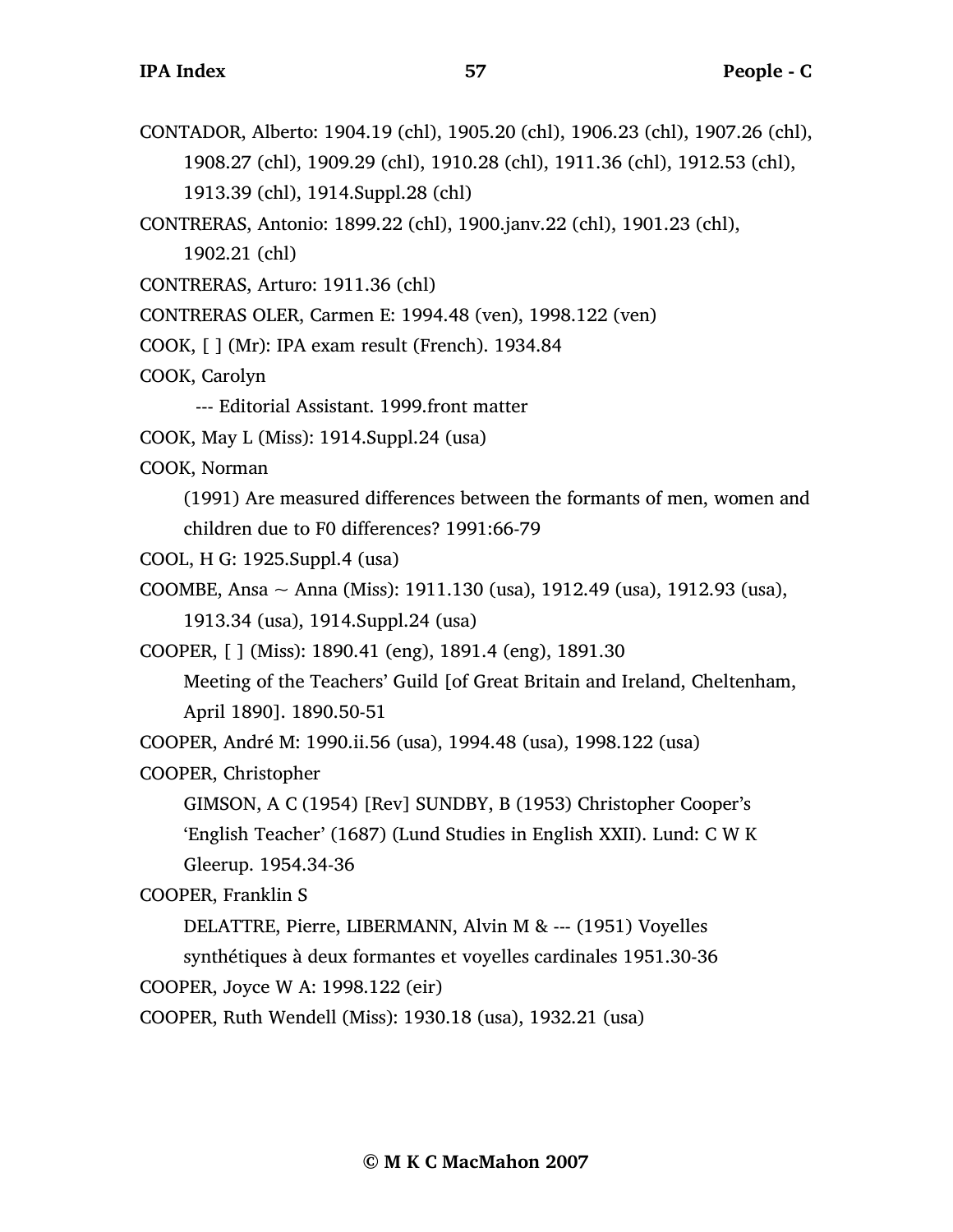--- (1931) [Rev] BARROWS, S T (?1930) An Introduction to the Phonetic

Alphabet; Analysis of the Spoken Word. Boston, Mass: Expression Co. 1931.8

COOPMAN, Gwen (Miss): 1957.43 (aus)

COORAY, P A  $\sim$  P N: 1933.87 (cey), 1934.39 (cey), 1936.43 (cey), 1938.39 (cey), 1941.28 (cey), 1948.16

COPE, A E (Dr): 1912.132 (eng), 1913.11 (eng), 1914.Suppl.6 (eng)

COPELAND, J J: 1930.17 (usa), 1932.19 (usa)

COPLAND, Brian D (Capt): 1932.47 (eaf), 1934.39 (tan), 1936.35 (eng), 1938.31 (eng), 1938.79 (eng), 1941.12, 1942.11, 1943.16 (eng), 1944.19 (eng) 1945.18 (eng)

--- (1938) Notes on the phonetics of Sandawe. 1938.60-64

JONES, D (1947) Acknowledgements [to those who helped to keep the mf in existence during World War II]. 1947.3-4

COPLAND, K (Miss): 1909.114 (eng), 1910.6 (eng), 1911.13 (eng), 1911.131 (sco), 1911.163 (sco), 1912.27 (sco), 1913.11 (sco), 1914.Suppl.6 (sco) COPPÉE, François

[Société de Réforme Orthographique: Pétition à l'Académie Française]. 1889.94

[Spec(Stud)] Français. < --- Le Parrain. 1940.35-36, 1940.50-51, 1940.69, 1941.23, 1941.40, 1941.56, 1941.7-8, 1942.24-25, 1942.7-8, 1943.13, 1943.24

CORBISHLEY, Howard D: 1960.19 (eng), 1961.Suppl.iii (eng), 1972.Suppl.11 (eng), 1975.Suppl.15 (eng), 1978.Suppl.16 (eng), 1981.Suppl.16 (eng), 1990.ii.56 (eng), 1994.48 (eng)

In Memoriam. [Mr H D Corbishley, London]. 1999.96

CORCILIUS, [ ] (Miss): 1909.6 (eng), 1910.6 (eng), 1910.67

CORKRAN, S F

WALKER, H B (1909) [Rev] --- & BENASSY, F L (1908) Conversations anglaises. Nouveau guide méthodique pour apprendre à parler anglais. 2e éd. Heidelberg: Groos. 1909.146-150

```
CORMIER, R: 1958.24 (usa)
```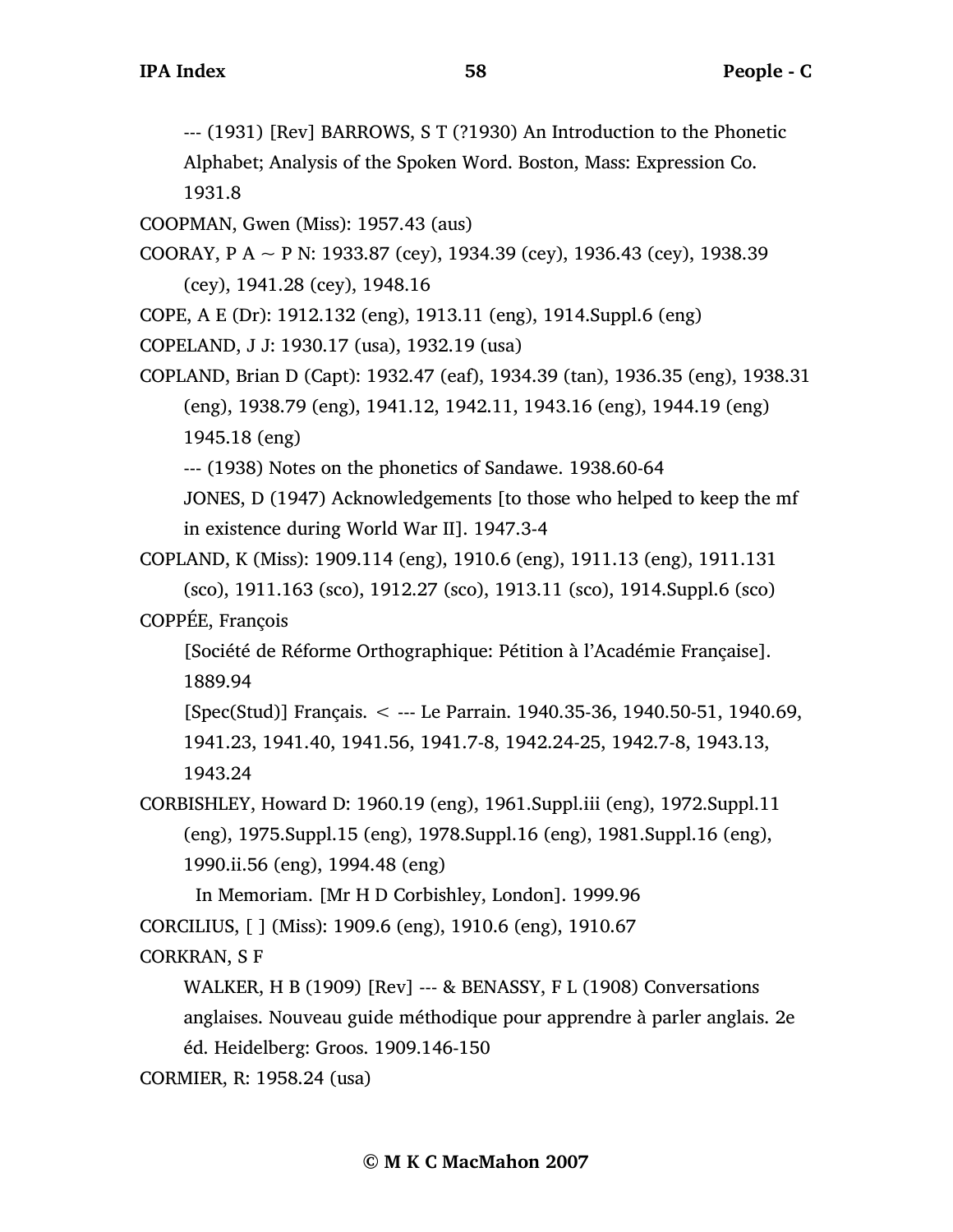- CORNIDES, M (Mme): 1908.17 (auh), 1908.42 (auh), 1909.17 (auh)
- CORREA, Alberto: 1908.122 (mex), 1909.28 (mex), 1910.27 (mex)
- CORREA, Antonio de Almeida: 1901.141 (brz), 1902.21 (brz), 1903.21 (brz),

1903.48, 1904.19 (brz), 1904.60

- CORREA, Rafael: 1907.26 (chl), 1908.27 (chl)
- CORRÈA, V S: 1930.20 (brz)
- CORRÉARD, Louise (Mlle): 1898.32 (ger), 1898.66 (fra), 1899.3 (fra), 1899.99 (swi), 1900.janv.3 (fra)

CORREDOIRA, A (Miss): 1964.36 (wal)

CORSENN, [ ]: 1900.janv.9 (ger), 1901.9 (ger), 1902.9 (ger), 1902.51

- CORSER, Freda (Miss): IPA exam result (English). 1937.57-58
- CORTALE, Frank (Mr): 1962.20 (usa), 1972.Suppl.15 (usa), 1978.Suppl.20 (usa), 1981.Suppl.21 (usa), 1990.ii.56 (usa), 1994.48 (usa), 1998.122 (usa),

2000.113 (usa), 2005.129 (usa)

- CORTEZ, E: 1941.28 (usa)
- CORUGEDO: see FERNÁNDEZ-CORUGEDO

COSERIU, Eugenio (Prof): 1952.Suppl.ix (uru), 1955.Suppl.x (uru),

1961.Suppl.xiii (uru), 1963.39 (brd), 1972.Suppl.4 (brd), 1975.Suppl.6

(brd), 1978.Suppl.6 (brd), 1981.Suppl.6 (brd), 1990.ii.57 (ger), 1994.48

(ger), 1998.122 (ger)

HAMMARSTRÖM, G (1959) [Rev] --- (1958) Sincronía, diacronía et

historia; el problema del cambio lingüistico. Montevideo: Universidad de la

Republica, Facultad de Humanidades y Ciencias. 1959.43-45

KINGSTON, John (2003) In Memoriam: Eugenio Coseriu. 2003.130

COSTA: see also ANDRADE, DA COSTA, DELLA COSTA

COSTA ARAUJO, D J da: 1907.78 (por), 1907.106 (por), 1908.20 (por), 1909.21 (por), 1910.20 (por), 1911.28 (por), 1911.95 (por), 1912.43 (por), 1913.27 (por), 1914.Suppl.18 (por)

COSTA, Adelino: 1912.43 (por), 1913.27 (por), 1914.Suppl.18 (por)

COSTAGLIOLA, Aniello

CAMILLI, A (1931) [Spec(Stud)] Italiano. La festa di Piedegrotta a Napoli  $< -1931.73$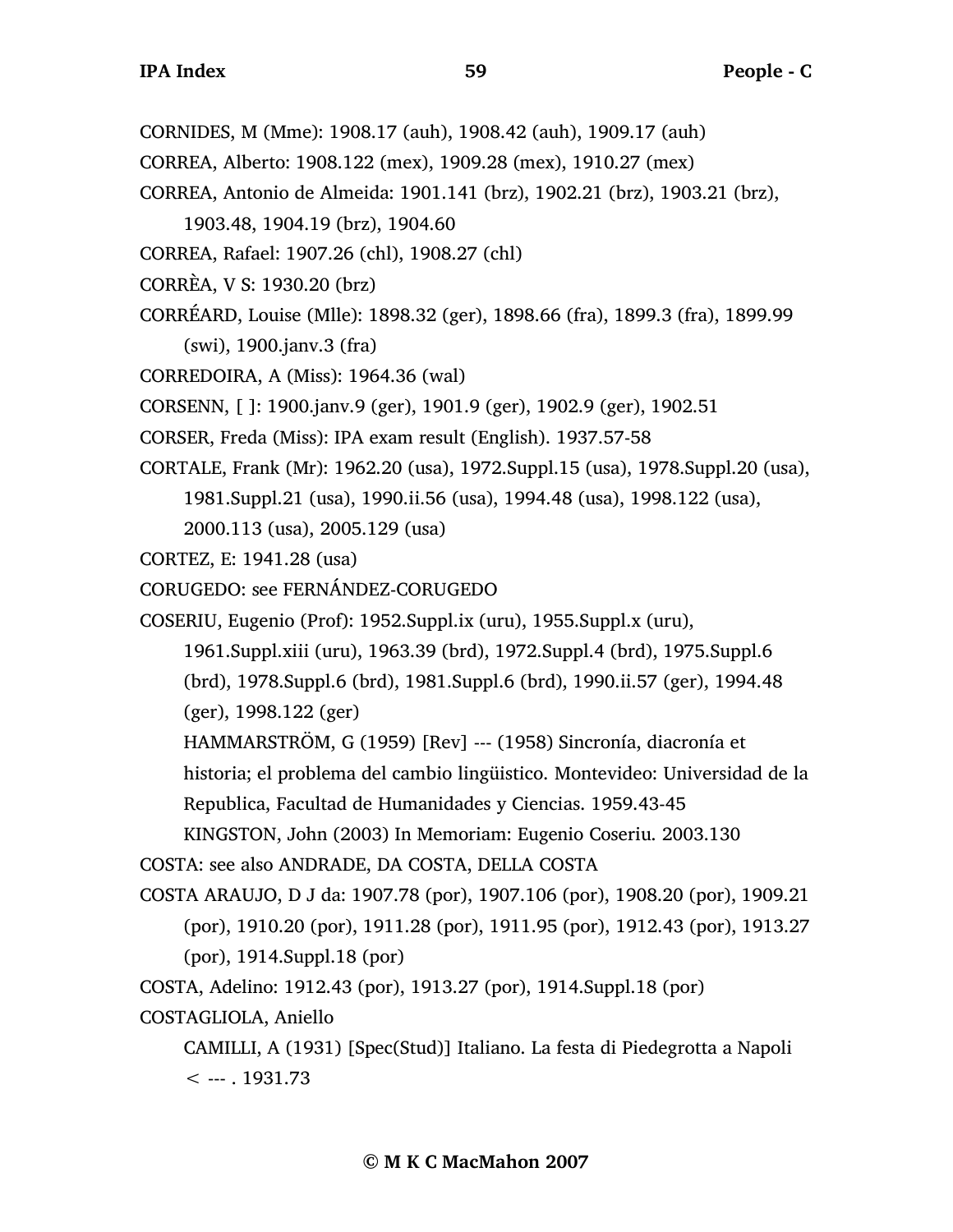## COSTAS: see RIAL Y COSTAS

## COSTELLO, James

ANDRUSKI, Jean E & --- (2004) Using polynomial equations to model pitch contour shape in lexical tones: an example from Green Mong [infs= 3 females, 3 males]. 2004.125-140

COTTER, Arthur: 1901.6 (eng), 1902.6 (eng), 1902.54 (eng), 1903.6 (eng), 1903.82 (eng), 1904.5 (eng), 1904.59

COTTON, J C (Prof): 1952.18 (usa), 1952.Suppl.vii (usa), 1955.Suppl.vii (usa), 1961.Suppl.x (usa), [death] 1963.21

COTY, A

[Publications Received]. 1892.146

COUDAT, J

[Société de Réforme Orthographique. General Meeting, 15 Jan 1889: election of Office-Bearers]. 1889.13

COUDURIER, Joseph: 1899.34 (fra), 1900.janv.3 (fra), 1901.3 (fra), 1901.47

COUESLANT, Almée (Miss): 1906.6 (eng), 1907.7 (eng), 1908.7 (eng), 1908.42 (eng), 1909.6 (eng)

## COULON, [ ] (Mme)

BRETEGNIER, C (1896) [Spec] Patois de Meslières (Doubs). StJ [inf= --- ]. 1896.208

COULSON, George W: 1994.48 (aus), 1998.122 (aus)

```
COULTHARD, Malcolm (Dr)
```
LEWIS, J W (1986) [Rev] BRAZIL, D, --- , JOHNS, C (1980) Discourse

Intonation and Language Teaching. London: Longman. 1986.54-62

```
COULTON, [ ]: 1909.71 (fra), 1910.3 (fra), 1910.95
```
COUPAL-DORION, Lysanne (Mrs): 1960.38 (can), 1961.Suppl.xii (can)

COUPER-KUHLEN, Elizabeth (Prof): 2006 [IPA-Rec]

COURDAVAULT, P (Abbé): 1907.3 (fra), 1908.3 (fra), 1909.3 (fra), 1910.3 (fra)

COURTENAY: see BAUDOUIN DE COURTENAY

COUSTENOBLE, Hélène N (Dr Miss): 1925.Suppl.4 (eng), 1930.11 (eng),

1932.14 (eng), 1934.29 (eng), 1936.35 (eng), 1938.31 (eng), 1949.8 (eng),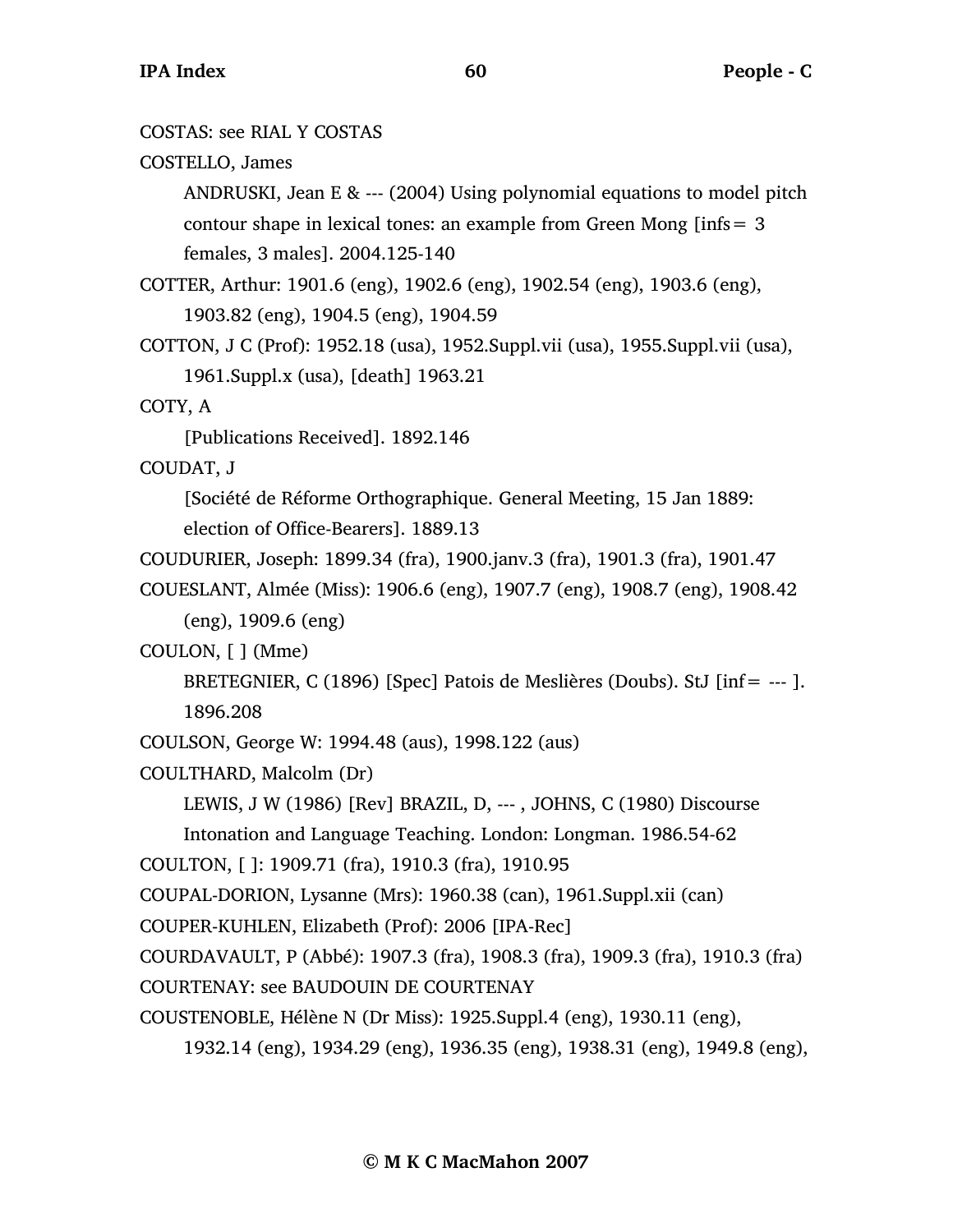1952.Suppl.iii (eng), 1955.Suppl.iii (eng), 1961.Suppl.iii (eng), [death] 1963.39

--- (1923) [Spec(Stud)] Français. La chêvre de Monsieur Segin. 1923.Textes pour nos élèves 3.Suppl.juil-sept.ix-x

--- (1924) [Spec(Stud)] Français. 1924.Textes pour nos élèves 4. Suppl.i-ii

--- (1924) [Spec(Stud)] Français. < DAUDET, A Le fard. 1924.Textes pour nos élèves 4.Suppl.juil-sept.v

--- (1924) [Spec(Stud)] Français. ROUSSEAU, J-J Le lever du soleil.

1924.Textes pour nos élèves 4.Suppl.juil-sept.v-vi

--- (1924) [Rev] CEPPI, M (1924) Un peu de français. Easiest Lessons and practice in phonetics. London: G Bell & Sons Ltd. 1924.26

--- (1924) [Rev] CEPPI, M (1918) Easiest French Reader. London: G Bell & Sons Ltd. 1924.26

--- (1924) [Rev] MORGAN, R B & KIRKMAN, F B (1924) A First French Song-Book, with 15 songs in phonetics. London: A C Black Ltd. 1924.27 --- (1924) [Rev] JACK, J W (1922) Manual of French Pronunciation and Diction Based on the Notation of the Association Phonétique Internationale. London, Calcutta & Sydney: G G Harrap & Co Ltd. 1924.3-4

--- (1926) [Rev] PALAMOUNTAIN, J C (c1924) Précis de prononciation française avec des lectures phonétiques. Paris: Librairie ancienne Édouard Champion. 1926.29-30

--- (1928) [Spec] Arabe populaire d'Algée [inf=20 year old Arab student from Algiers]. NWS. 1928.56

--- (1928) [Spec(Stud)] Français. Village breton. 1928.57-58

--- (1929) Quelques observations sur la prononciation de la langue Wolof (Sénégal) [infs: Dakar, St Louis]. 1929.1-3

--- (1929) [Spec(Stud)] Français. Grand-père, vous n'êtes pas vieux. 1929.5- 6

[Vacation courses, Summer 1929: ...Boulogne-sur-Mer, ...---]. 1929.20 [---: lecture course in French phonetics, Boulogne]. 1929.31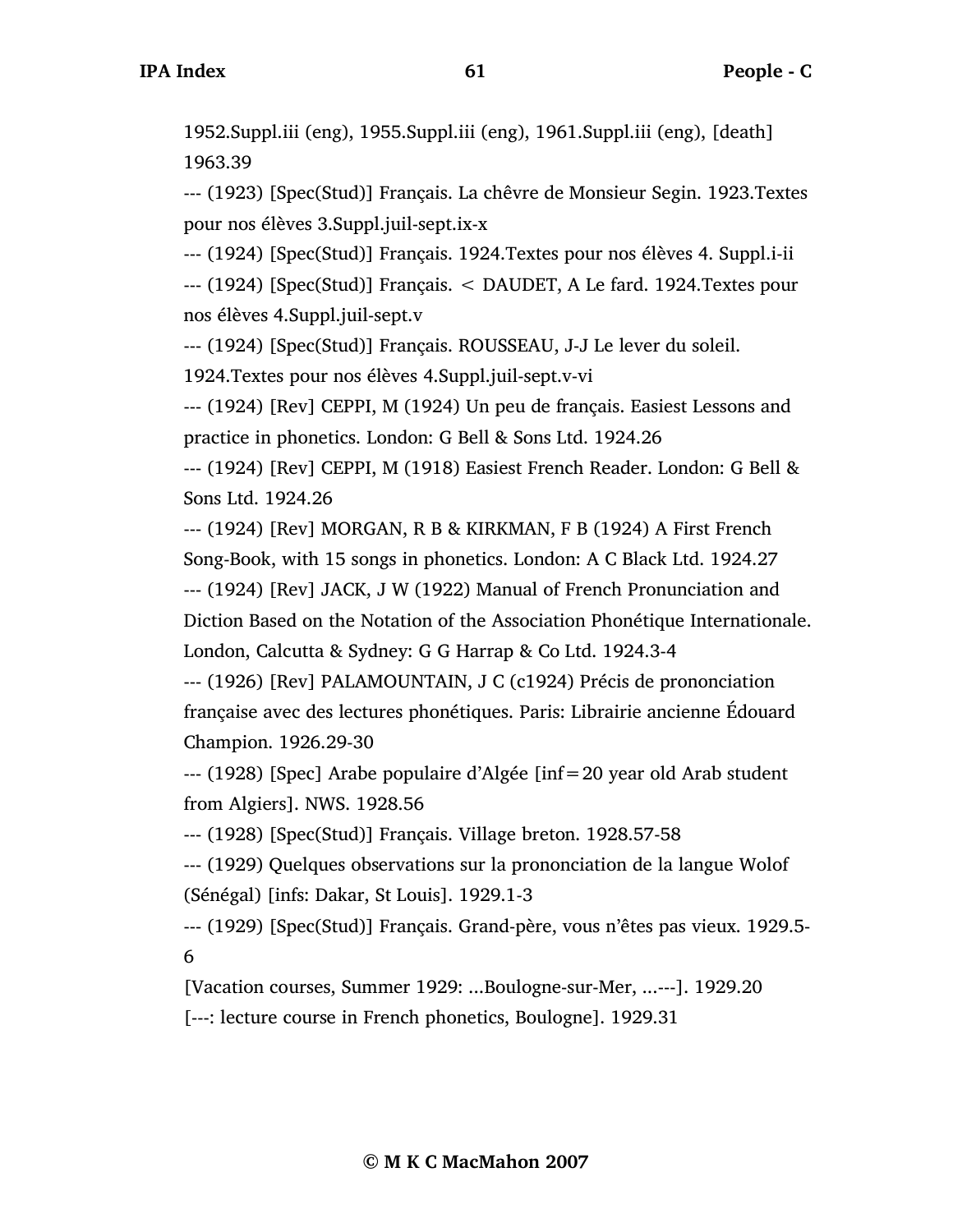STÉPHAN, E M (1929) [Rev] --- & CEPPI, M (1929) A Pronouncing

Dictionary of the French Language, based upon Gasc's Concise Dictionary. London: Bell. 1929.45-46

--- (1930) [Rev] BOREL, A L (?1929) A Graduated First French Reader. Introduction to Pronunciation, Teacher's Edition. London: Published Privately. 1930.3-4

[Vacation course, Summer 1930: Boulogne-sur-Mer, ...---]. 1930.41

--- (1931) [Spec(Stud)] Français. BAUDELAIRE, C Recueillement. 1931.11

--- (1931) [Spec] Dialecte rodanien d'Arles. NWS. 1931.26-27

--- (1931) [Spec(Stud)] Français. 1931.28-29

--- (1931) [Spec(Stud)] Français. (Suite). 1931.52-53

--- (1932) [Spec(Stud)] Français. Édouard PAILLERON, Le jardin. 1932.43- 44

--- (1932) [Spec(Stud)] Français. PAILLERON, E Amours et haines (suite). 1932.63-64

--- (1933) [Spec(Stud)] Français. < DES GACHONS, Jacques Sur pieds (suite). 1933.13

--- (1934) Note sur la prononciation française [=comments on A Duraffour's review of L Armstrong's Phonetics of French, 1933.50-51]. 1934.7-8

LLOYD-JAMES, A (1936) [Rev] --- & ARMSTRONG, L E (1934) Studies in French Intonation. Cambridge: W Heffer & Sons. 1936.25-26

--- (1938) [Spec] Dialecte du Pas-de-Calais. Misc. 1938.69-70

--- (1938) [Spec] Provençal . < MISTRAL, F Memori et Raconte. 1938.71- 72

JONES, D (1947) Acknowledgements [to those who helped to keep the mf in existence during World War II]. 1947.3-4

VINAY, J P (1948) [Rev] --- (1945) La phonétique du Provençal moderne en terre d'Arles. Hertford: Stephen Austin & Sons. 1948.8-10

--- (1951) [Rev] TROUBETZKOY, N S (1949) Principes de phonologie,

traduits de l'allemand par J Cantineau. Paris: C Klincksieck. 1951.44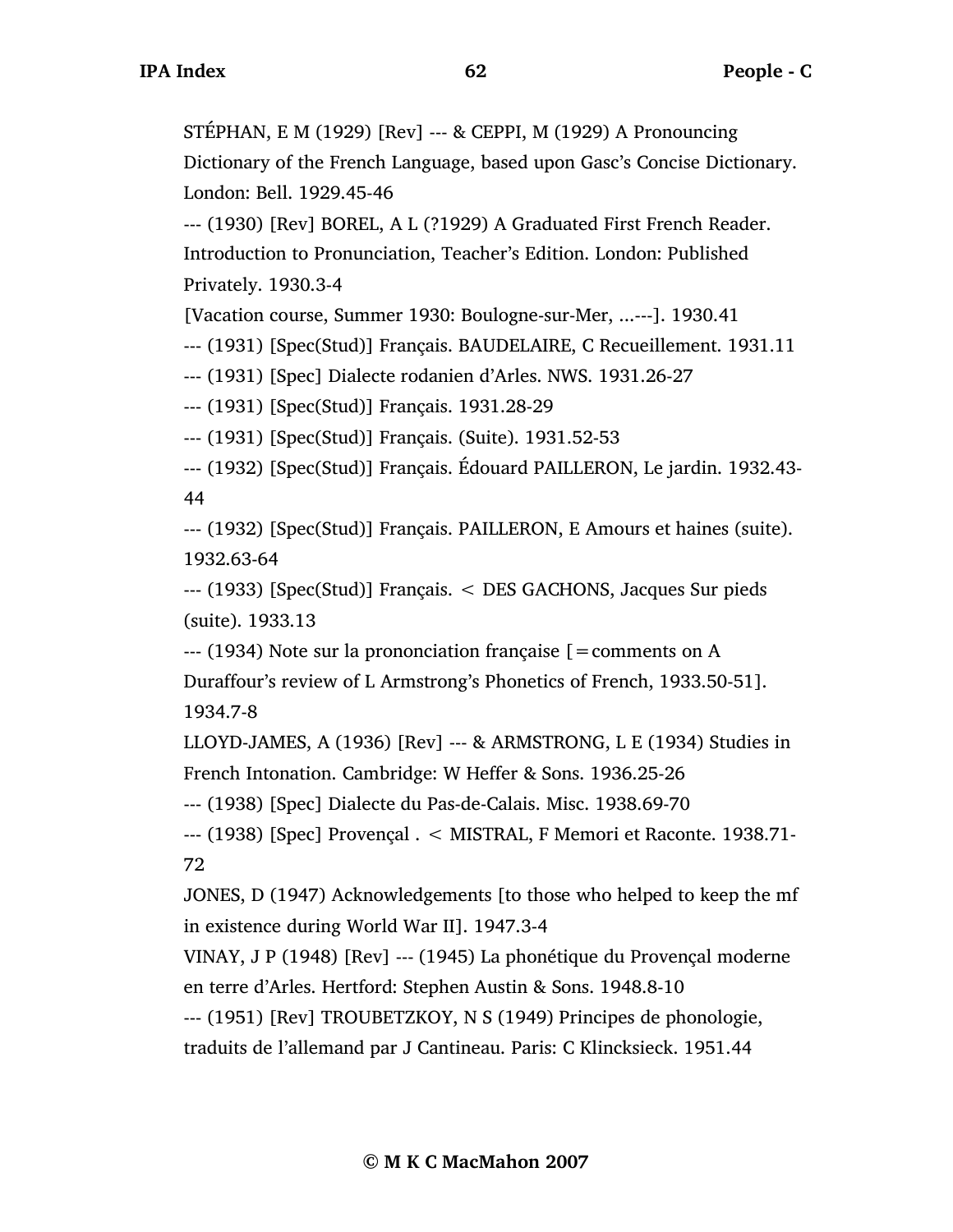--- (1953) [Spec(Stud)] Français. < Sélection du Reader's Digest, juillet 1953. 1953.41

--- (1954) [Spec(Stud)] Français. BAUDELAIRE, C Le Chat. 1954.11-12

--- (1955) [Rev] PEYROLLAZ, M & BARA de TOVAR, M-L (1954) Manuel

de phonétique et de diction français à l'usage des étrangers. Paris: Larousse. 1955.14

--- (1956) [Spec(Stud)] Français. < STÉPHAN, E M. 1956.50-51

--- (1957) [Spec(Stud)] Français. < STÉPHAN, E M (suite). 1957.23

```
JONES, D (1963) Hélène Coustenoble [=obituary]. 1963.24-25
```
COUTANT, [ ]

PASSY, P (1886) [Editorial: (i) views of Messrs Lenient, --- and Carriot on the use of the phonetic method in Paris schools ...]. 1886.Aug.[1]

COUTINHO, J X O de Siqueira: 1908.91 (eng), 1909.6 (eng), 1910.6 (eng),

1911.66 (por), 1912.43 (por), 1913.27 (por), 1914.Suppl.18 (por)

[--- : marriage to Mlle Luiza G H Vallet]. 1913.100

```
COUTRE, T
```

```
--- (1909) [Spec] Ojibwa. Sol. 1909.68
```

```
COUTURAT, L
```
PALMER, H E (1913) [Spec] Ido [trans= ---]. NWS. 1913.139-140 COUTURE, Th: 1908.26 (can), 1908.43, 1909.28 (can), 1913.37 (can),

1914.Suppl.27 (can)

COUZENS, A W: 1909.70 (eng), 1910.6 (eng), 1911.14 (eng), 1912.27 (eng),

1913.11 (eng), 1914.Suppl.6 (eng)

COVENEY, Adrian: 1998.122 (eng), 2000.113 (eng)

CANEPARI, Luciano (2003) [Rev] --- (2001). The Sounds of Contemporary French: articulation and diversity. Exeter: Elm Bank Publications. 2003.96- 97

COWARD, Louise Helen: 1998.122 (eng)

COWELL, David: 1966.17 (usa)

COWIE: see DOUGLAS-COWIE

COWLING, R A: 1944.18 (uru), 1952.48 (uru), 1955.Suppl.x (uru)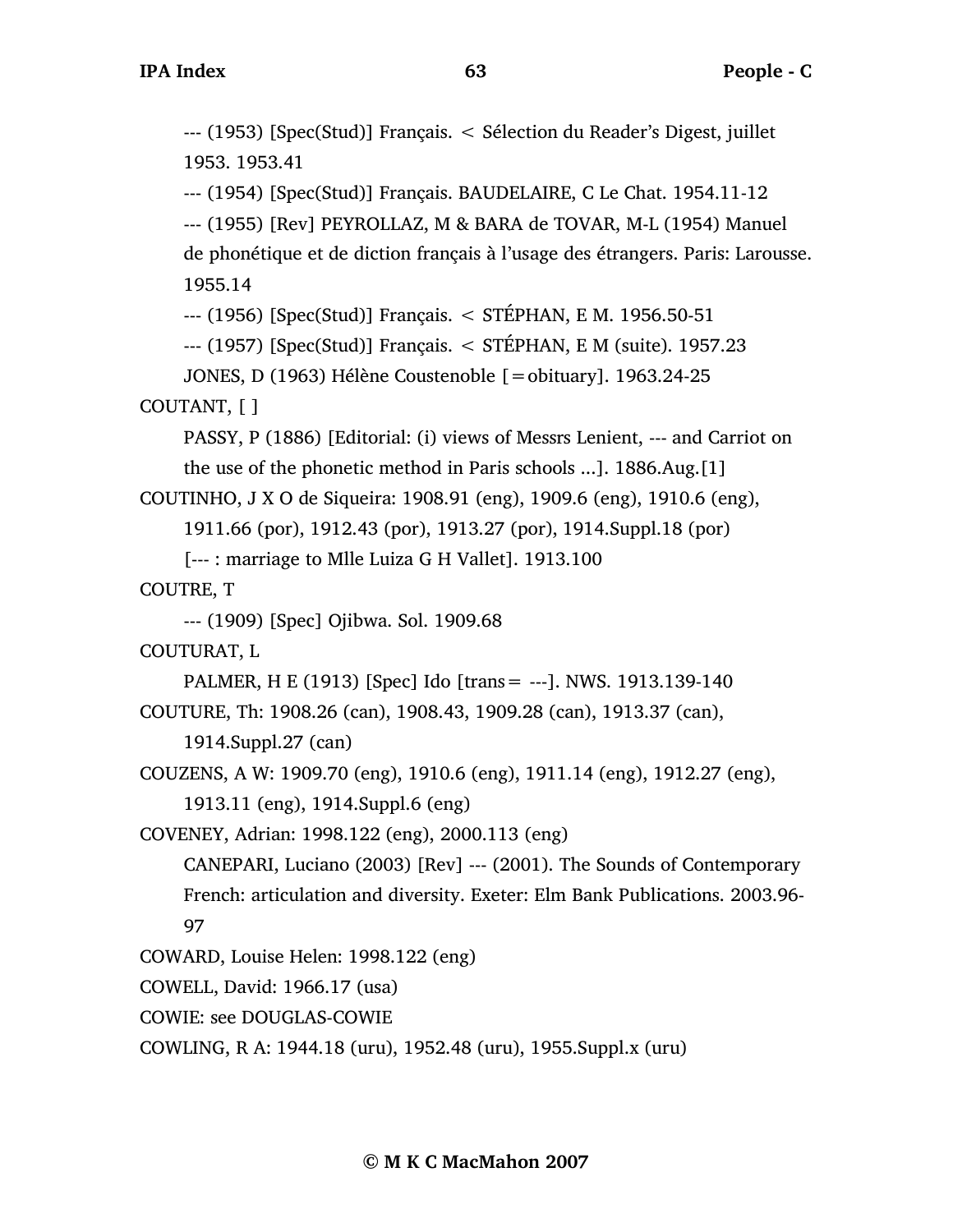COWPER, C (Mrs): 1902.146 (fra), 1903.6 (eng), 1904.5 (eng), 1904.59, 1905.5 (eng), 1906.6 (eng), 1906.78

COX, Felicity Margot (Dr): 2005.125 (aus)

- COX, Harold: 1904.86 (eng), 1905.4 (eng), 1906.4 (eng), 1907.4 (eng), 1908.5 (eng)
- COX, Prudence (Miss): IPA exam result (English). 1937.57
- COX, Susan (Miss): 1983.61 (eng)

COX, Terry B

--- (1989) [Rev] LÉON, Pierre R (1966; 4th ed 1978) Prononciation du français standard: Aide-mémoire d'orthoépie. Paris: Librairie Marcel Didier. 1989.106

--- (1989) [Rev] OSTIGUY, Luc & SARRASIN, Robert (1985) Phonétique comparée du français et de l'anglais nord-américains. Trois-Rivières, Québec: Les Éditions du Réseau U. 1989.106

--- (1989) [Rev] TRANEL, Bernard (1987) The Sounds of French: An

Introduction. New Rochelle: Cambridge University Press. 1989.106

--- (1989) [Rev] WALKER, Douglas C (1984) The Pronunciation of

Canadian French. Ottawa: University of Ottawa Press. 1989.106

COXE, Christian (Prof): 1955.48 (ita), 1955.Suppl.vi (ita), 1961.Suppl.vii (ita) --- (1959) [Spec(Stud)] Français. < MUSSELI, V Les Travaux et les jeux. 1959.19

COXE, Malcolm S (Prof): 1951.26 (usa), 1952.Suppl.vii (usa), 1955.Suppl.vii (usa), 1961.Suppl.ix (usa)

COYM, G: 1892.89 (ger), 1893.4 (ger), 1893.42

CRABB, W J: 1913.65 (eng), 1914.Suppl.6 (eng)

CRABTREE, W A (Rev): 1912.118 (eng), 1913.11 (eng), 1913.88 (eng),

1914.Suppl.6 (eng)

--- (1912) [Spec] Zanzibar Swahili. Misc. 1912.146-147

CRÄMER, Herm: 1891.85 (ger), 1892.3 (ger), 1893.2 (fra), 1893.26 (bel),

1893.74 (ger), 1894.4 (ger)

CRAEN, Eliza van (Mlle): 1901.69 (bel), 1902.14 (bel)

CRAIG, J W: 1907.77 (nzl), 1908.29 (nzl), 1909.33 (nzl)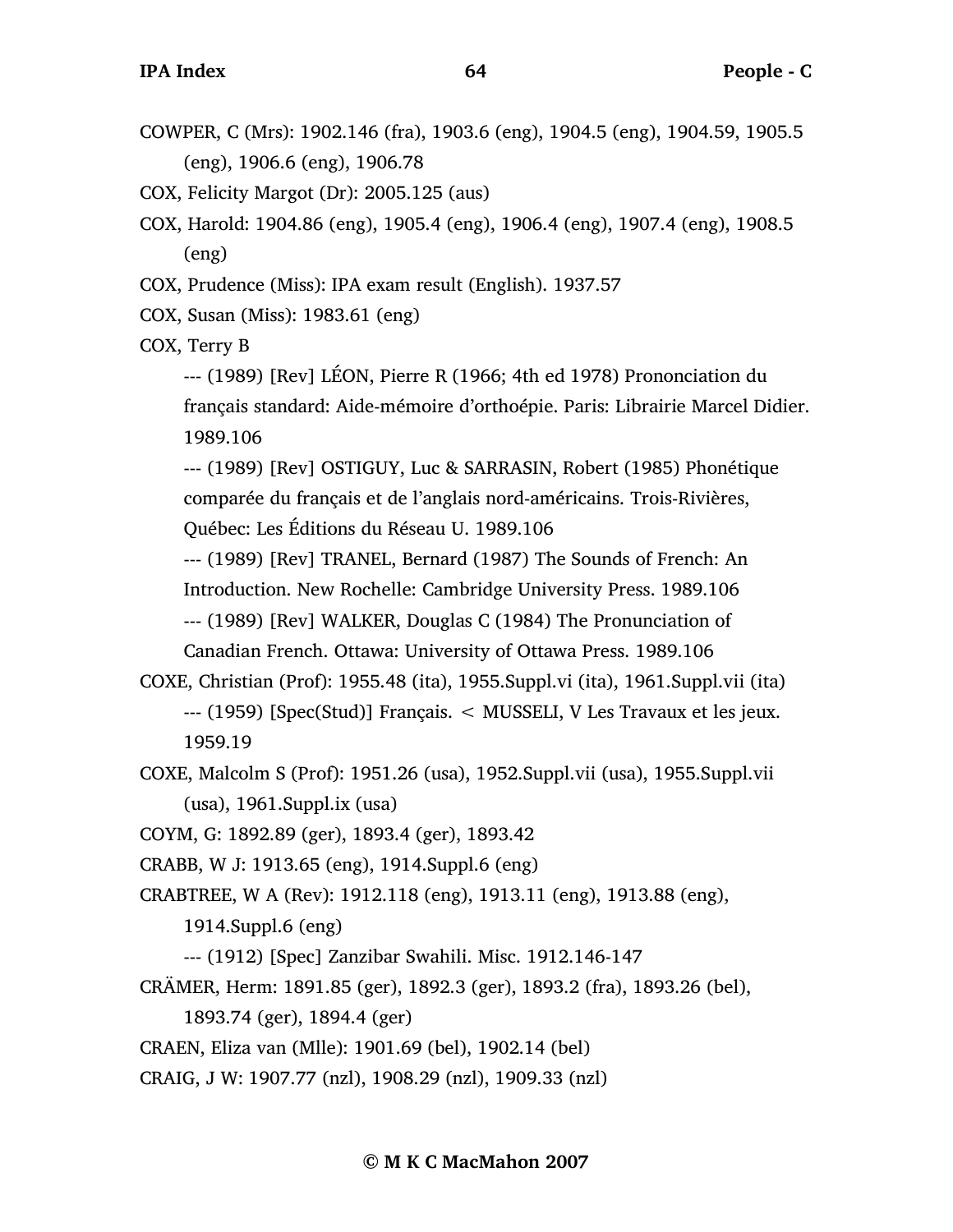CRAIG, R C: 1890.80 (eng), 1891.4 (eng), 1892.2 (eng), 1893.3 (eng), 1894.3 (eng), 1895.3 (eng), 1895.32, 1896.4 (eng), 1897.18 (eng), 1897.51,

1898.5 (eng), 1899.5 (eng), 1900.janv.6 (eng), 1901.6 (eng), 1902.6 (eng),

1903.6 (eng), 1903.30 (eng), 1904.5 (eng), 1905.5 (eng), 1906.6 (eng),

1907.7 (eng), 1908.7 (eng), 1909.6 (eng), 1910.6 (eng), 1911.14 (eng),

1912.27 (eng), 1913.11 (eng), 1914.Suppl.6 (eng), 1925.Suppl.4 (eng)

CRAM, Edith: 1910.18 (auh), 1911.25 (auh), 1911.95, 1911.132

CRAMER, [ ] (Dr): 1891.4 (ger), 1892.3 (ger), 1892.42

CRAMER, [ ] (Miss): 1912.155 (usa), 1913.34 (usa), 1914.Suppl.24 (usa)

CRAMER, Mary E (Miss): 1928.64 (usa), 1930.18 (usa)

CRANDELL, Marion (Miss): 1912.154 (usa), 1913.34 (usa), 1914.Suppl.24 (usa)

CRANSTON, J H: 1951.26 (eng), 1952.49, 1952.Suppl.iii (eng)

- CRASHLEY & Co, Rio de Janeiro (brz): 1925.Suppl.4
- CRAWFORD, F (Miss): 1914.82 (sco)
- CRAWFORD, Francis Marion

JONES, D (1913) [Spec(Stud)] English. < --- 1913.122

CRAWFORD, M (Miss) [1]: 1911.14 (irl), 1912.27 (irl), 1913.11 (irl)

CRAWFORD, M (Miss) [2]: 1925.Suppl.4 (usa), 1930.18 (usa), 1932.21 (usa), 1934.36 (usa)

CRAWFORD, M (Miss) [3]: 1951.26 (brd), 1952.Suppl.v (brd)

CRAWFORD, M F (Miss): 1936.69 (sco), 1938.30 (sco)

CRAWFORD, Margaret Fairbairn (Miss): IPA exam result (French). 1937.57

CREED, Aisling: 2000.113 (eir)

CREIGHTON, G (Rev): 1904.125 (eng), 1905.5 (eng), 1906.6 (eng), 1907.7 (eng), 1907.78

CREMER, E: 1906.70 (ger), 1907.12 (ger), 1908.12 (ger), 1908.43, 1908.63

CREMER, Etienne: 1897.16 (fra), 1897.158 (ita), 1898.15 (ita), 1898.130 (fra), 1899.3 (fra), 1900.janv.3 (fra)

CREMER, Théodore: 1896.187 (fra), 1897.16 (fra), 1898.3 (fra), 1898.90 (fra), 1899.3 (fra), 1900.janv.3 (fra), 1901.3 (fra), 1902.3 (fra)

CREMONA, J (Dr): 1959.48 (eng), 1961.Suppl.iii (eng), 1967.44 (eng)

CRESP, Pierre: 1912.153 (fra), 1913.7 (fra), 1914.Suppl.2 (fra)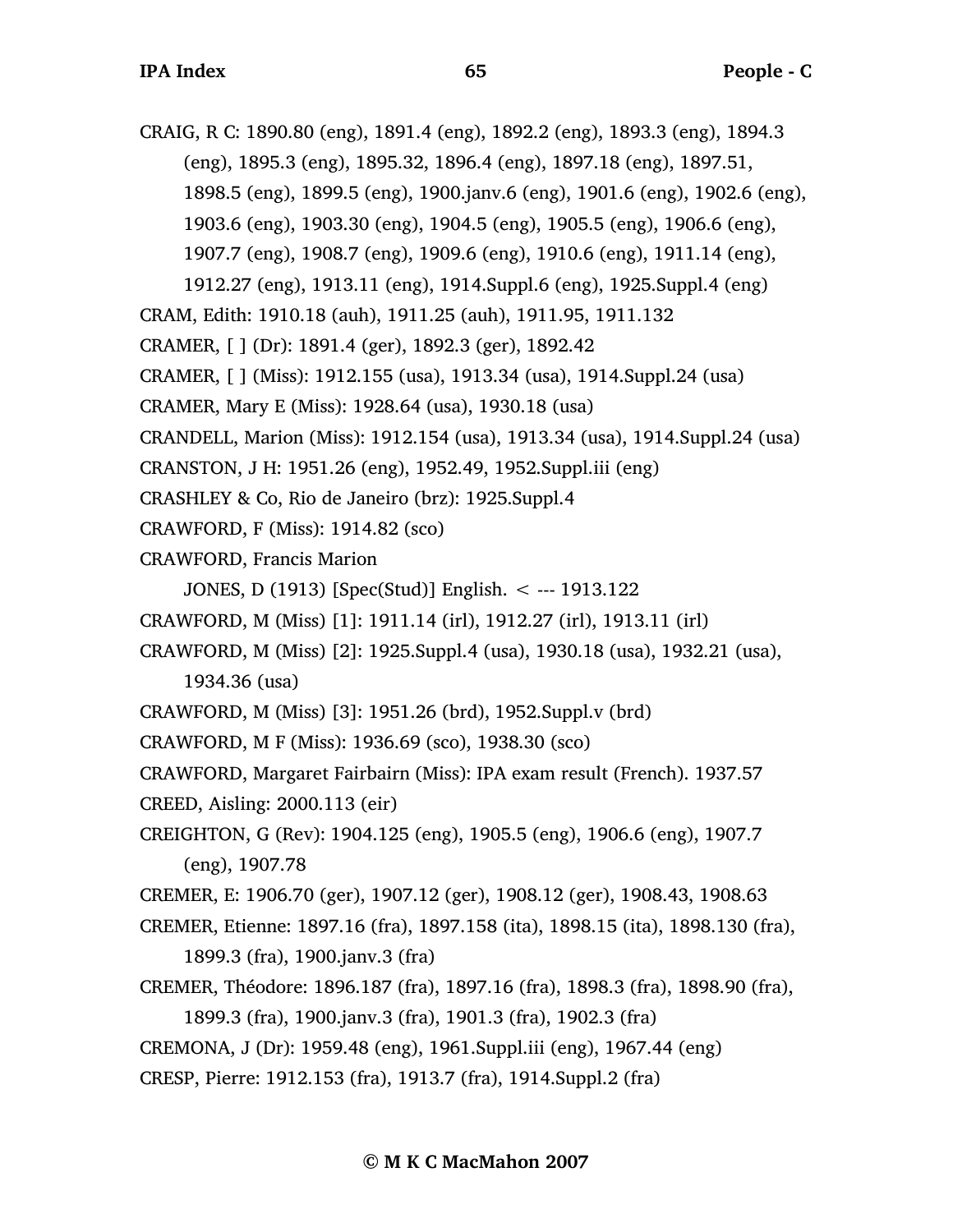CRESPIN, G --- (1901) [Spec] Patois normand de Druval (Calvados). Misc. 1901.159 --- (1902) [Spec] Patois normand de Saint-Martin-de-Bienfaite (Calvados). Les bougies réveille-matin. 1902.155 CRESSWELL, F O: 1913.126 (eng), 1914.Suppl.4 (eng) CRESTEY, J (Abbé): 1900.37 (fra),1900.127 (tur),1901.22 (tur),1902.20 (tur),1903.20 (tur),1904.17 (tur),1905.17 (tur),1906.21 (tur),1907.23 (rus) [--- : relinquishing appointment in Armenia; taking up appointment with Russo-Chinese bank in Samarkand]. 1906.102 CREUTZER, Anton: 1907.12 (ger), 1908.12 (ger), 1908.63 CREWS, Cynthia (Dr): 1938.31 (eng), 1944.19 (eng), 1946.41, 1949.8 (eng), 1951.27 (eng), 1952.Suppl.ii (eng), 1955.Suppl.iii (eng), 1957.44 CRICHTON, A C (Mrs): 1914.Suppl.6 (sco), 1925.Suppl.4 (sco), 1929.25 (eng) CRIPER, Lindsay (Miss): 1959.22 (sco), 1961.Suppl.iii (sco) CRISTENSEN: see CHRISTENSEN ~ CRISTENSEN CRISTI, Celia: 1914.Suppl.28 (chl) CRISTO: see DI CRISTO CRISTOBAL: see HERRERA SAN CRISTOBAL CRISTOFORO: see DE CRISTOFORO CRIVELLI, [ ] [Results of the language examination for teachers in France]. 1886.Aug.[4] CROCE, Benedetto CAMILLI, A (1932) [Spec(Stud)] Italiano. Il signoreggiamento delle passioni < --- . 1932.10-11 CAMILLI, A (1932) [Spec(Stud)] Italiano. L'ugolino di Dante < --- Divina Commedia, Inferno, Canto trentatrè. 1932.86-87 CAMILLI, A (1939) [Spec(Stud)] Italiano. Nei primi decenni dell' ottocento  $< -1939.55 - 56$ CROCKETT, Adela (Miss): 1913.87 (eng), 1914.Suppl.6 (eng) CROCKETT, T: 1912.118 (eng), 1913.11 (eng), 1914.Suppl.6 (eng)

CROFTS, J J: 1954.42 (wal), 1955.Suppl.iii (wal), 1961.Suppl.iii (wal)

CROISET: see LALLE-CROISET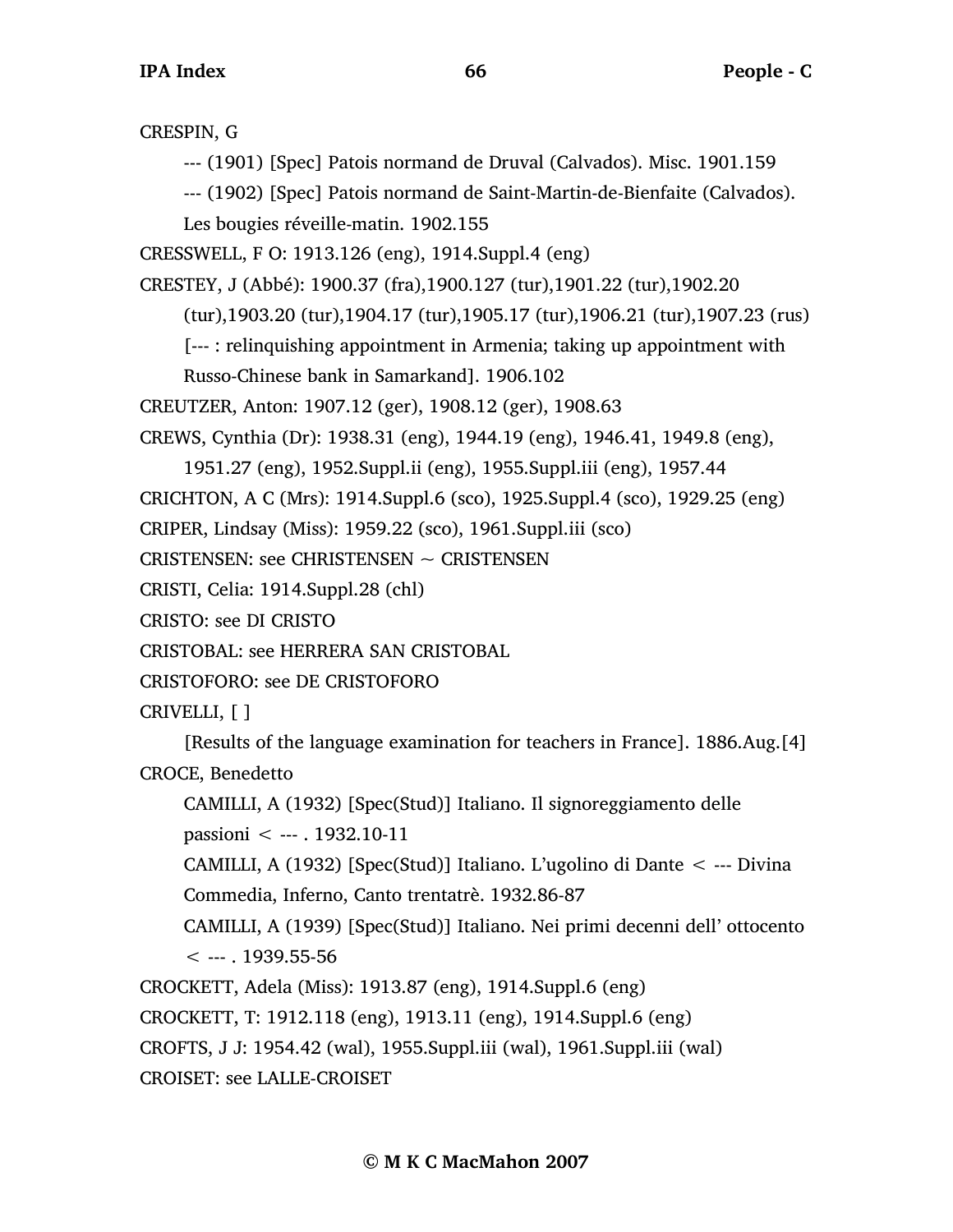CROMIE, Lily Kathleen (Miss): IPA exam result (French). 1912.91

CROMPTON, A: 1975.48 (eng), 1975.Suppl.15 (eng), 1978.Suppl.16 (eng),

- 1981.Suppl.16 (eng)
- CRON, B (Dr): 1928.64 (ger), 1930.14 (ger)
- CRONE, Anna (Frl): 1899.98 (ger), 1900.janv.9 (ger)
- CRONWALL, Uno: 1913.31 (fin), 1914.Suppl.22 (fin)
- CROOK, Hilda (Miss): 1913.28 (ita), 1914.Suppl.19 (ita)
- CROSBY, E (Dr): 1925.Suppl.4 (eng), 1928.84 (eng), 1930.12 (eng), 1931.57
- CROSBY, E (Miss): 1912.118 (eng), 1913.11 (eng), 1914.Suppl.6 (eng)
- CROSBY, Emily A (Mlle): IPA exam result. 1923.8
- $CROSLAND \sim CROSSLAND$ , [ ] (Miss): 1904.105 (eng), 1905.5 (eng), 1906.6 (eng), 1907.7 (eng), 1908.7 (eng), 1909.6 (eng)
- CROSS, Ethel M (Miss): 1906.77 (sco), 1907.7 (sco), 1908.7 (sco), 1909.6 (sco), 1910.6 (sco), 1911.14 (sco), 1912.27 (sco), 1913.11 (sco), 1914.Suppl.6 (sco)
- CROSS, Frances (Miss): IPA exam result (French). 1910.122
- CROSSLAND: see CROSLAND ~ CROSSLAND
- CROUX, Thomas: 1906.93 (sco), 1907.7 (sco)
- CROW, A M (Miss): 1912.27 (eng), 1913.11 (eng), 1914.Suppl.6 (eng)
- CROW, Thomas: 1908.7 (sco), 1909.6 (sco)
- CROWTHER, A H: 1899.146 (eng), 1900.janv.6 (eng), 1901.6 (eng), 1901.47, 1902.6 (eng), 1902.51
- CRUMP, R S: 1904.86 (eng), 1905.5 (eng), 1906.6 (eng), 1907.7 (eng), 1908.7 (eng), 1909.6 (eng)
- CRUSIUS, [ ]: 1897.158 (ger), 1898.7 (ger), 1899.7 (ger), 1899.35

CRUTHWELL, H M: 1902.53 (eng), 1903.6 (eng), 1903.48

CRUTTENDEN, Alan (Prof): 1966.38 (eng), 1972.Suppl.11 (eng), 1975.Suppl.15 (eng), 1978.Suppl.16 (eng), 1981.Suppl.16 (eng), 1990.ii.57 (eng), 1994.48 (eng), 1998.122 (eng), 2000.113 (eng), 2005.128 (eng) --- (1969) Describing assimilation 1969.10-11 JARMAN, E & --- (1976) Belfast intonation and the myth of the fall. 1976.4-12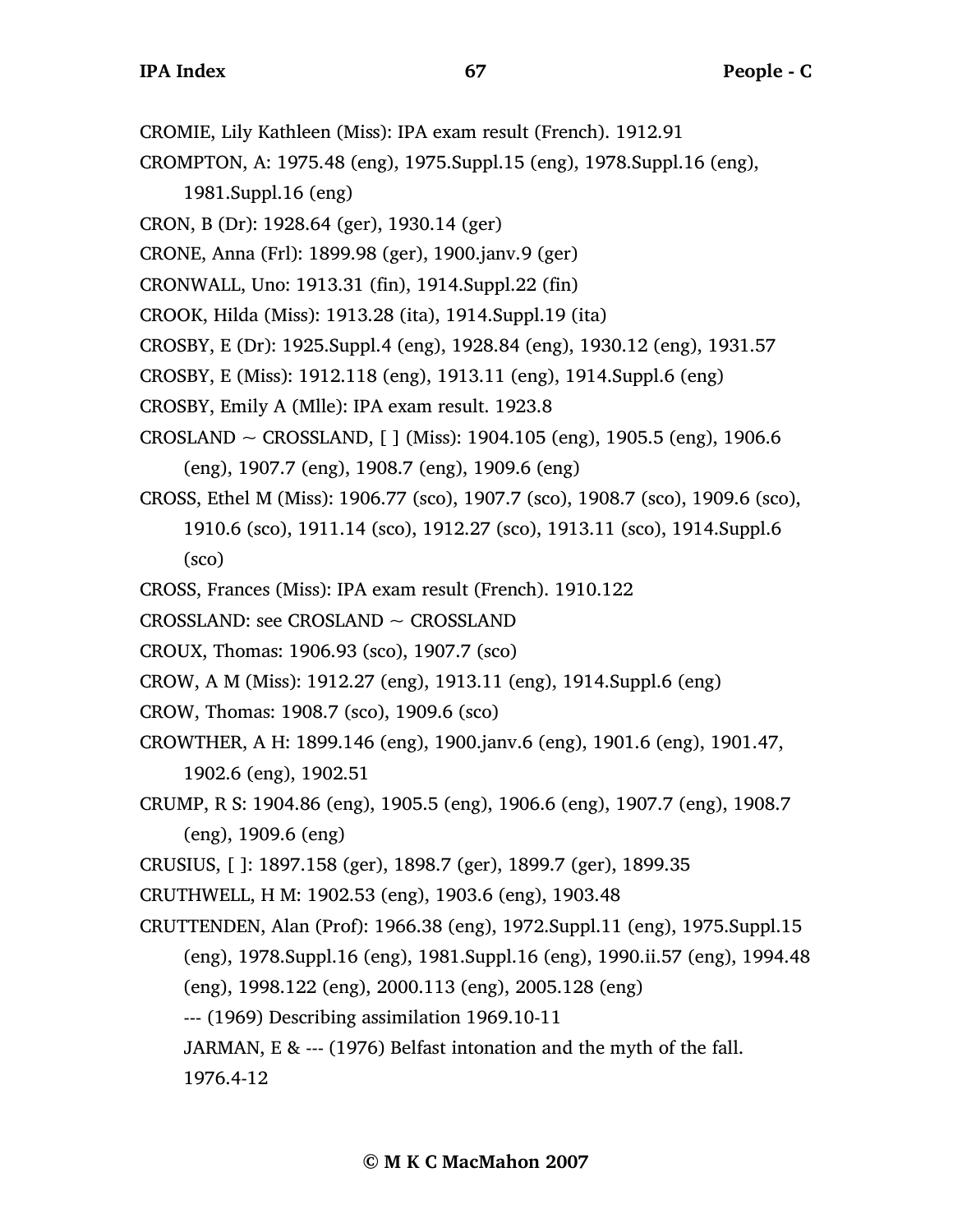--- (1990) The origins of nucleus. 1990.July.1-9

--- (1997) [Rev] JONES, D (1997). English Pronouncing Dictionary. 15th edition. Edited by Peter Roach and James Hartman. Cambridge: Cambridge University Press; WELLS, J C. 1990. Longman Pronunciation Dictionary.

Harlow: Longman. 1997.81-86

New Life Memberships. 1999.191

BALL, Martin J (2002) [Rev] CRUTTENDEN, Alan (2001). Gimson's

Pronunciation of English. 6th ed. London: Edward Arnold. 2002.230-232

CRUTZEN, E: 1906.69 (bel), 1907.18 (bel), 1907.78 (bel), 1908.18 (bel),

1909.19 (bel)

CRUZ: see also ADRIAZOLA-CRUZ, DA CRUZ, SANTA CRUZ, VERA-CRUZ

CRUZ, Miguela

WISE, Mary Ruth (1958) Diverse points of articulation of allophones in Amuesha (Arawak) [infs=Josepa de MARIÑO, María de ZEBALLOS, --- ]. Misc Phon III.1958.Suppl.juil-déc.15-21

CRUZ-FERREIRA, M Madalena F (Dr): 1980.82 (eng), 1981.Suppl.16 (eng), 1990.ii.57 (aur), 1994.48 (sin), 1998.122 (sin), 2000.113 (sin), 2005.127 (sin)

[Illustrations of the IPA] European Portuguese [inf=female, mid-40s, native of Lisbon; includes NWS]. 1995.90-94

--- (2005) [Rev] COLLINS, Beverley & MEES, Inger M (2003). Practical

Phonetics and Phonology: A resource book for students. London & New York: Routledge/Taylor Francis. 2005.231-235

CRUZAT ARRAU, Bolivar: 1898.22 (chl), 1899.22 (chl), 1899.36

CRWYS: see WILLIAMS, Crwys

CRYSTAL, David (Prof): 1964.15 (wal), 1966.18 (eng), 1972.Suppl.11 (eng), 1975.Suppl.15 (eng), 1978.Suppl.16 (eng), 1981.Suppl.17 (eng), 1990.ii.56 (wal), 1994.48 (wal), 1998.122 (wal), 2000.113 (wal), 2005.128 (wal) --- (1963) A perspective for paralanguage 1963.25-29 TRAGER, George L (1964) Para-language and other things [see D Crystal,

1963.25-29]. 1964.21-23

--- (1964) An approach to a reply [see G L Trager, 1964.21-23]. 1964.23-24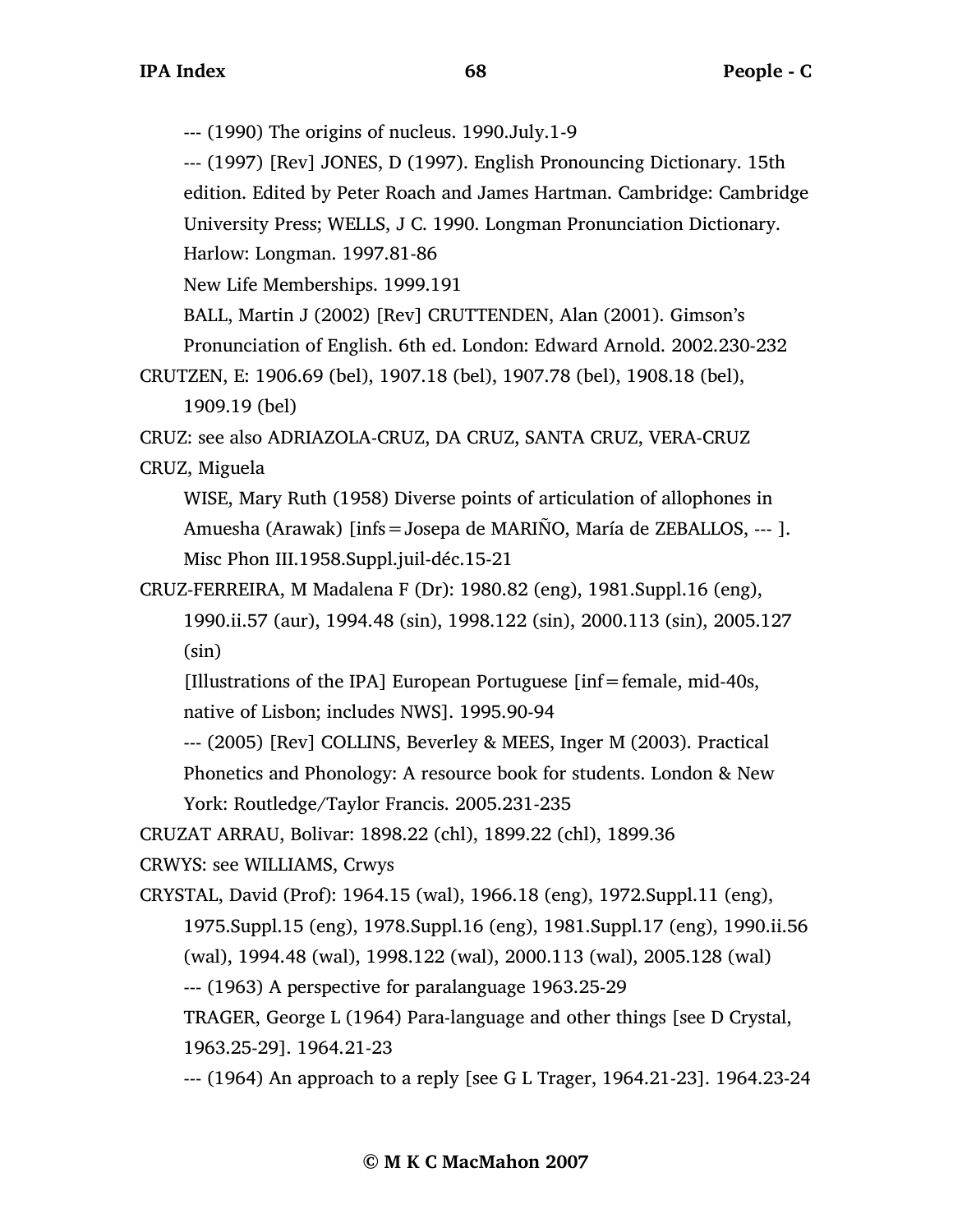--- (1964) [Rev] ABERCROMBIE, D, FRY, D B, MacCARTHY, P A D, SCOTT, N C & TRIM, J L M [eds] (1964) In Honour of Daniel Jones. Papers Contributed on the Occasion of His Eightieth Birthday. London: Longmans, Green & Co Ltd. 1964.26-27

--- (1969) A forgotten English tone: an alternative analysis 1969.34-37 HILL, L A (1969) Another forgotten English tone 1969.37 HODEK, Nada (1970) More about a forgotten tone pattern 1970.10-11 O'CONNOR, J D (1970) [Rev] --- (1969) Prosodic Systems and Intonation in English. Cambridge: Cambridge University Press. 1970.13-16 FOX, Anthony (1970) The forgotten tone: a reply 1970.29-31 --- (1971) [Rev] HARTVIGSON, H H (1969) On the Intonation and Position of the So-Called Sentence Modifiers in Present-Day English. Copenhagen: Odense University Press. 1971.102-106 --- (1971) Relative and absolute in intonation analysis 1971.17-28 WELLS, J C (1981) [Rev] --- (1980) A First Dictionary of Linguistics and Phonetics. London: André Deutsch. 1981.84-85 --- (1987) [Letter to the Editor: need for a photographic archive of phonetics equipment etc]. 1987.153 MADDIESON, I (1994) [Rev] --- (1995) The Cambridge Encyclopedia of the English Language. Cambridge: Cambridge University Press. 1994.99-101 New Life Memberships. 2000.108

BALAMAKOVA, Margarita (2004) [Rev] --- (2003). A Dictionary of Linguistics and Phonetics. 5th ed. Oxford: Blackwell Publishing. 2004.100- 101

CUBBON, J: 1925.Suppl.4 (can), 1929.42 (can), 1930.20 (can), 1932.22 (can), 1934.38 (can), 1935.58

CUENCA VILLARÍN, Maria Heliodora: 1998.122 (spa)

CUERVO, R J: 1893.129 (fra), 1894.2 (fra), 1894.26, 1895.2 (fra), 1896.2 (fra), 1897.16 (fra), 1897.94 (fra), 1898.3 (fra), 1899.3 (fra), 1900.janv.3 (fra), 1901.3 (fra), 1902.3 (fra), 1903.3 (fra), 1903.50 (fra), 1904.3 (fra), 1905.3 (fra), 1906.3 (fra), 1907.3 (fra), 1908.3 (fra), 1909.3 (fra), 1910.3 (fra), 1911.10 (fra), 1912.23 (fra), [death] 1912.94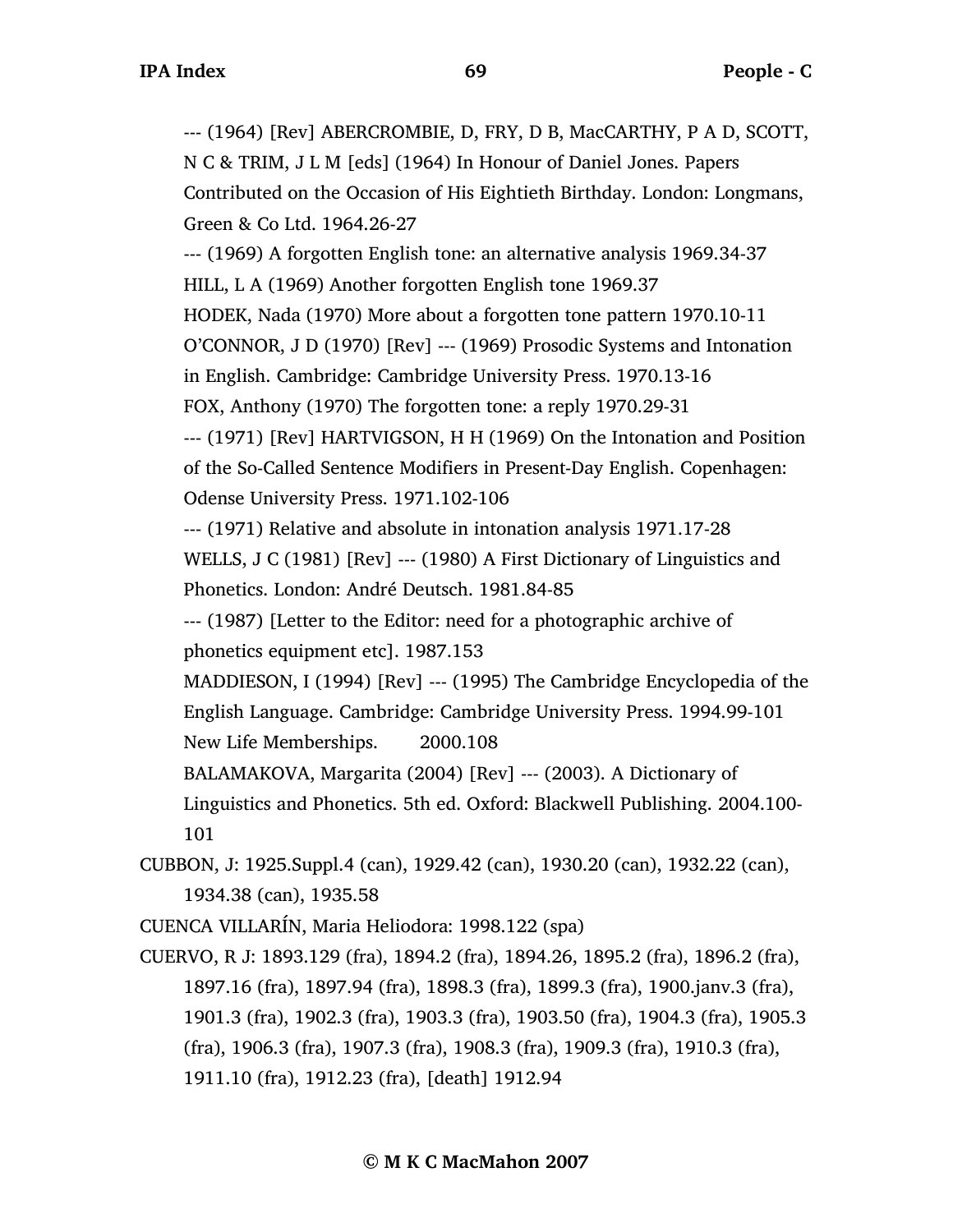PASSY, P (1894) [Cuervo's interpretation of Spanish 'ch']. 1894.67

--- (1894) [ch in Spanish; see also 1894.67]. 1894.89

PASSY, P (1894) Cours de phonétique à L'École des Hautes Études [... --- on

historical Spanish phonetics]. 1894.114-116

CUEVAS, Maria: 1907.26 (chl), 1908.27 (chl), 1909.29 (chl)

CUEVAS ALONSO, Miguel (Mr): 2005.127 (spa)

--- (2006) [Rev] ODDEN, David (2005). Introducing Phonology. Cambridge: Cambridge University Press. 2006.2

CUILL, Séan ó: see Ó CUILL

ČULÍK, Jan

--- (1983) [Rev] SKALIČKOVÁ, A (1982) Fonetika součsné angličtiny

(Phonetics of Contemporary English). Prague: Státní pedagogické

nakladatelství. 1983.111-115

CULLIMORE, Henry: 1906.15 (swi), 1907.17 (swi), [death] 1907.55

CULLINGWORTH, H E: 1911.94 (eng), 1911.191 (eng), 1912.27 (eng), 1913.11

```
(eng), 1914.Suppl.6 (eng)
```
CULTURAL: see INSTITUTO CULTURAL ANGLO-URUGUAYO

CUMMINGS, E (Miss): 1940.54 (usa)

CUMMINGS, Th F (Rev): 1912.154 (chn), 1913.41 (chn), 1913.89 (usa),

1914.Suppl.24 (usa), 1925.Suppl.4 (usa), 1930.18 (usa), 1932.21 (usa),

1934.36 (usa), 1936.40 (usa), 1938.36 (usa), 1940.54

CUMPSON, H (Miss): 1914.Suppl.25 (usa)

CUNANAN, Agustina (Miss): 1963.38 (usa)

CUNHA: see NEVES DA CUNHA

CUNNINGHAM, F

[Use by --- of phonographic recordings at funerals]. 1890.84

CUNNINGHAM, G F (Dr): 1929.54 (sco), 1930.12 (sco), 1932.14 (sco), 1934.29

(sco), 1959.22 (sco), 1961.Suppl.iii (sco)

CUNNINGHAM, John A: 1962.40 (usa)

CURDY, A E (Dr): 1903.20 (usa), 1904.18 (usa), 1905.18 (usa), 1906.22 (usa),

1907.24 (usa), 1908.25 (usa), 1909.27 (usa)

ĆURIĆ, Lada (Miss) [=SESTIC, Lada (Mrs)]: 1961.49 (eng), 1962.40 (yug)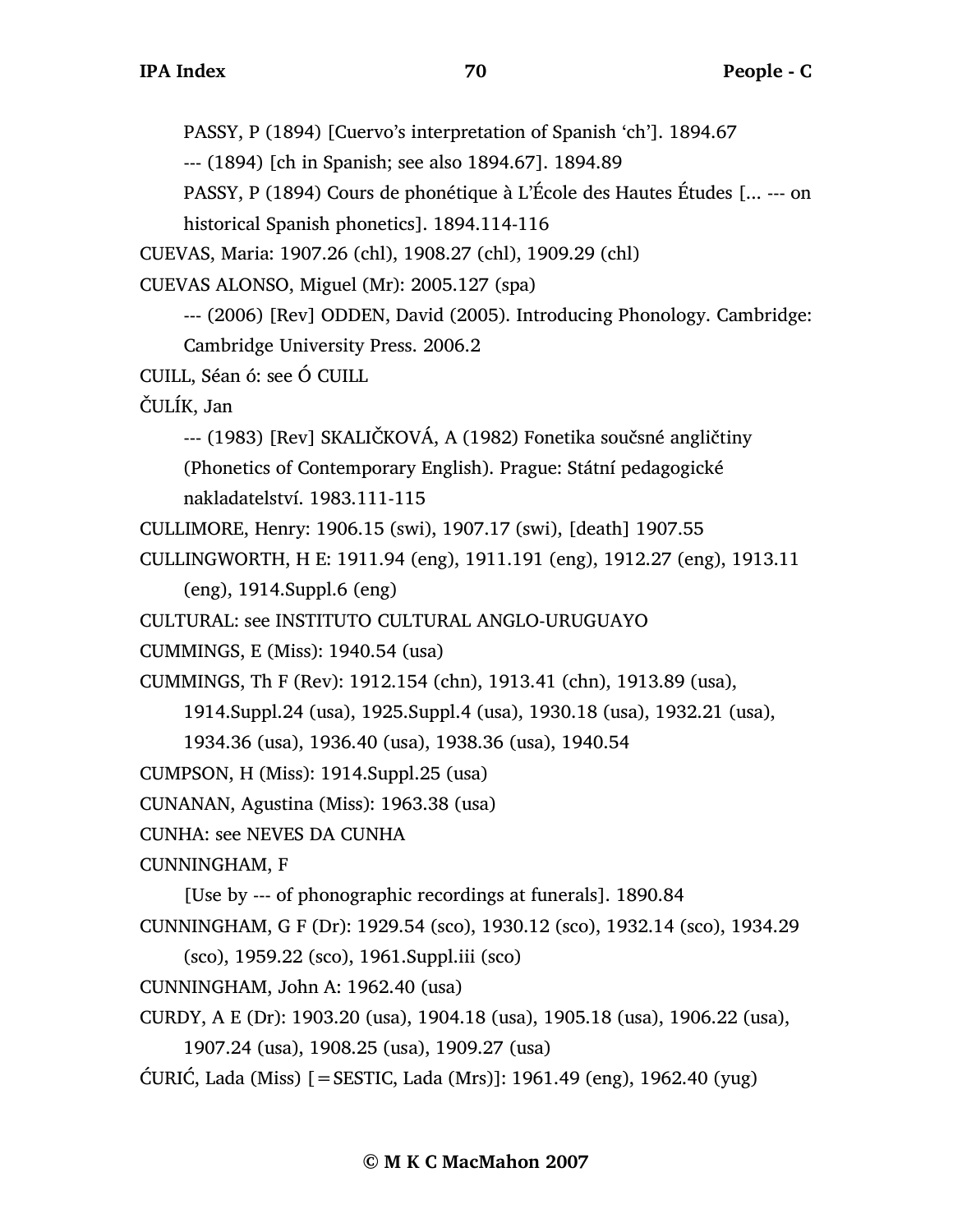CURL, Traci: 2005.128 (eng)

CURRAN, Alice (Mlle): IPA exam result. 1923.8

CURRIER, W A: 1911.64 (eng), 1912.27 (eng), 1913.11 (eng), 1913.66

CURRO, Gina: 1998.122 (aus)

CURRY, Robert

JONES, D (1945) [Rev] --- (1940) The Mechanism of the Human Voice.

Foreword by Douglas Guthrie. London: J & A Churchill. 1945.30-31 CURTIS, Francis J (Prof): 1894.114 (eng), 1894.130 (sco), 1895.3 (sco), 1896.4

(sco), 1896.35, 1896.148 (sco), 1897.18 (sco), 1898.4 (sco), 1898.35,

1899.81 (sco), 1899.130 (auh), 1900.janv.14 (auh), 1901.15 (auh),

1901.48, 1901.105 (ger), 1902.8 (ger), 1902.34 (ger), 1903.8 (ger),

1903.48, 1904.7 (ger), 1904.60, 1905.7 (ger), 1906.9 (ger), 1907.10 (ger),

1908.11 (ger), 1909.12 (ger), 1910.11 (ger), 1911.19 (ger), 1912.33 (ger),

1913.17 (ger), 1914.Suppl.11 (ger)

HUGH, W (1902) [Rev] MacKAY, D & --- (1900) First French Book:

according to the New Method of Teaching Modern Languages. 3rd ed. London: Whittaker & Co. 1902.40-41

HOOPER, J (1909) [Rev] MacKAY, D & --- (1908) Second French Book: according to the Direct Method of Teaching Modern Languages. London: Whittaker & Co. 1909.106

CURTIS, H W: 1965.16 (eng)

CURTIS, Henry H: 1909.71 (can), 1910.27 (can)

CURTIS, James William: 1905.46 (eng), 1905.122, 1906.6 (eng), 1907.7 (eng), 1907.90

CURTIUS, Anna (Frl): 1898.113 (ger), 1899.6 (ger), 1900.janv.7 (ger), 1901.8 (ger), 1902.8 (ger), 1902.75 (ger), 1903.8 (ger), 1904.7 (ger), 1905.7 (ger), 1905.47 (ger), 1906.9 (ger), 1907.11 (ger), 1908.11 (ger), 1909.12 (ger), 1909.139

CURWEN, John

SOAMES, Laura (1888) [Queries: ... Curwen's rule for accent in English. Comm: P Passy]. 1888.Dec.492/92-493/93 SWEET, H (1889) On English stress 1889.18

**© M K C MacMahon 2007**